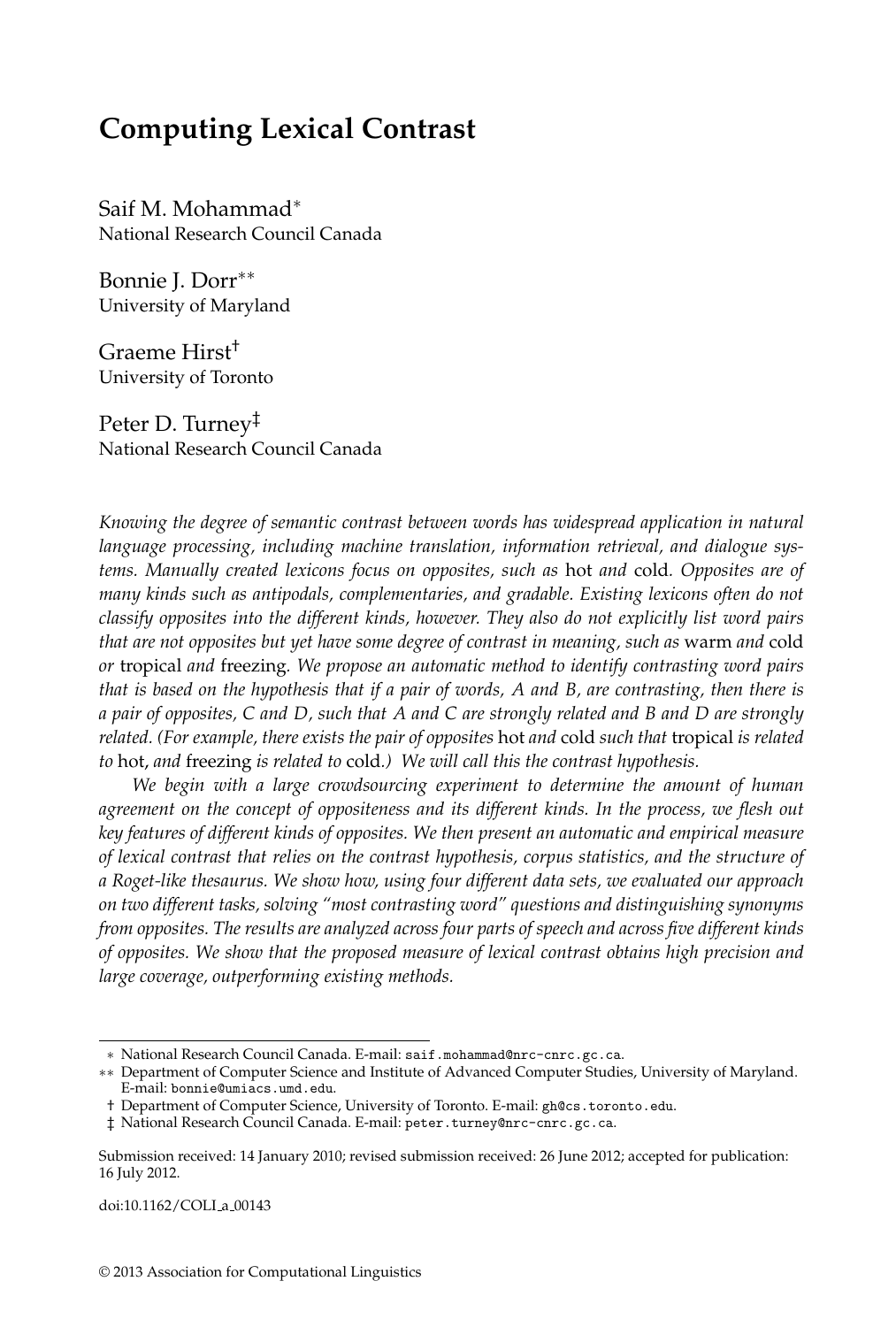## **1. Introduction**

Native speakers of a language intuitively recognize different *degrees of lexical contrast* for example, most people will agree that *hot* and *cold* have a higher degree of contrast than *cold* and *lukewarm*, and *cold* and *lukewarm* have a higher degree of contrast than *penguin* and *clown*. Automatically determining the degree of contrast between words has many uses, including:

- Detecting and generating paraphrases (Marton, El Kholy, and Habash 2011) (*The dementors caught Sirius Black* / *Black could not escape the dementors*).
- Detecting certain types of contradictions (de Marneffe, Rafferty, and Manning 2008; Voorhees 2008) (*Kyoto has a predominantly wet climate* / *It is mostly dry in Kyoto*). This is in turn useful in effectively reranking target language hypotheses in machine translation, and for reranking query responses in information retrieval.
- Understanding discourse structure and improving dialogue systems. Opposites often indicate the discourse relation of contrast (Marcu and Echihabi 2002).
- Detecting humor (Mihalcea and Strapparava 2005). Satire and jokes tend to have contradictions and oxymorons.
- Distinguishing near-synonyms from word pairs that are semantically contrasting in automatically created distributional thesauri. Measures of distributional similarity typically fail to do so.

Detecting lexical contrast is not sufficient by itself to solve most of these problems, but it is a crucial component.

Lexicons of pairs of words that native speakers consider opposites have been created for certain languages, but their coverage is limited. Opposites are of many kinds, such as antipodals, complementaries, and gradable (summarized in Section 3). Existing lexicons often do not classify opposites into the different kinds, however. Further, the terminology is inconsistent across different sources. For example, Cruse (1986) defines *antonyms* as gradable adjectives that are opposite in meaning, whereas the WordNet antonymy link connects some verb pairs, noun pairs, and adverb pairs too. In this article, we will follow Cruse's terminology, and we will refer to word pairs connected by WordNet's antonymy link as **opposites**, unless referring specifically to gradable adjectival pairs.

Manually created lexicons also do not explicitly list word pairs that are not opposites but yet have some degree of contrast in meaning, such as *warm* and *cold* or *tropical* and *cold*. Further, contrasting word pairs far outnumber those that are commonly considered opposites. In our own experiments described later in this article, we find that more than 90% of the contrasting pairs in GRE "most contrasting word" questions are not listed as antonyms in WordNet. We should not infer from this that WordNet or any other lexicographic resource is a poor source for detecting opposites, but rather that identifying the large number of contrasting word pairs requires further computation, possibly relying on other semantic relations stored in the lexicographic resource.

Even though a number of computational approaches have been proposed for semantic closeness (Curran 2004; Budanitsky and Hirst 2006), and some for hypernymy–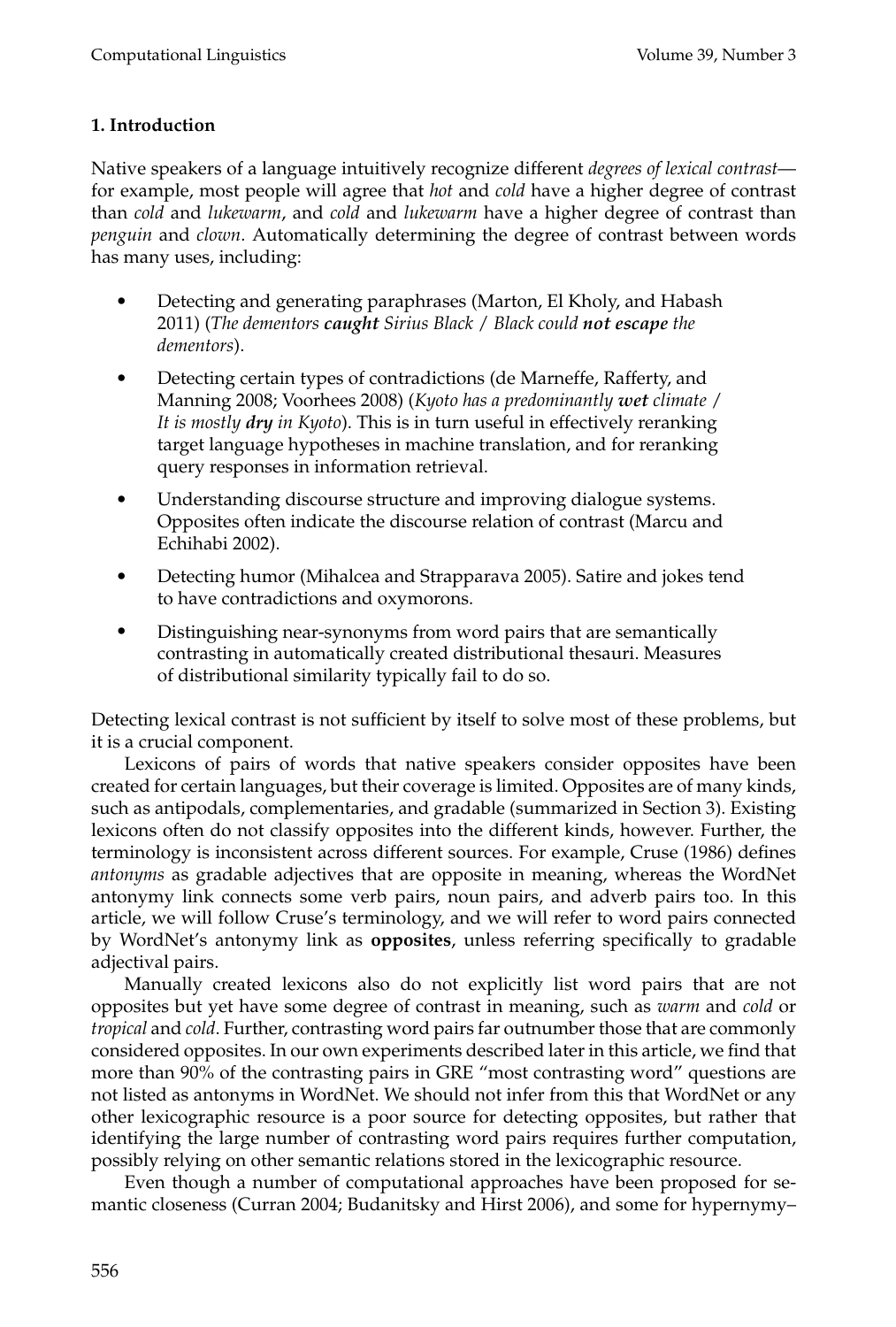hyponymy (Hearst 1992), measures of lexical contrast have been less successful. To some extent, this is because lexical contrast is not as well understood as other classical lexical– semantic relations.

Over the years, many definitions of semantic contrast and opposites have been proposed by linguists (Lehrer and Lehrer 1982; Cruse 1986), cognitive scientists (Kagan 1984), psycholinguists (Deese 1965), and lexicographers (Egan 1984), which differ from each other in various respects. Cruse (1986, page 197) observes that even though people have a robust intuition of opposites, "the overall class is not a well-defined one." He points out that a defining feature of opposites is that they tend to have many common properties, but differ saliently along one dimension of meaning. We will refer to this semantic dimension as the **dimension of opposition**. For example, *giant* and *dwarf* are both living beings; they both eat, they both walk, they are both capable of thinking, and so on. They are most saliently different, however, along the dimension of height. Cruse also points out that sometimes it is difficult to identify or articulate the dimension of opposition (for example, *city–farm*).

Another way to define opposites is that they are word pairs with a "binary incompatible relation" (Kempson 1977, page 84). That is to say that one member entails the absence of the other, and given one member, the identity of the other member is obvious. Thus, *night* and *day* are good examples of opposites because *night* is best paraphrased by *not day*, rather than the negation of any other term. On the other hand, *blue* and *yellow* make poor opposites because even though they are incompatible, they do not have an obvious binary relation such that *blue* is understood to be a negation of *yellow*. It should be noted that there is a relation between binary incompatibility and difference along just one dimension of meaning.

For this article, we define **opposites** to be term pairs that clearly satisfy either the property of binary incompatibility or the property of salient difference across a dimension of meaning. Word pairs may satisfy the two properties to different degrees, however. We will refer to all word pairs that satisfy either of the two properties to some degree as **contrasting**. For example, *daylight* and *darkness* are very different along the dimension of light, and they satisfy the binary incompatibity property to some degree, but not as strongly as *day* and *night*. Thus we will consider both *daylight* and *darkness* as well as *day* and *night* as semantically contrasting pairs (the former pair less so than the latter), but only *day* and *night* as opposites. Even though there are subtle differences in the meanings of the terms *contrasting, opposite,* and *antonym*, they have often been used interchangeably in the literature, dictionaries, and common parlance. Thus, we list here what we use these terms to mean in this article:

- **Opposites** are word pairs that have a strong binary incompatibility relation with each other and/or are saliently different across a dimension of meaning.
- **Contrasting word pairs** are word pairs that have some non-zero degree of binary incompatibility and/or have some non-zero difference across a dimension of meaning. Thus, all opposites are contrasting, but not all contrasting pairs are opposites.
- **Antonyms** are opposites that are also gradable adjectives.1

<sup>1</sup> We follow Cruse's (1986) definition for antonyms. The WordNet antonymy link, however, also connects some verb pairs, noun pairs, and adverb pairs.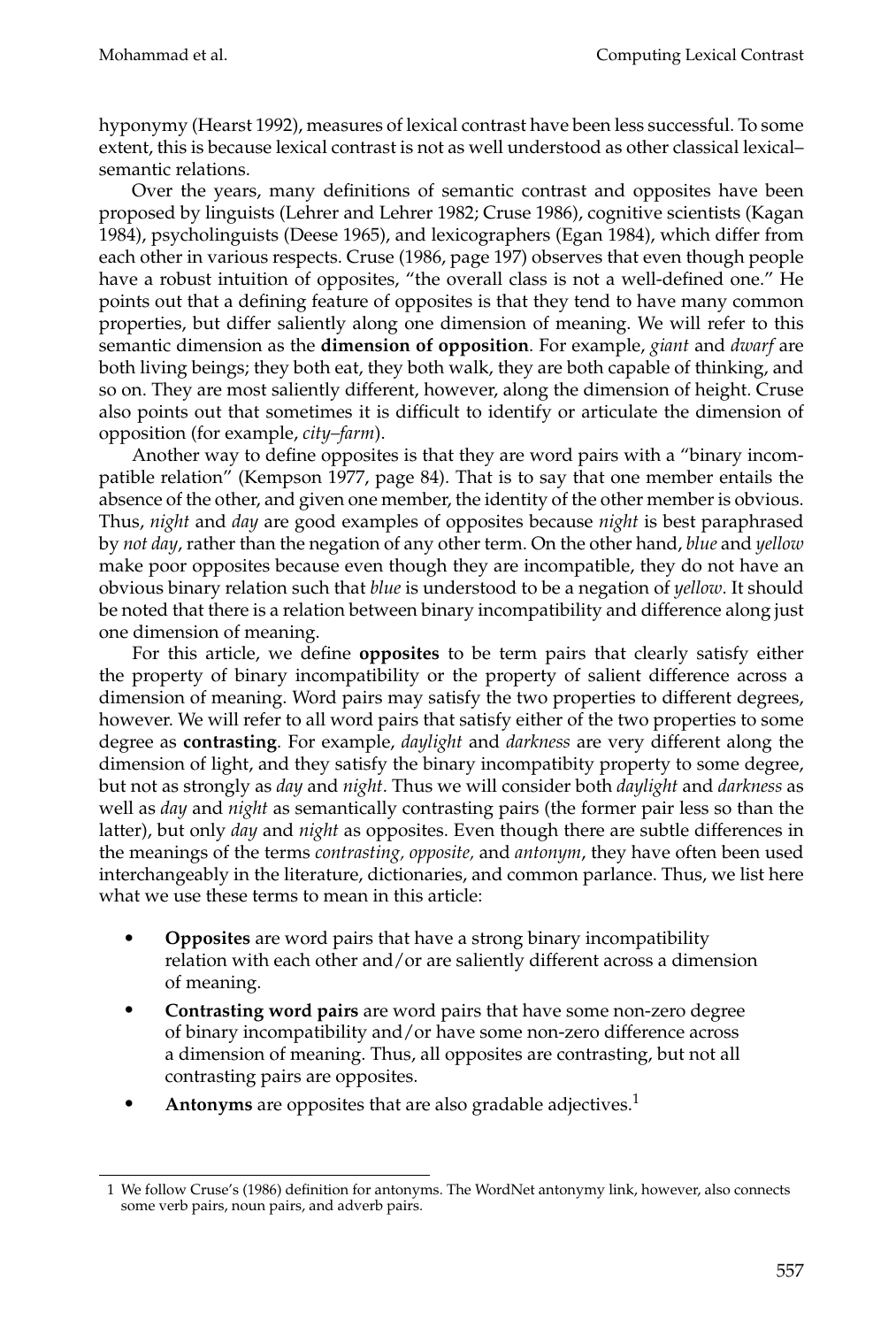In this article, we present an automatic method to identify contrasting word pairs that is based on the following hypothesis:

**Contrast Hypothesis**: If a pair of words, *A* and *B*, are contrasting, then there is a pair of opposites, *C* and *D*, such that *A* and *C* are strongly related and *B* and *D* are strongly related.

For example, there exists the pair of opposites *night* and *day* such that *darkness* is related to *night*, and *daylight* is related to *day*. We then determine the degree of contrast between two words using this hypothesis:

**Degree of Contrast Hypothesis**: If a pair of words, *A* and *B*, are contrasting, then their degree of contrast is proportional to their tendency to co-occur in a large corpus.

For example, consider the contrasting word pairs *top–low* and *top–down*; because *top* and *down* occur together much more often than *top* and *low*, our method concludes that the pair *top–down* has a higher degree of lexical contrast than the pair *top–low*. The degree of contrast hypothesis is inspired by the idea that opposites tend to co-occur more often than chance (Charles and Miller 1989; Fellbaum 1995). Murphy and Andrew (1993) claim that this is because together opposites convey contrast well, which is rhetorically useful. Thus we hypothesize that the higher the degree of contrast between two words, the higher the tendency of people to use them together.

Because opposites are a key component of our method, we begin by first understanding different kinds of opposites (Section 3). Then we describe a crowdsourced project on the annotation of opposites into different kinds (Section 4). In Section 5.1, we examine whether opposites and other highly contrasting word pairs occur together in text more often than randomly chosen word pairs. This experiment is crucial to the degree of contrast hypothesis because if our assumption is true, then we should find that highly contrasting pairs are used together much more often than randomly chosen word pairs. Section 5.2 examines this question. Section 6 presents our method to automatically compute the degree of contrast between word pairs by relying on the contrast hypothesis, the degree of contrast hypothesis, seed opposites, and the structure of a *Roget*-like thesaurus. (This method was first described in Mohammad, Dorr, and Hirst [2008].) Finally we present experiments that evaluate various aspects of the automatic method (Section 7). Following is a summary of the key research questions addressed by this article:

## **(1) On the kinds of opposites:**

**Research questions:** How good are humans at identifying different kinds of opposites? Can certain term pairs belong to more than one kind of opposite?

**Experiment:** In Sections 3 and 4, we describe how we designed a questionnaire to acquire annotations about opposites. Because the annotations are done by crowdsourcing, and there is no control over the educational background of the annotators, we devote extra effort to make sure that the questions are phrased in a simple, yet clear, manner. We deploy a quality control method that uses a word-choice question to automatically identify and discard dubious and outlier annotations.

**Findings:** We find that humans agree markedly in identifying opposites; there is significant variation in the agreement for different kinds of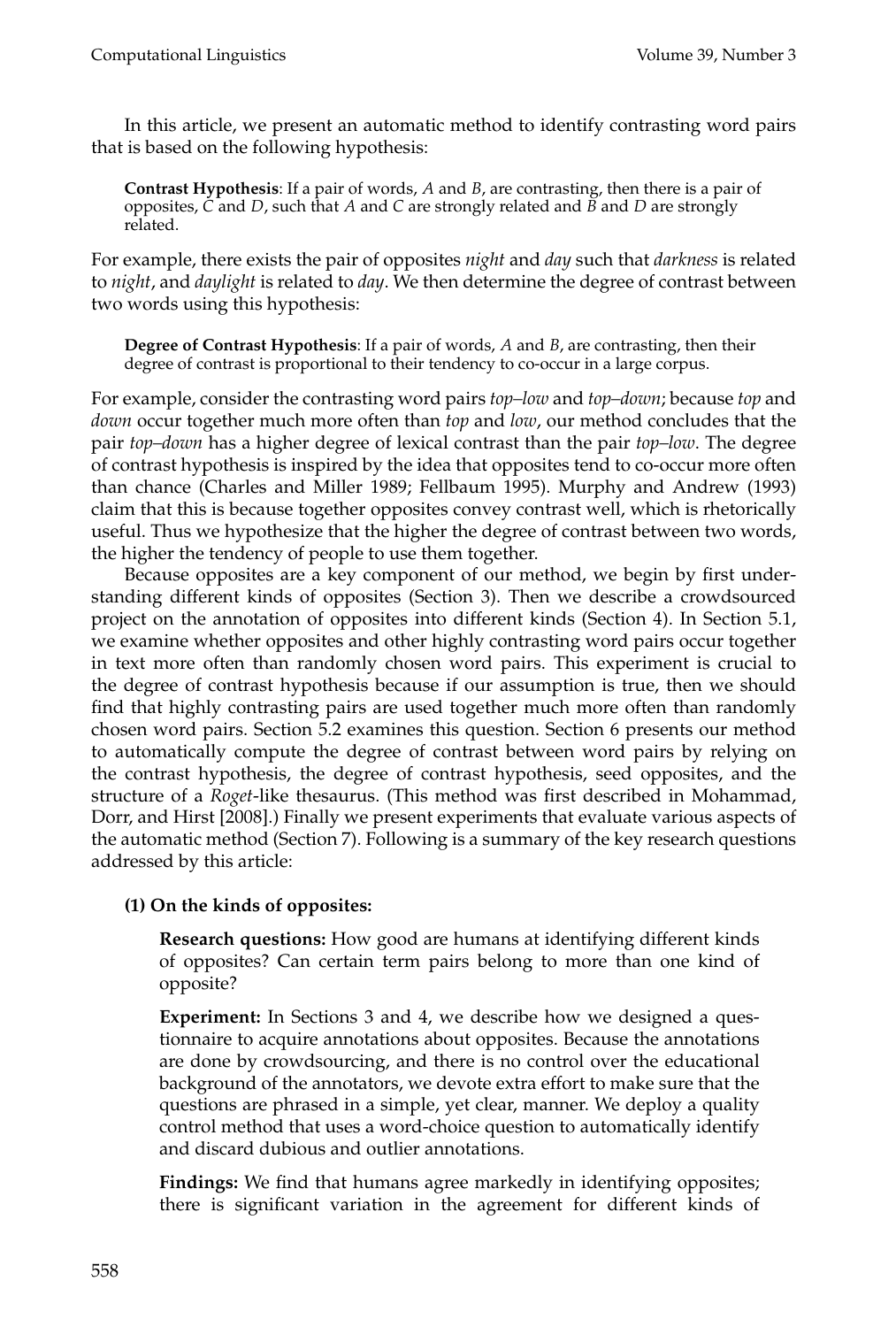opposites, however. We find that a large number of opposing word pairs have properties pertaining to more than one kind of opposite.

## **(2) On the manifestation of opposites and other highly contrasting pairs in text:**

**Research questions:** How often do highly contrasting word pairs co-occur in text? How strong is this tendency compared with random word pairs, and compared with near-synonym word pairs?

**Experiment:** Section 5 describes how we compiled sets of highly contrasting word pairs (including opposites), near-synonym pairs, and random word pairs, and determine the tendency for pairs in each set to co-occur in a corpus.

**Findings:** Highly contrasting word pairs co-occur significantly more often than both the random word pairs set and also the near-synonyms set. We also find that the average distributional similarity of highly contrasting word pairs is higher than that of synonymous words. The standard deviations of the distributions for the high-contrast set and the synonyms set are large, however, and so the tendency to co-occur is not sufficient to distinguish highly contrasting word pairs from near-synonymous pairs.

## **(3) On an automatic method for computing lexical contrast:**

**Research questions:** How can the contrast hypothesis and the degree of contrast hypothesis be used to develop an automatic method for identifying contrasting word pairs? How can we automatically generate the list of opposites, which are needed as input for a method relying on the contrast hypothesis?

**Proposed Method:** Section 6 describes an empirical method for determining the degree of contrast between two words by using the contrast hypothesis, the degree of contrast hypothesis, the structure of a thesaurus, and seed opposite pairs. The use of affixes to generate seed opposite pairs is also described. (This method was first proposed in Mohammad, Dorr, and Hirst [2008].)

## **(4) On the evaluation of automatic methods of contrast:**

**Research questions:** How accurate are automatic methods at identifying whether one word pair has a higher degree of contrast than another? What is the accuracy of this method in detecting opposites (a notable subset of the contrasting pairs)? How does this accuracy vary for different kinds of opposites?2 How easy is it for automatic methods to distinguish between opposites and synonyms? How does the proposed method perform when compared with other automatic methods?

**Experiments:** We conduct three experiments (described in Sections 7.1, 7.2, and 7.3) involving three different data sets and two tasks to answer

<sup>2</sup> Note that though linguists have classified opposites into different kinds, we know of no work doing so for contrasts more generally. Thus this particular analysis must be restricted to opposites alone.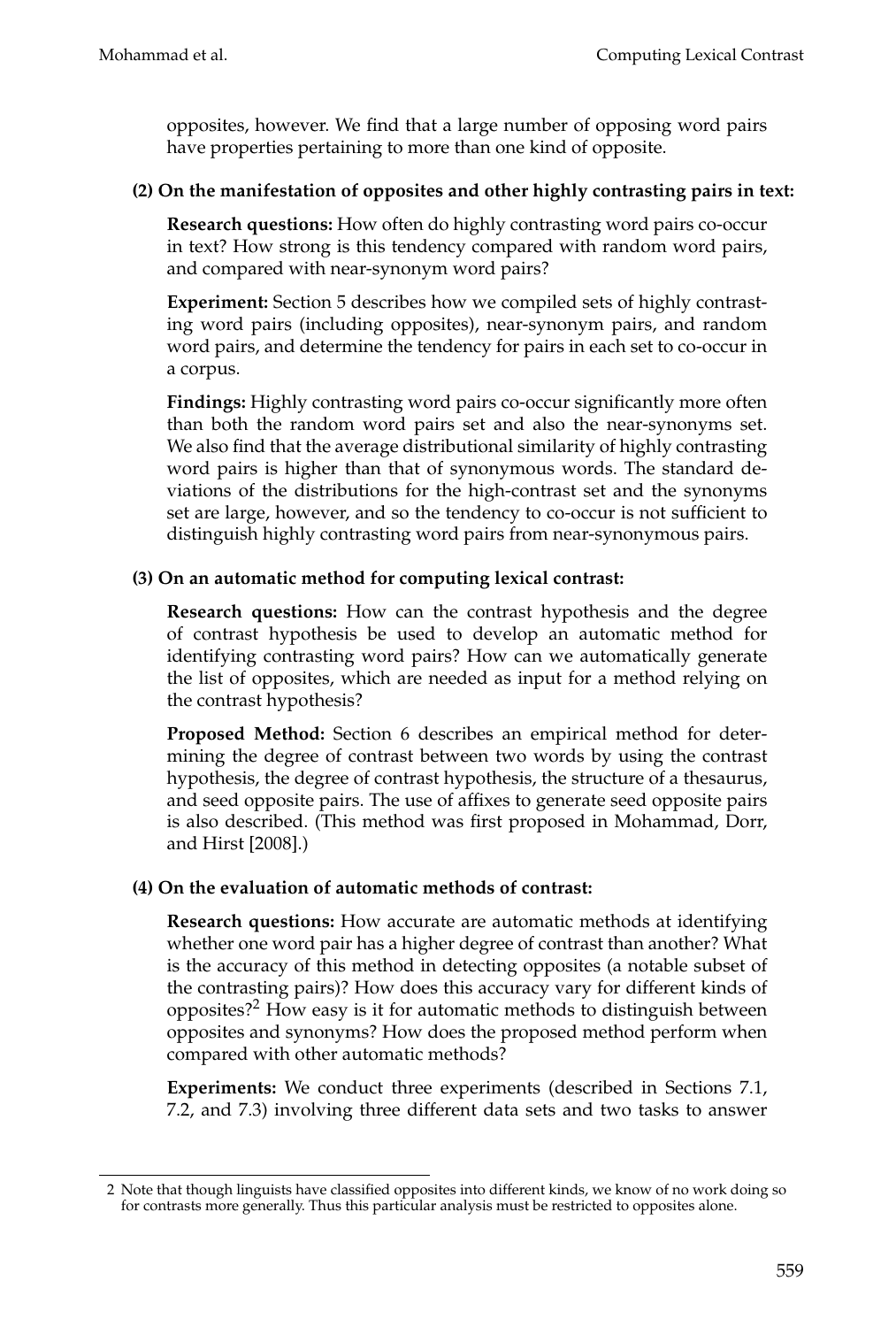these questions. We compare performance of our method with methods proposed by Lin et al. (2003) and Turney (2008). We automatically generate a new set of 1,296 "most contrasting word" questions to evaluate performance of our method on five different kinds of opposites and across four parts of speech. (The evaluation described in Section 7.1 was first described in Mohammad, Dorr, and Hirst [2008].)

**Findings:** We find that the proposed measure of lexical contrast obtains high precision and large coverage, outperforming existing methods. Our method performs best on gradable pairs, antipodal pairs, and complementary pairs, but poorly on disjoint opposite pairs. Among different parts of speech, the method performs best on noun pairs, and relatively worse on verb pairs.

All of the data created and compiled as part of this research are summarized in Table 18 (Section 8), and is available for download.<sup>3</sup>

## **2. Related Work**

Charles and Miller (1989) proposed that opposites occur together in a sentence more often than chance. This is known as the **co-occurrence hypothesis**. Paradis, Willners, and Jones (2009) describe further experiments to show how canonical opposites tend to have high textual co-occurrence. Justeson and Katz (1991) gave evidence in support of the hypothesis using 35 prototypical opposites (from an original set of 39 opposites compiled by Deese [1965]) and also with an additional 22 frequent opposites. They also showed that opposites tend to occur in parallel syntactic constructions. All of these pairs were adjectives. Fellbaum (1995) conducted similar experiments on 47 noun, verb, adjective, and adverb pairs (noun–noun, noun–verb, noun–adjective, verb–adverb, etc.) pertaining to 18 concepts (for example, *lose(v)–gain(n)* and *loss(n)–gain(n)*, where *lose(v)* and *loss(n)* pertain to the concept of "failing to have/maintain"). Non-opposite semantically related words also tend to occur together more often than chance, however. Thus, separating opposites from these other classes has proven to be difficult.

Some automatic methods of lexical contrast rely on lexical patterns in text. For example, Lin et al. (2003) used patterns such as "from *X* to *Y*" and "either *X* or *Y*" to separate opposites from distributionally similar pairs. They evaluated their method on 80 pairs of opposites and 80 pairs of synonyms taken from the *Webster's Collegiate Thesaurus* (Kay 1988). The evaluation set of 160 word pairs was chosen such that it included only high-frequency terms. This was necessary to increase the probability of finding sentences in a corpus where the target pair occurred in one of the chosen patterns. Lobanova, van der Kleij, and Spenader (2010) used a set of Dutch adjective seed pairs to learn lexical patterns commonly containing opposites. The patterns were in turn used to create a larger list of Dutch opposites. The method was evaluated by comparing entries to Dutch lexical resources and by asking human judges to determine whether an automatically found pair is indeed an opposite. Turney (2008) proposed a supervised method for identifying synonyms, opposites, hypernyms, and other lexicalsemantic relations between word pairs. The approach learns patterns corresponding to different relations.

<sup>3</sup> http://www.purl.org/net/saif.mohammad/research.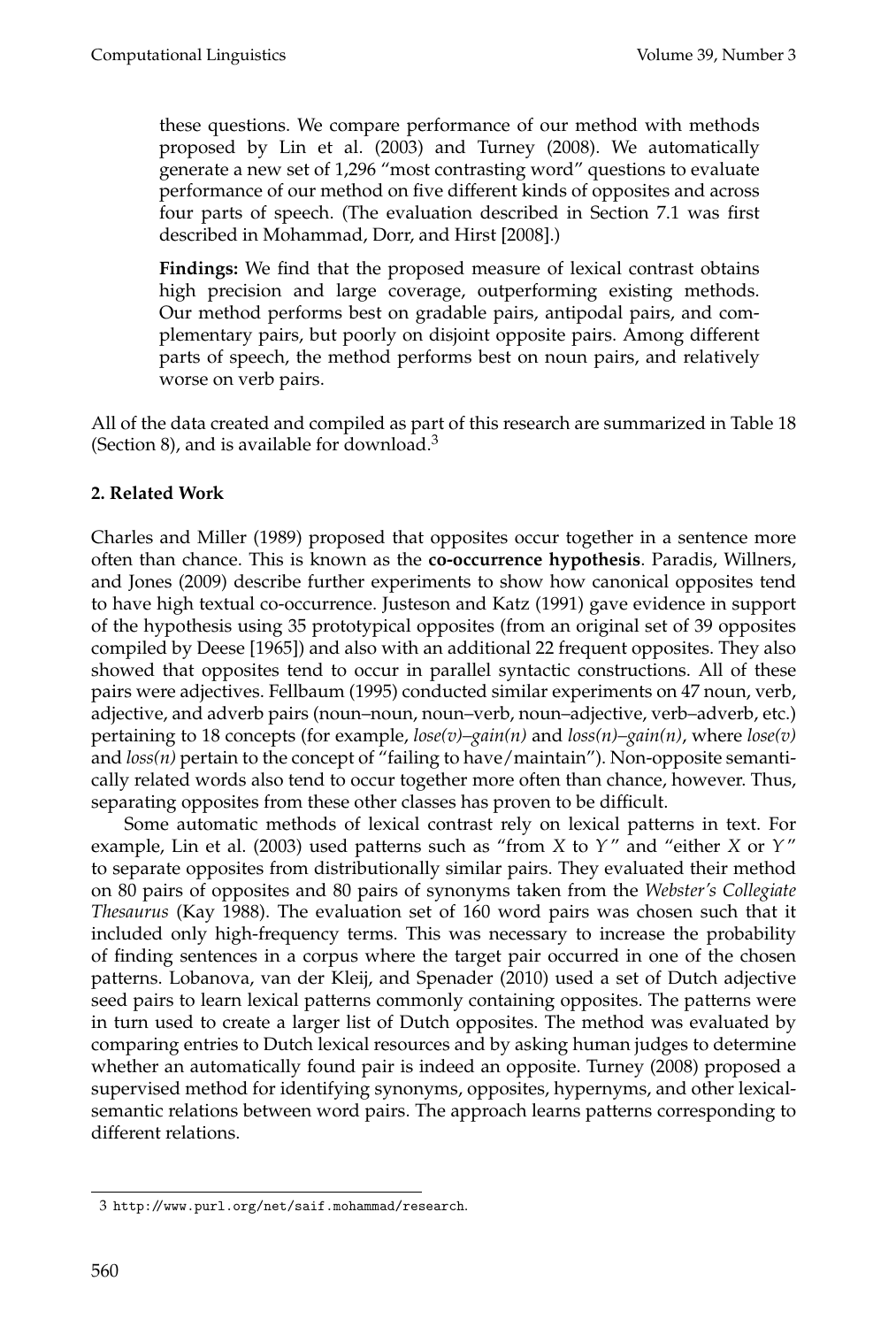Harabagiu, Hickl, and Lacatusu (2006) detected contrasting word pairs for the purpose of identifying contradictions by using WordNet chains—synsets connected by the hypernymy–hyponymy links and exactly one antonymy link. Lucerto, Pinto, and Jimeñez-Salazar (2002) proposed detecting contrasting word pairs using the number of tokens between two words in text and also cue words such as *but*, *from*, and *and*. Unfortunately, they evaluated their method on only 18 word pairs. Neither Harabagiu, Hickl, and Lacatusu nor Lucerto, Pinto, and Jiménez-Salazar determined the degree of contrast between words, and their methods have not been shown to have substantial coverage.

Schwab, Lafourcade, and Prince (2002) created an oppositeness vector for a target word. The closer this vector is to the context vector of the other target word, the more opposite the two target words are. The oppositeness vectors were created by first manually identifying possible opposites and then generating suitable vectors for each using dictionary definitions. The approach was evaluated on only a handful of word pairs.

There is a large amount of work on sentiment analysis and opinion mining aimed at determining the polarity of words (Pang and Lee 2008). For example, Pang, Lee, and Vaithyanathan (2002) detected that adjectives such as *dazzling, brilliant,* and *gripping* cast their qualifying nouns positively whereas adjectives such as *bad, cliched,* and *boring* portray the noun negatively. Many of these gradable adjectives have opposites, but these approaches, with the exception of that of Hatzivassiloglou and McKeown (1997), did not attempt to determine pairs of positive and negative polarity words that are opposites. Hatzivassiloglou and McKeown proposed a supervised algorithm that uses word usage patterns to generate a graph with adjectives as nodes. An edge between two nodes indicates either that the two adjectives have the same or opposite polarity. A clustering algorithm then partitions the graph into two subgraphs such that the nodes in a subgraph have the same polarity. They used this method to create a lexicon of positive and negative words, and argued that the method could also be used to detect opposites.

## **3. The Heterogeneous Nature of Opposites**

Opposites, unlike synonyms, can be of different kinds. Many different classifications have been proposed, one of which is given by Cruse (1986) (Chapters 9, 10, and 11). It consists of complementaries (*open–shut, dead–alive*), antonyms (*long–short, slow– fast*) (further classified into polar, overlapping, and equipollent opposites), directional opposites (*up–down, north–south*) (further classified into antipodals, counterparts, and reversives), relational opposites (*husband–wife, predator–prey*), indirect converses (*give– receive, buy–pay*), congruence variants (*huge–little, doctor–patient*), and pseudo opposites (*black–white*).

Various lexical relations have also received attention at the Educational Testing Services, as analogies and "most contrasting word" questions are part of the tests they conduct. They classify opposites into contradictories (*alive–dead, masculine–feminine*), contraries (*old–young, happy-sad*), reverses (*attack–defend, buy–sell*), directionals ( *front– back, left–right*), incompatibles (*happy–morbid, frank–hypocritical*), asymmetric contraries (*hot–cool, dry–moist*), pseudo-opposites (*popular–shy, right–bad*), and defectives (*default– payment, limp–walk*) (Bejar, Chaffin, and Embretson 1991).

Keeping in mind the meanings and subtle distinctions between each of these kinds of opposites is not easy even if we provide extensive training to annotators. Because we crowdsource the annotations, and we know that Turkers prefer to spend their time doing the task (and making money) rather than reading lengthy descriptions, we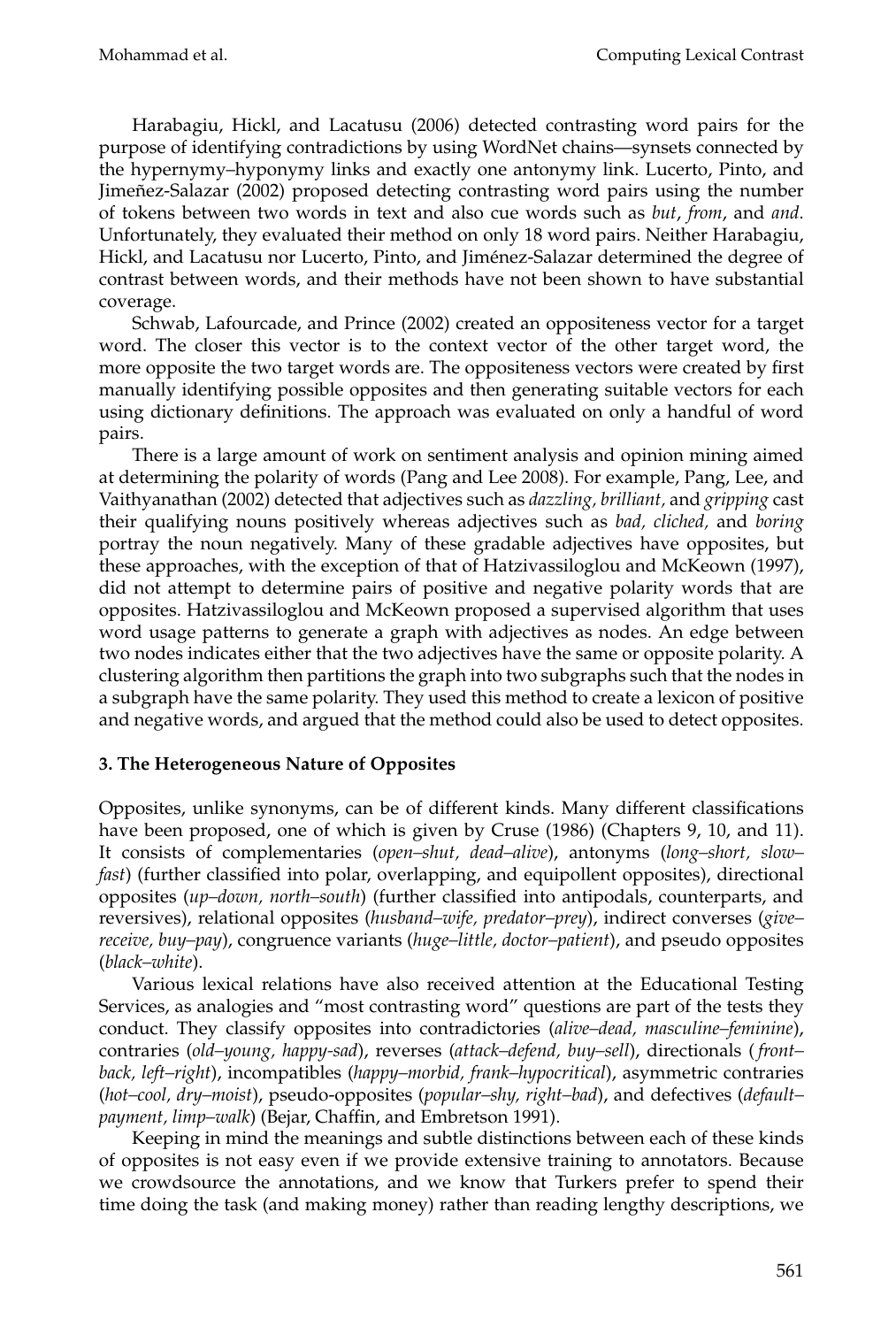focused only on five kinds of opposites that we believed would be easiest to annotate, and which still captured a majority of the opposites:

- **Antipodals** (*top–bottom, start–finish*): Antipodals are opposites in which "one term represents an extreme in one direction along some salient axis, while the other term denotes the corresponding extreme in the other direction" (Cruse 1986, page 225).
- **Complementaries** (*open–shut, dead–alive*): The essential characteristic of a pair of complementaries is that "between them they exhaustively divide the conceptual domain into two mutually exclusive compartments, so that what does not fall into one of the compartments must necessarily fall into the other" (Cruse 1986, page 198).
- **Disjoint** (*hot–cold*, *like–dislike*): Disjoint opposites are word pairs that occupy non-overlapping regions in the semantic dimension such that there are regions not covered by either term. This set of opposites includes equipollent adjective pairs (for example, *hot–cold*) and stative verb pairs (for example, *like–dislike*). We refer the reader to Sections 9.4 and 9.7 of Cruse (1986) for details about these sub-kinds of opposites.
- **Gradable opposites** (*long–short, slow–fast*): are adjective-pair or adverb-pair opposites that are gradable, that is, "members of the pair denote degrees of some variable property such as length, speed, weight, accuracy, etc." (Cruse 1986, page 204).
- **Reversibles** (*rise–fall, enter–exit*): Reversibles are opposite verb pairs such that "if one member denotes a change from A to B, its reversive partner denotes a change from B to A" (Cruse 1986, page 226).

It should be noted that there is no agreed-upon number of kinds of opposites. Different researchers have proposed various classifications that overlap to a greater or lesser degree. It is possible that for a certain application or study one may be interested in a kind of opposite not listed here.

## **4. Crowdsourcing**

We used the Amazon Mechanical Turk (AMT) service to obtain annotations for different kinds of opposites. We broke the task into small independently solvable units called HITs (Human Intelligence Tasks) and uploaded them on the AMT Web site.<sup>4</sup> Each HIT had a set of questions, all of which were to be answered by the same person (a *Turker*, in AMT parlance). We created HITs for word pairs, taken from WordNet, that we expected to have some degree of contrast in meaning.

In WordNet, words that are close in meaning are grouped together in a set called a *synset*. If one of the words in a synset is an opposite of another word in a different synset, then the two synsets are called *head synsets* and WordNet records the two words as *direct antonyms* (Gross, Fischer, and Miller 1989)—WordNet regards the terms *opposite* and *antonym* as synonyms. Other word pairs across the two head synsets are called *indirect antonyms*. Because we follow Cruse's definition of antonyms, which requires

<sup>4</sup> https://www.mturk.com/mturk/welcome.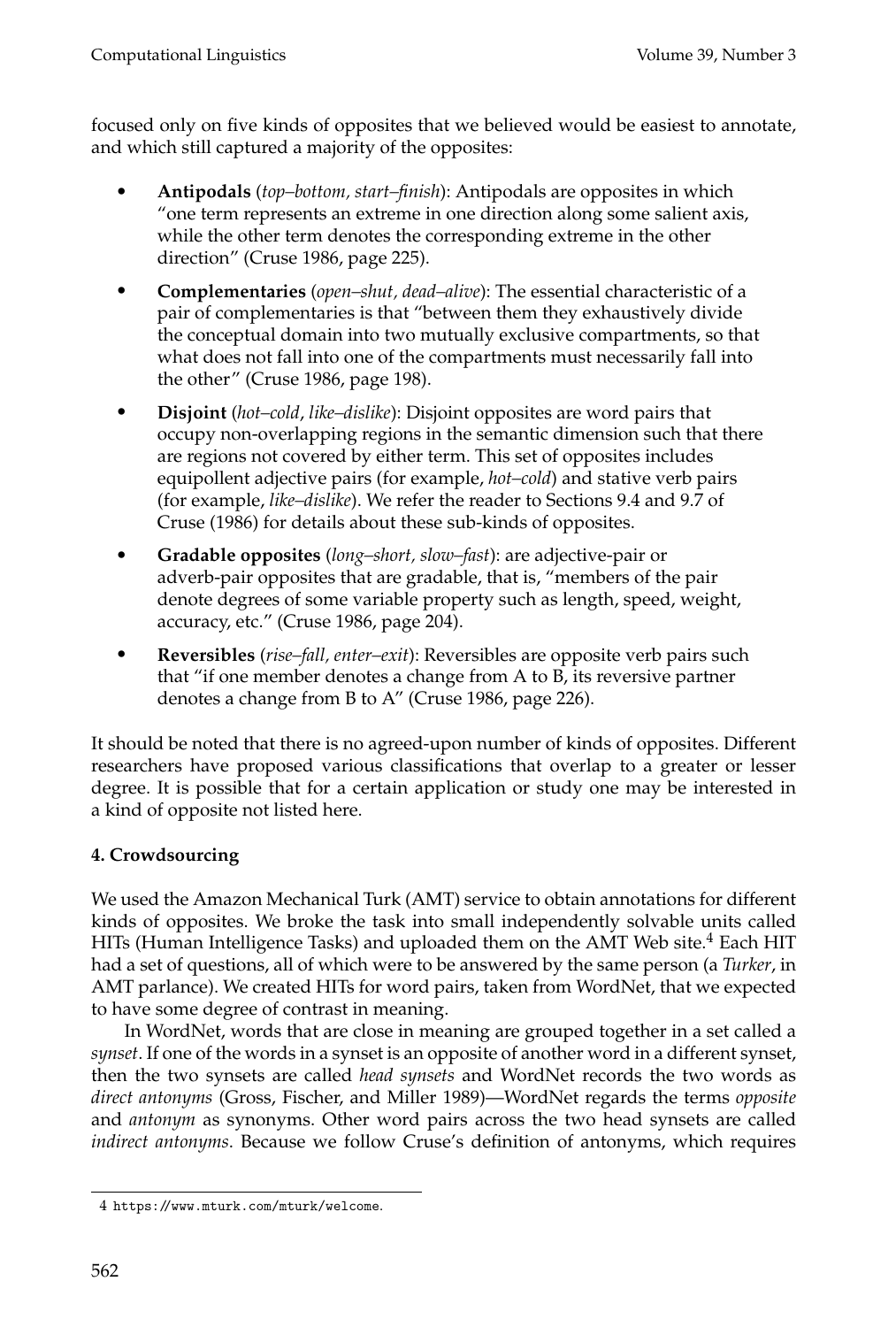Target word pairs chosen for annotation. Each term was annotated about eight times.

|            | part of speech # of word pairs |  |
|------------|--------------------------------|--|
| adverbs    | 185                            |  |
| adjectives | 646                            |  |
| nouns      | 416                            |  |
| verbs      | 309                            |  |
| all        | 1,556                          |  |

antonyms to be gradable adjectives, and because WordNet's direct antonyms include noun, verb, and adverb pairs too, for the rest of the article we will refer to WordNet direct antonyms as **direct opposites** and WordNet indirect antonyms as **indirect opposites**. We will refer to the union of both the direct and indirect opposites simply as **WordNet opposites**. Note that the WordNet opposites are highly contrasting term pairs.

We chose as target pairs all the direct or indirect opposites from WordNet that were also listed in the *Macquarie Thesaurus*. This condition was a mechanism to ignore lessfrequent and obscure words, and apply our resources on words that are more common. Additionally, as we will describe subsequently, we use the presence of the words in the thesaurus to help generate Question 1, which we use for quality control of the annotations. Table 1 gives a breakdown of the 1,556 pairs chosen by part of speech.

Because we do not have any control over the educational background of the annotators, we made efforts to phrase questions about the kinds of opposites in a simple and clear manner. Therefore we avoided definitions and long instructions in favor of examples and short questions. We believe this strategy is beneficial even in traditional annotation scenarios.

We created separate questionnaires (HITs) for adjectives, adverbs, nouns, and verbs. A complete example adjective HIT with directions and questions is shown in Figure 1. The adverb, noun, and verb questionnaires had similar questions, but were phrased slightly differently to accommodate differences in part of speech. These questionnaires are not shown here due to lack of space, but all four questionnaires are available for download.<sup>5</sup> The verb questionnaire had an additional question, shown in Figure 2. Because nouns and verbs are not considered gradable, the corresponding questionnaires did not have Q8 and Q9. We requested annotations from eight different Turkers for each HIT.

## **4.1 The Word Choice Question: Q1**

Q1 is an automatically generated word choice question that has a clear correct answer. It helps identify outlier and malicious annotations. If this question is answered incorrectly, then we assume that the annotator does not know the meanings of the target words, and we ignore responses to the remaining questions. Further, as this question makes the annotator think about the meanings of the words and about the relationship between them, we believe it improves the responses for subsequent questions.

The options for Q1 were generated automatically. Each option is a set of four comma-separated words. The words in the answer are close in meaning to both of the target words. In order to create the answer option, we first generated a much larger

<sup>5</sup> http://www.purl.org/net/saif.mohammad/research.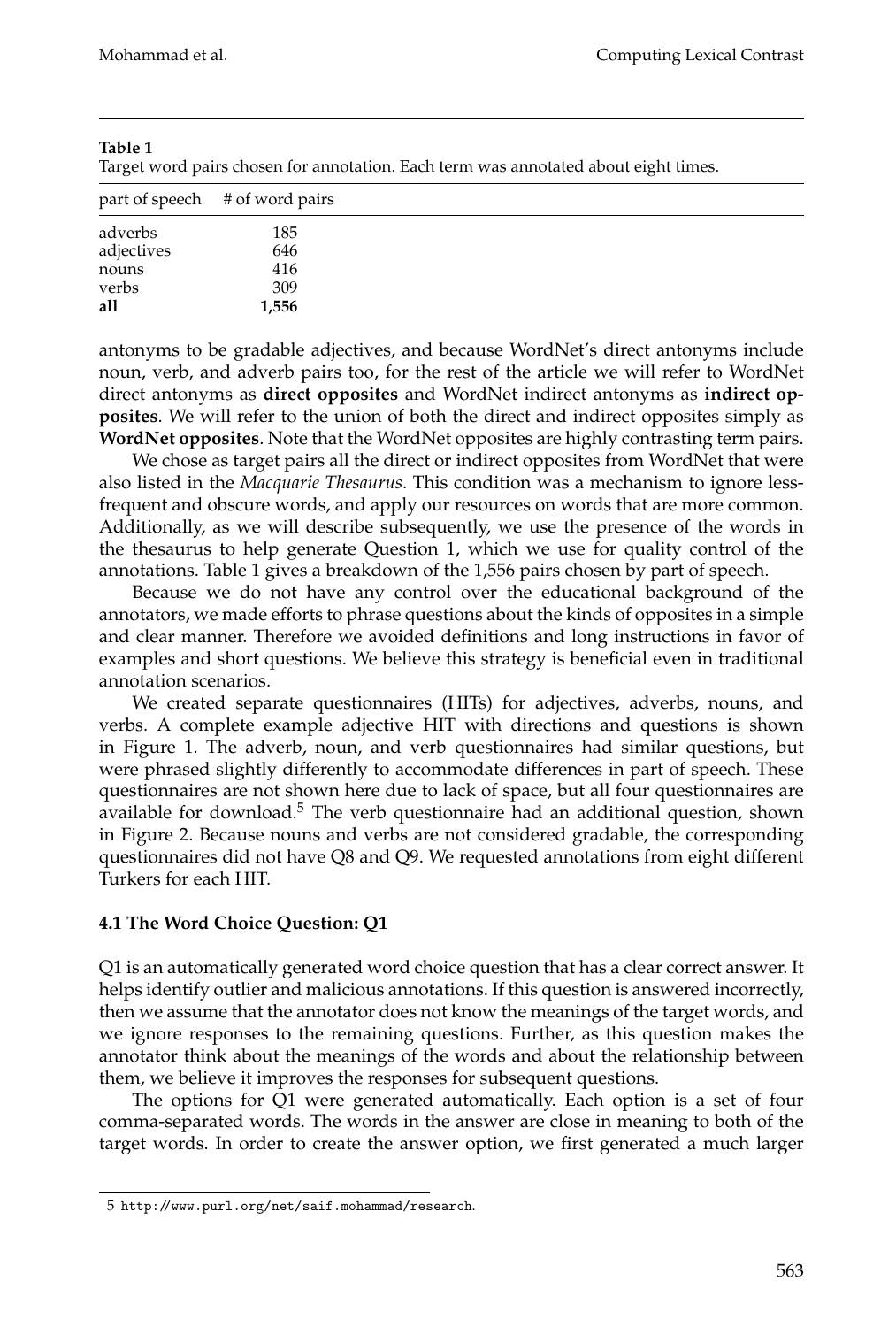#### **Word-pair: musical** × **dissonant**

**Q1.** Which set of words is most related to the word pair musical:dissonant?

- 
- 
- 
- useless, surgery, ineffectual, institution<br>• sequence, episode, opus, composition<br>• youngest, young, youthful, immature<br>• consequential, important, importance, heavy

**Q2.** Do musical and dissonant have some contrast in meaning?

• yes • no

For example, up–down, lukewarm–cold, teacher–student, attack–defend, all have at least some degree of contrast in meaning. On the other hand, clown–down, chilly–cold, teacher–doctor, and attack–rush DO NOT have contrasting meanings.

**Q3.** Some contrasting words are paired together so often that given one we naturally think of the other. If one of the words in such a pair were replaced with another word of almost the same meaning, it would sound odd. Are musical:dissonant such a pair? <br>  $\bullet\;$  yes  $\qquad \bullet\;$  no

Examples for "yes": tall–short, attack–defend, honest–dishonest, happy–sad. Examples for "no": tall–stocky, attack–protect, honest–liar, happy–morbid.

**Q5.** Do musical and dissonant represent two ends or extremes?

• yes • no

Examples for "yes": top–bottom, basement–attic, always–never, all–none, start–finish. Examples for "no": hot–cold (boiling refers to more warmth than hot and freezing refers to less warmth than cold), teacher–student (there is no such thing as more or less teacher and more or less student), always–sometimes (never is fewer times than sometimes).

**Q6.** If something is musical, would you assume it is not dissonant, and vice versa? In other words, would it be unusual for something to be both musical and dissonant? <br>  $\bullet\;$  yes  $\qquad \bullet\;$  no

Examples for "yes": happy–sad, happy–morbid, vigilant–careless, slow–stationary. Examples for "no": happy–calm, stationary–still, vigilant–careful, honest–truthful.

**Q7.** If something or someone could possibly be either musical or dissonant, is it necessary that it must be either musical or dissonant? In other words, is it true that for things that can be musical or dissonant, there is no third possible state, except perhaps under highly unusual circumstances?<br>• yes • no

Examples for "yes": partial–impartial, true–false, mortal–immortal. Examples for "no": hot–cold (an object can be at room temperature is neither hot nor cold), tall–short (a person can be of medium or average height).

**Q8.** In a typical situation, if two things or two people are musical, then can one be more musical than the other?<br>
• yes • no

Examples for "yes": quick, exhausting, loving, costly. Examples for "no": dead, pregnant, unique, existent.

**Q9.** In a typical situation, if two things or two people are dissonant, can one be more dissonant than the other?<br>
• yes • no

Examples for "yes": quick, exhausting, loving, costly, beautiful.

Examples for "no": dead, pregnant, unique, existent, perfect, absolute.

#### **Figure 1**

Example HIT: Adjective pairs questionnaire.

Note: Perhaps "musical  $\times$  dissonant" might be better written as "musical versus dissonant," but we have kept " $\times$ " here to show the reader exactly what the Turkers were given.

Note: Q4 is not shown here, but can be seen in the on-line version of the questionnaire. It was an exploratory question, and it was not multiple choice. Q4's responses have not been analyzed.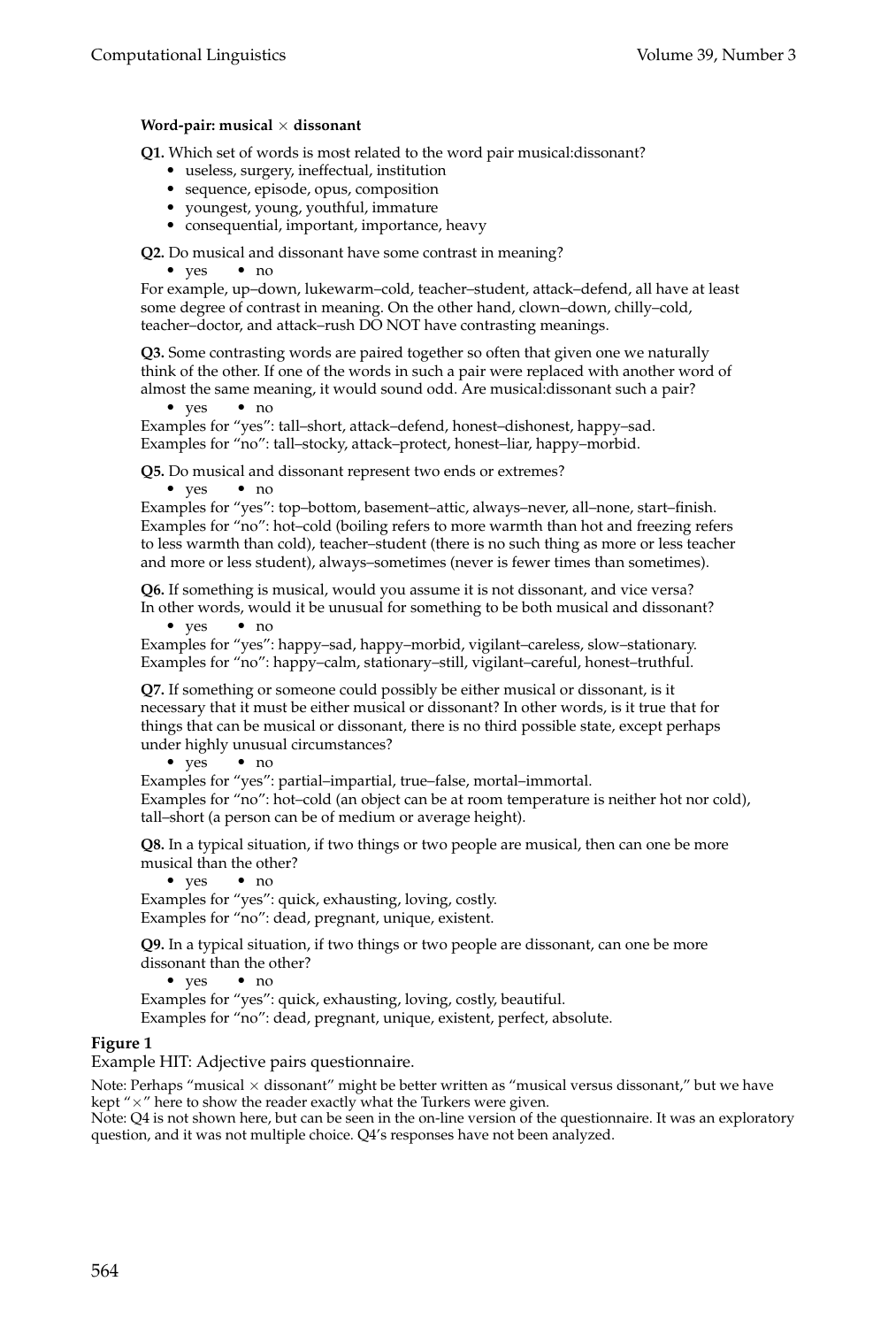## **Word-pair: enabling** × **disabling**

**Q10.** In a typical situation, do the sequence of actions disabling and then enabling bring someone or something back to the original state, AND do the sequence of actions enabling

- and disabling also bring someone or something back to the original state?<br>
 yes, both ways: the transition back to the initial state makes much sense in both sequences.
	- yes, but only one way: the transition back to the original state makes much more sense one way than the other way. none of the above
	-

Examples for "yes, both ways": enter–exit, dress–undress, tie–untie, appear–disappear. Examples for "yes, but only one way": live–die, create–destroy, damage–repair, kill–resurrect. Examples for "none of the above": leave–exit, teach–learn, attack–defend (attacking and then defending does not bring one back to the original state).

### **Figure 2**

Additional question in the questionnaire for verbs.

source pool of all the words that were in the same thesaurus category as any of the two target words. (Words in the same category are closely related.) Words that had the same stem as either of the target words were discarded. For each of the remaining words, we added their Lesk similarities with the two target words (Banerjee and Pedersen 2003). The four words with the highest sum were chosen to form the answer option.

The three distractor options were randomly selected from the pool of correct answers for all other word choice questions. Finally, the answer and distractor options were presented to the Turkers in random order.

## **4.2 Post-Processing**

The response to a HIT by a Turker is called an **assignment**. We obtained about 12,448 assignments in all (1,556 pairs  $\times$  8 assignments each). About 7% of the adjective, adverb, and noun assignments and about 13% of the verb assignments had an incorrect answer to Q1. These assignments were discarded, leaving 1,506 target pairs with three or more valid assignments. We will refer to this set of assignments as the **master set**, and all further analysis in this article is based on this set. Table 2 gives a breakdown of the average number of annotations for each of the target pairs in the master set.

## **4.3 Prevalence of Different Kinds of Contrasting Pairs**

For each question pertaining to every word pair in the master set, we determined the most frequent response by the annotators. Table 3 gives the percentage of word pairs in

| Table 2<br>Number of word pairs and average number of annotations per word pair in the master set. |                      |                             |  |  |  |
|----------------------------------------------------------------------------------------------------|----------------------|-----------------------------|--|--|--|
| part of<br>speech                                                                                  | $#$ of<br>word pairs | average # of<br>annotations |  |  |  |
| adverbs                                                                                            | 182                  | 7.80                        |  |  |  |
| adjectives                                                                                         | 631                  | 8.32                        |  |  |  |
| nouns                                                                                              | 405                  | 8.44                        |  |  |  |
| verbs                                                                                              | 288                  | 7.58                        |  |  |  |
| all                                                                                                | 1.506                | 8.04                        |  |  |  |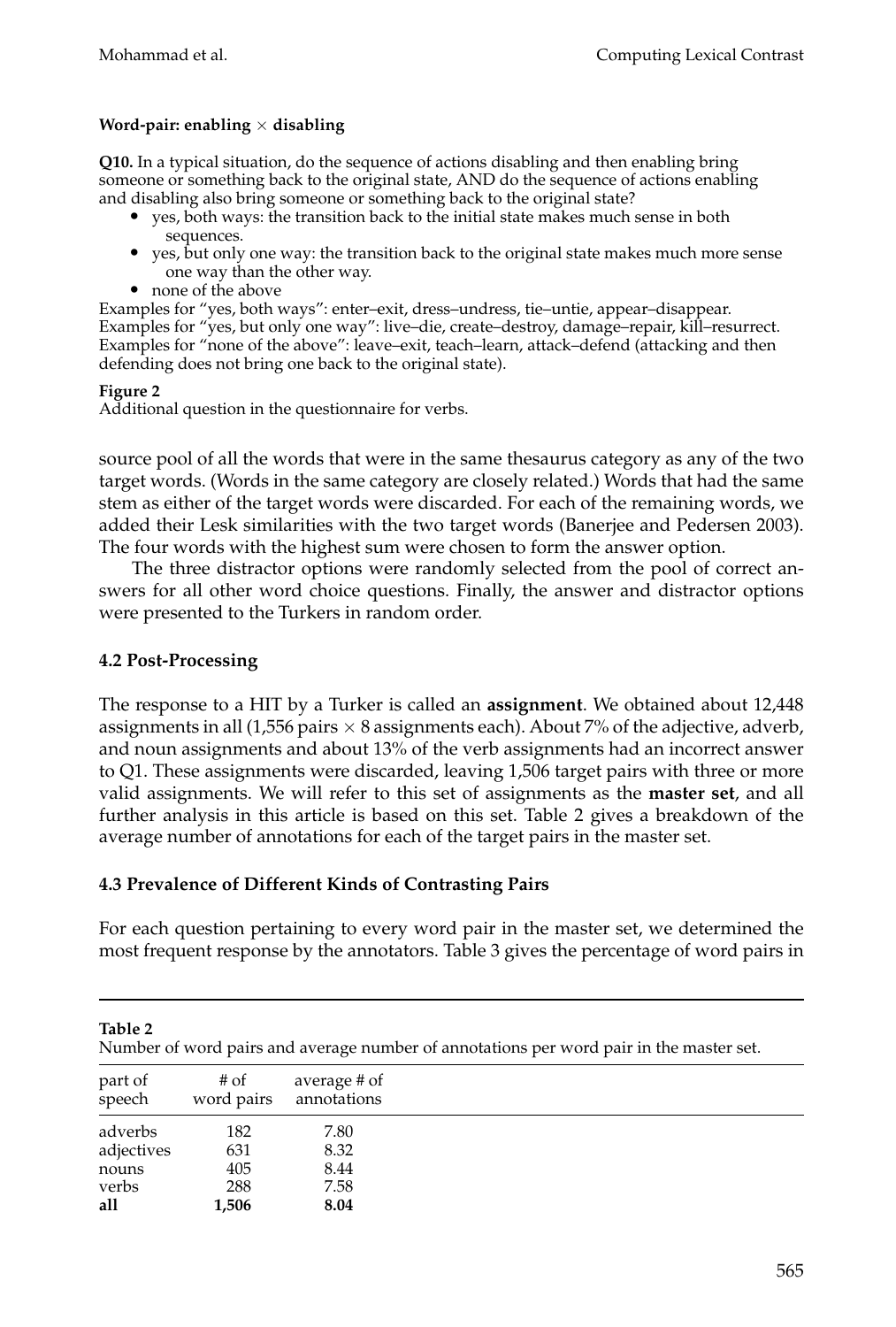Percentage of word pairs that received a response of "yes" for the questions in the questionnaire. adj. = adjectives; adv. = adverbs.

|                                             | % of word pairs |      |      |       |       |  |
|---------------------------------------------|-----------------|------|------|-------|-------|--|
| Ouestion                                    | answer          | adi. | adv. | nouns | verbs |  |
| Q2. Do X and Y have some contrast?          | yes             | 99.5 | 96.8 | 97.6  | 99.3  |  |
| Q3. Are X and Y opposites?                  | yes             | 91.2 | 68.6 | 65.8  | 88.8  |  |
| Q5. Are X and Y at two ends of a dimension? | yes             | 81.8 | 73.5 | 81.1  | 94.4  |  |
| Q6. Does X imply not Y?                     | yes             | 98.3 | 92.3 | 89.4  | 97.5  |  |
| Q7. Are X and Y mutually exhaustive?        | yes             | 85.1 | 69.7 | 74.1  | 89.5  |  |
| Q8. Does X represent a point on some scale? | yes             | 78.5 | 77.3 |       |       |  |
| Q9. Does Y represent a point on some scale? | yes             | 78.5 | 70.8 |       |       |  |
| Q10. Does X undo Y OR does Y undo X?        | one way         |      |      |       | 3.8   |  |
|                                             | both ways       |      |      |       | 90.9  |  |

#### **Table 4**

Percentage of WordNet source pairs that are contrasting, opposite, and "contrasting but not opposite."

| category                                                                                  | basis                                              |                   | adi. adv. nouns verbs |                      |  |
|-------------------------------------------------------------------------------------------|----------------------------------------------------|-------------------|-----------------------|----------------------|--|
| contrasting<br>opposites<br>contrasting, but not opposite $Q2$ yes and $Q3$ no $8.2$ 28.2 | Q <sub>2</sub> yes<br>$Q2$ yes and $Q3$ yes $91.2$ | 99.5 96.8<br>68.6 | 97.6<br>60.2<br>37.4  | 99.3<br>88.9<br>10.4 |  |

the master set that received a most frequent response of "yes." The first column in the table lists the question number followed by a brief description of question. (Note that the Turkers saw only the full forms of the questions, as shown in the example HIT.)

Observe that most of the word pairs are considered to have at least some contrast in meaning. This is not surprising because the master set was constructed using words connected through WordNet's antonymy relation.<sup>6</sup> Responses to Q3 show that not all contrasting pairs are considered opposite, and this is especially the case for adverb pairs and noun pairs. The rows in Table 4 show the percentage of words in the master set that are contrasting (row 1), opposite (row 2), and contrasting but not opposite (row 3).

Responses to Q5, Q6, Q7, Q8, and Q9 (Table 3) show the prevalence of different kinds of relations and properties of the target pairs.

Table 5 shows the percentage of contrasting word pairs that may be classified into the different types discussed in Section 3. Observe that rows for all categories other than the disjoints have percentages greater than 60%. This means that a number of contrasting word pairs can be classified into more than one kind. Complementaries are the most common kind in case of adverbs, nouns, and verbs, whereas antipodals are most common among adjectives. A majority of the adjective and adverb contrasting pairs are gradable, but more than 30% of the pairs are not. Most of the verb pairs are reversives (91.6%). Disjoint pairs are much less common than all the other categories

<sup>6</sup> All of the direct antonyms were marked as contrasting by the Turkers. Only a few indirect antonyms were marked as *not contrasting*.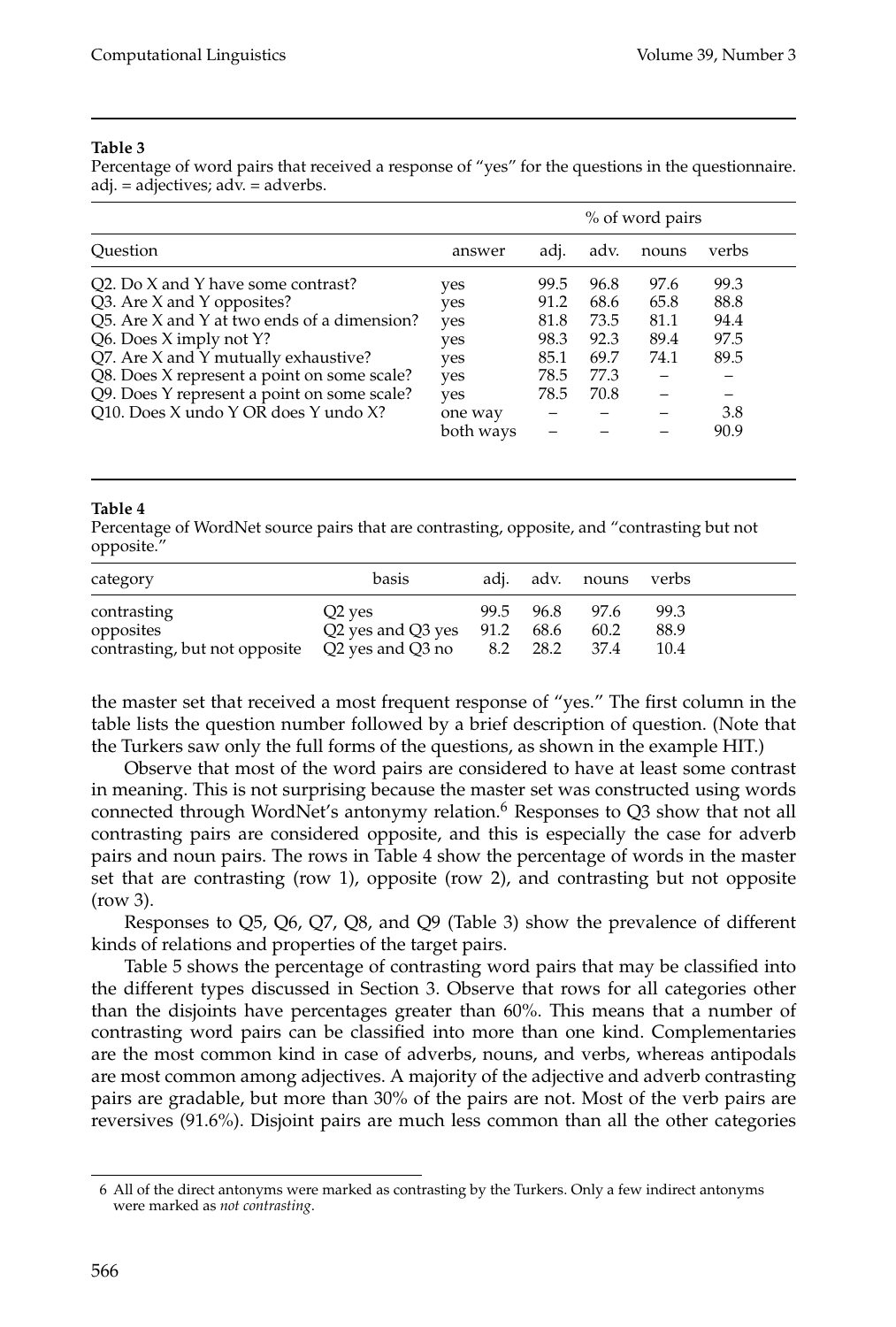Percentage of contrasting word pairs belonging to various subtypes. The subtype "reversives" applies only to verbs. The subtype "gradable" applies only to adjectives and adverbs.

| subtype                                                             | basis                                                                                                                                                |                                                  |                      | adv. adj. nouns verbs |                                                         |  |
|---------------------------------------------------------------------|------------------------------------------------------------------------------------------------------------------------------------------------------|--------------------------------------------------|----------------------|-----------------------|---------------------------------------------------------|--|
| Antipodals<br>Complementaries<br>Disjoint<br>Gradable<br>Reversives | Q <sub>2</sub> yes, Q <sub>5</sub> yes<br>Q2 yes, Q7 yes<br>Q2 yes, Q7 no<br>Q2 yes, Q8 yes, Q9 yes<br>Q <sub>2</sub> yes, Q <sub>10</sub> both ways | 82.3 75.9<br>85.6 72.0<br>14.4 28.0<br>69.6 66.4 | <b>Service State</b> | 82.5<br>84.8<br>15.2  | 95.1<br>98.3<br>1.7<br>$\overline{\phantom{0}}$<br>91.6 |  |

considered, and they are most prominent among adjectives (28%), and least among verb pairs (1.7%).

## **4.4 Agreement**

People do not always agree on linguistic classifications of terms, and one of the goals of this work was to determine how much people agree on properties relevant to different kinds of opposites. Table 6 lists the breakdown of agreement by target-pair part of speech and question, where agreement is the average percentage of the number of Turkers giving the most-frequent response to a question—the higher the number of Turkers that vote for the majority answer, the higher is the agreement.

Observe that agreement is highest when asked whether a word pair has some degree of contrast in meaning  $(Q2)$ , and that there is a marked drop when asked if the two words are opposites (Q3). This is true for each of the parts of speech, although the drop is highest for verbs (94.7% to 75.2%).

For Questions 5 through 9, we see varying degrees of agreement—Q6 obtaining the highest agreement and Q5 the lowest. There is marked difference across parts of speech for certain questions. For example, verbs are the easiest to identify (highest agreement for Q5, Q7, and Q8). For Q6, nouns have markedly lower agreement than all other parts of speech—not surprising considering that the set of disjoint opposites is traditionally associated with equipollent adjectives and stative verbs. Adverbs and adjectives have markedly lower agreement scores for Q7 than nouns and verbs.

#### **Table 6**

Breakdown of answer agreement by target-pair part of speech and question: For every target pair, a question is answered by about eight annotators. The majority response is chosen as the answer. The ratio of the size of the majority and the number of annotators is indicative of the amount of agreement. The table shows the average percentage of this ratio.

| question                                    | adi. | adv. | nouns | verbs | average |
|---------------------------------------------|------|------|-------|-------|---------|
| Q2. Do X and Y have some contrast?          | 90.7 | 92.1 | 92.0  | 94.7  | 92.4    |
| Q3. Are X and Y opposites?                  | 79.0 | 80.9 | 76.4  | 75.2  | 77.9    |
| O5. Are X and Y at two ends of a dimension? | 70.3 | 66.5 | 73.0  | 78.6  | 72.1    |
| Q6. Does X imply not Y?                     | 89.0 | 90.2 | 81.8  | 88.4  | 87.4    |
| Q7. Are X and Y mutually exhaustive?        | 70.4 | 69.2 | 78.2  | 88.3  | 76.5    |
| average (Q2, Q3, Q5, Q6, and Q7)            | 82.3 | 79.8 | 80.3  | 85.0  | 81.3    |
| Q8. Does X represent a point on some scale? | 77.9 | 71.5 |       |       | 74.7    |
| Q9. Does Y represent a point on some scale? | 75.2 | 72.0 |       |       | 73.6    |
| Q10. Does X undo Y OR does Y undo X?        |      |      |       | 73.0  | 73.0    |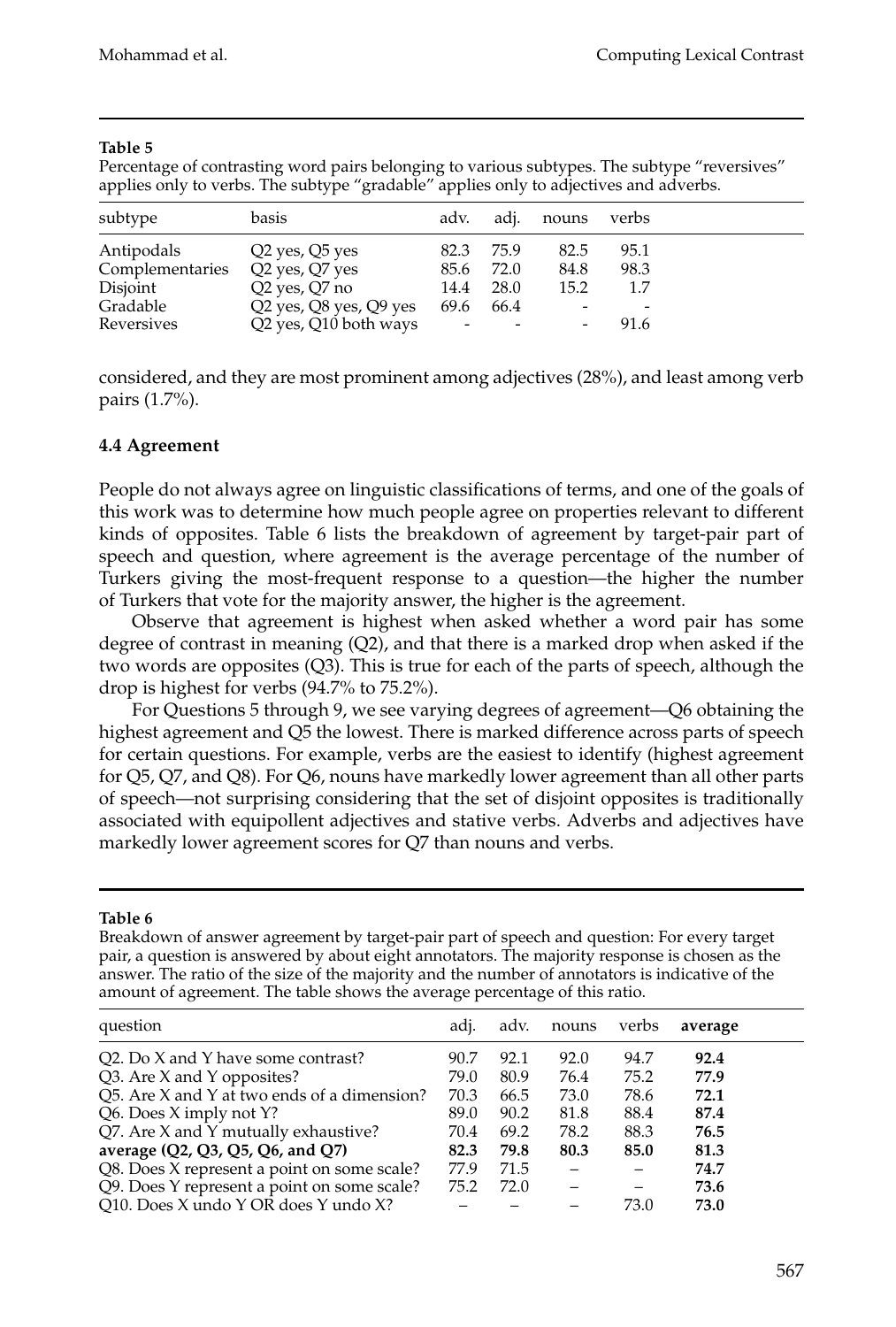## **5. Manifestation of Highly Contrasting Word Pairs in Text**

As pointed out earlier, there is work on a small set of opposites showing that opposites co-occur more often than chance (Charles and Miller 1989; Fellbaum 1995). Section 5.1 describes experiments on a larger scale to determine whether highly contrasting word pairs (including opposites) occur together more often than randomly chosen word pairs of similar frequency. The section also compares co-occurrence associations with synonyms.

Research in distributional similarity has found that entries in distributional thesauri tend to also contain terms that are opposite in meaning (Lin 1998; Lin et al. 2003). Section 5.2 describes experiments to determine whether highly contrasting word pairs (including opposites) occur in similar contexts as often as randomly chosen pairs of words with similar frequencies, and whether highly contrasting words occur in similar contexts as often as synonyms.

## **5.1 Co-Occurrence**

In order to compare the tendencies of highly contrasting word pairs, synonyms, and random word pairs to co-occur in text, we created three sets of word pairs: the *highcontrast set*, the *synonyms set*, and the *control set of random word pairs*. The high-contrast set was created from a pool of direct and indirect opposites (nouns, verbs, and adjectives) from WordNet. We discarded pairs that did not meet the following conditions: (1) both members of the pair must be unigrams, (2) both members of the pair must occur in the British National Corpus (BNC) (Burnard 2000), and (3) at least one member of the pair must have a synonym in WordNet. A total of 1,358 word pairs remained, and these form the high-contrast set.

Each of the pairs in the high-contrast set was used to create a synonym pair by choosing a WordNet synonym of exactly one member of the pair.<sup>7</sup> If a word has more than one synonym, then the most frequent synonym is chosen. $8$  These 1,358 word pairs form the synonyms set. Note that for each of the pairs in the high-contrast set, there is a corresponding pair in the synonyms set, such that the two pairs have a common term. For example, the pair *agitation* and *calmness* in the high-contrast set has a corresponding pair *agitation* and *ferment* in the synonyms set. We will refer to the common terms (*agitation* in this example) as the **focus words**. Because we also wanted to compare occurrence statistics of the high-contrast set with the random pairs set, we created the control set of random pairs by taking each of the focus words and pairing them with another word in WordNet that has a frequency of occurrence in BNC closest to the term contrasting with the focus word. This is to ensure that members of the pairs across the high-contrast set and the control set have similar unigram frequencies.

We calculated the pointwise mutual information (PMI) (Church and Hanks 1990) for each of the word pairs in the high-contrast set, the random pairs set, and the synonyms set using unigram and co-occurrence frequencies in the BNC. If two words occurred within a window of five adjacent words in a sentence, they were marked as co-occurring (same window as Church and Hanks [1990] used in their seminal work on word–word associations). Table 7 shows the average and standard deviation in each set.

<sup>7</sup> If both members of a pair have WordNet synonyms, then one is chosen at random, and its synonym is taken.

<sup>8</sup> WordNet lists synonyms in order of decreasing frequency in the SemCor corpus.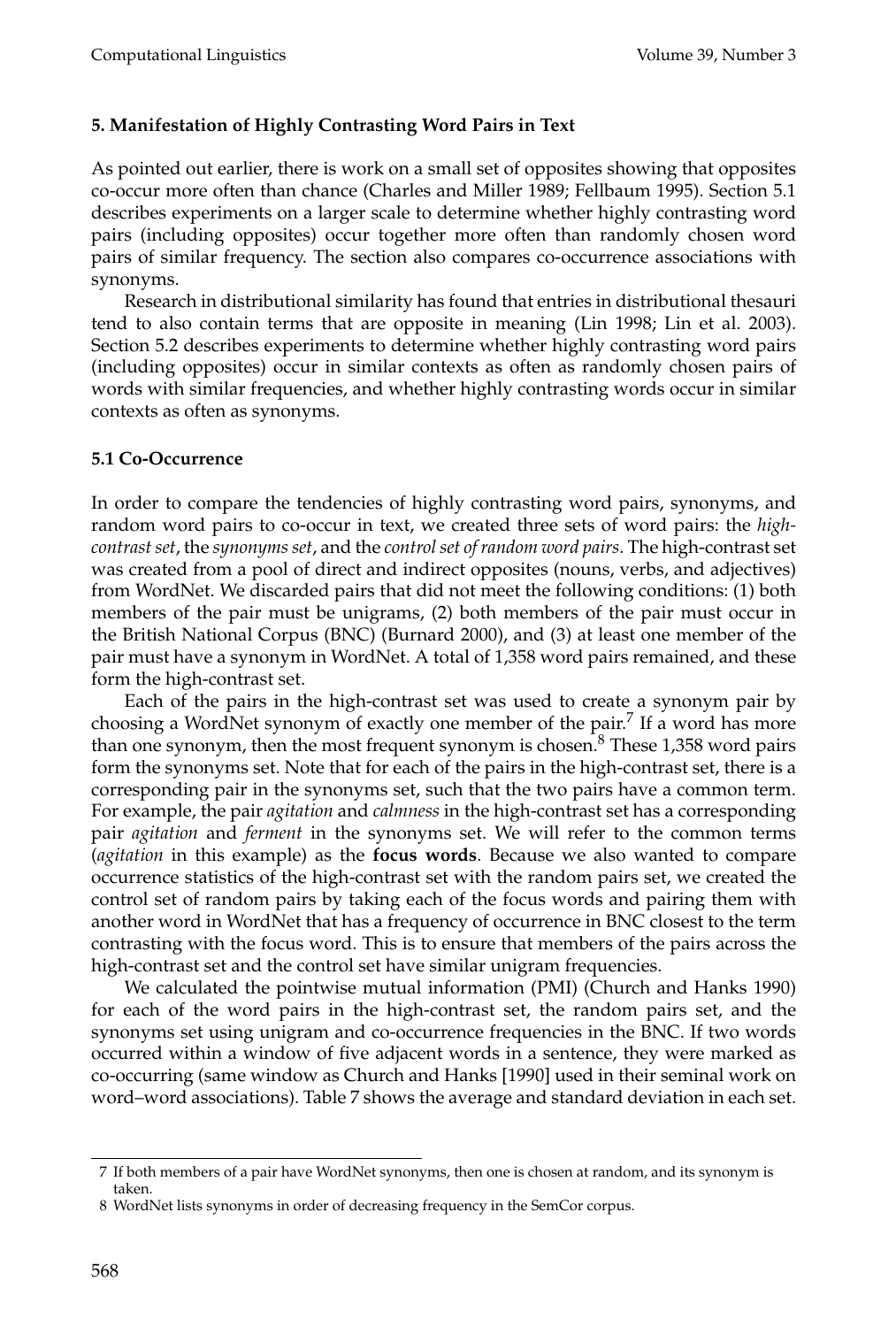Pointwise mutual information (PMI) of word pairs. High positive values imply a tendency to co-occur in text more often than random chance.

|                   |       | average PMI standard deviation |  |
|-------------------|-------|--------------------------------|--|
| high-contrast set | 1.471 | 2.255                          |  |
| random pairs set  | 0.032 | 0.236                          |  |
| synonyms set      | 0.412 | 1.110                          |  |

Observe that the high-contrast pairs have a much higher tendency to co-occur than the random pairs control set, and also the synonyms set. The high-contrast set has a large standard deviation, however. A two-sample t-test revealed that the high-contrast set is significantly different from the random set ( $p < 0.05$ ), and also that the high-contrast set is significantly different from the synonyms set ( $p < 0.05$ ).

On average, however, the PMI between a focus word and its contrasting term was lower than the PMI between the focus word and 3,559 other words in the BNC. These were often words related to the focus words, but neither contrasting nor synonymous. Thus, even though a high tendency to co-occur is a feature of highly contrasting pairs, it is not a sufficient condition for detecting them. We use PMI as part of our method for determining the degree of lexical contrast (described in Section 6).

### **5.2 Distributional Similarity**

Charles and Miller (1989) proposed that in most contexts, opposites may be interchanged. The meaning of the utterance will be inverted, of course, but the sentence will remain grammatical and linguistically plausible. This came to be known as the *substitutability hypothesis*. Their experiments did not support this claim, however. They found that given a sentence with the target adjective removed, most people did not confound the missing word with its opposite. Justeson and Katz (1991) later showed that in sentences that contain both members of an adjectival opposite pair, the target adjectives do indeed occur in similar syntactic structures at the phrasal level. Jones et al. (2007) show how the tendency to appear in certain textual constructions such as "from X to Y" and "either X or Y" are indicative of prototypicalness of opposites. Thus, we can formulate the **distributional hypothesis of highly contrasting pairs**: highly contrasting pairs occur in similar contexts more often than non-contrasting word pairs.

We used the same sets of high-contrast pairs, synonyms, and random pairs described in the previous section to gather empirical proof of the distributional hypothesis. We calculated the distributional similarity between each pair in the three sets using Lin's (1998) measure. Table 8 shows the average and standard deviation in each set. Observe that the high-contrast set has a much higher average distributional similarity

#### **Table 8**

Distributional similarity of word pairs. The measure proposed in Lin (1998) was used.

|                  | average distributional similarity | standard deviation |  |
|------------------|-----------------------------------|--------------------|--|
| opposites set    | 0.064                             | 0.071              |  |
| random pairs set | 0.036                             | 0.034              |  |
| synonyms set     | 0.056                             | 0.057              |  |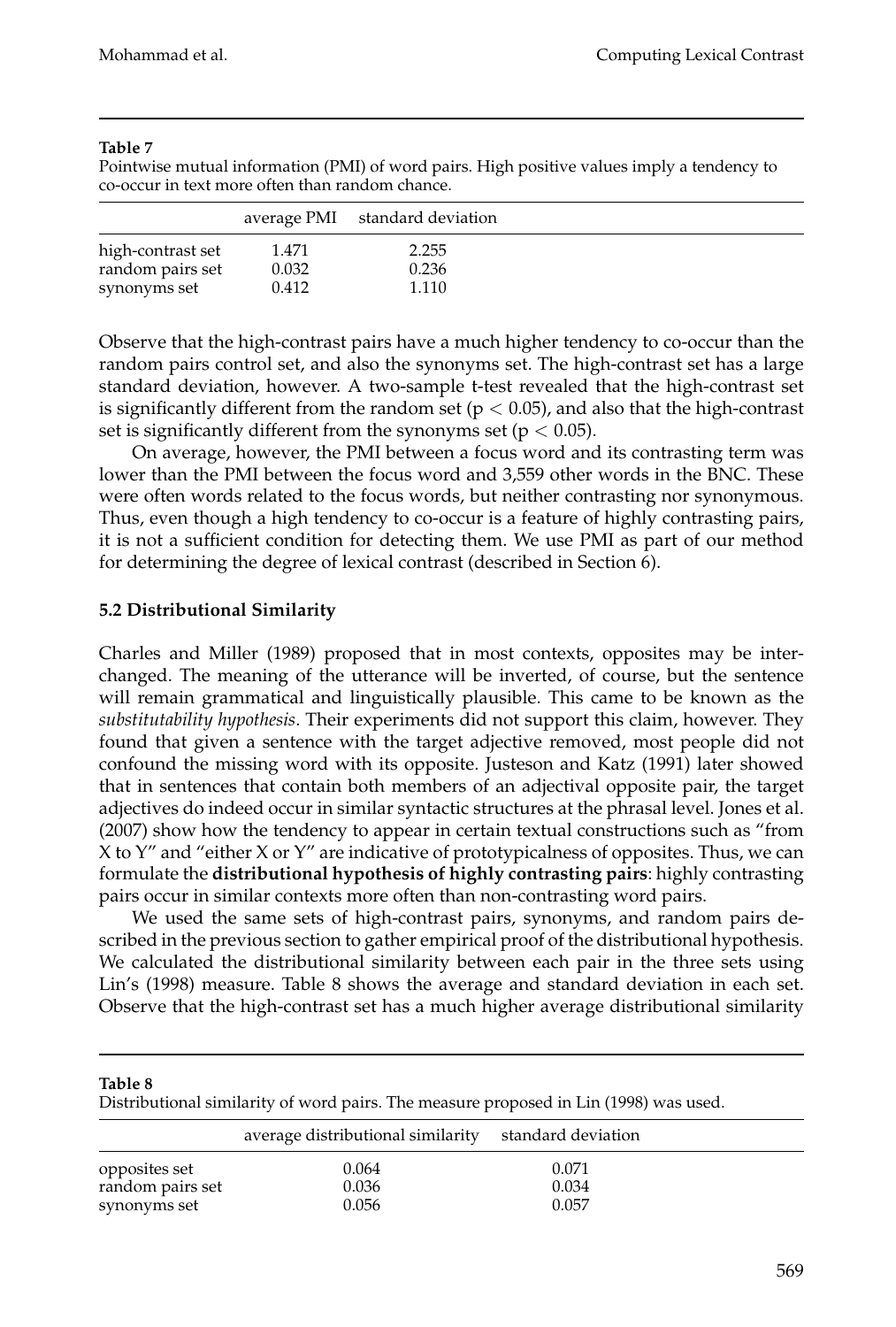than the random pairs control set, and interestingly it is also higher than the synonyms set. Once again, the high-contrast set has a large standard deviation. A two-sample t-test revealed that the high-contrast set is significantly different from both the random set and the synonyms set with a confidence interval of 0.05. This demonstrates that relative to other word pairs, high-contrast pairs tend to occur in similar contexts. We also find that the synonyms set has a significantly higher distributional similarity than the random pairs set ( $p < 0.05$ ). This shows that near-synonymous word pairs also occur in similar contexts (the distributional hypothesis of similarity). Further, a consequence of the large standard deviations in the cases of both high-contrast pairs and synonyms means that distributional similarity alone is not sufficient to determine whether two words are contrasting or synonymous. An automatic method for recognizing contrast will require additional cues. Our method uses PMI and other sources of information described in the next section.

## **6. Computing Lexical Contrast**

In this section, we recapitulate the automatic method for determining lexical contrast that we first proposed in Mohammad, Dorr, and Hirst (2008). Additional details are provided regarding the lexical resources used (Section 6.1) and the method itself (Section 6.2).

## **6.1 Lexical Resources**

Our method makes use of a published thesaurus and co-occurrence information from text. Optionally, it can use opposites listed in WordNet if available. We briefly describe these resources here.

*6.1.1 Published Thesauri.* Published thesauri, such as *Roget's* and *Macquarie*, divide the vocabulary of a language into about a thousand *categories*. Words within a category are semantically related to each other, and they tend to pertain to a coarse concept. Each category is represented by a category number (unique ID) and a *head word*—a word that best represents the meanings of the words in the category. One may also find opposites in the same category, but this is rare. Words with more than one meaning may be found in more than one category; these represent its coarse senses.

Within a category, the words are grouped into finer units called *paragraphs*. Words in the same paragraph are closer in meaning than those in differing paragraphs. Each paragraph has a *paragraph head*—a word that best represents the meaning of the words in the paragraph. Words in a thesaurus paragraph belong to the same part of speech. A thesaurus category may have multiple paragraphs belonging to the same part of speech. For example, a category may have three noun paragraphs, four verb paragraphs, and one adjective paragraph. We will take advantage of the structure of the thesaurus in our approach.

*6.1.2 WordNet.* As mentioned earlier, WordNet encodes certain opposites. We found in our experiments (Section 7, subsequently) that more than 90% of contrasting pairs included in Graduate Record Examination (GRE) "most contrasting word" questions are not encoded in WordNet, however. Also, neither WordNet nor any other manually created repository of opposites provides the *degree* of contrast between word pairs. Nevertheless, we investigate the usefulness of WordNet as a source of seed opposites for our approach.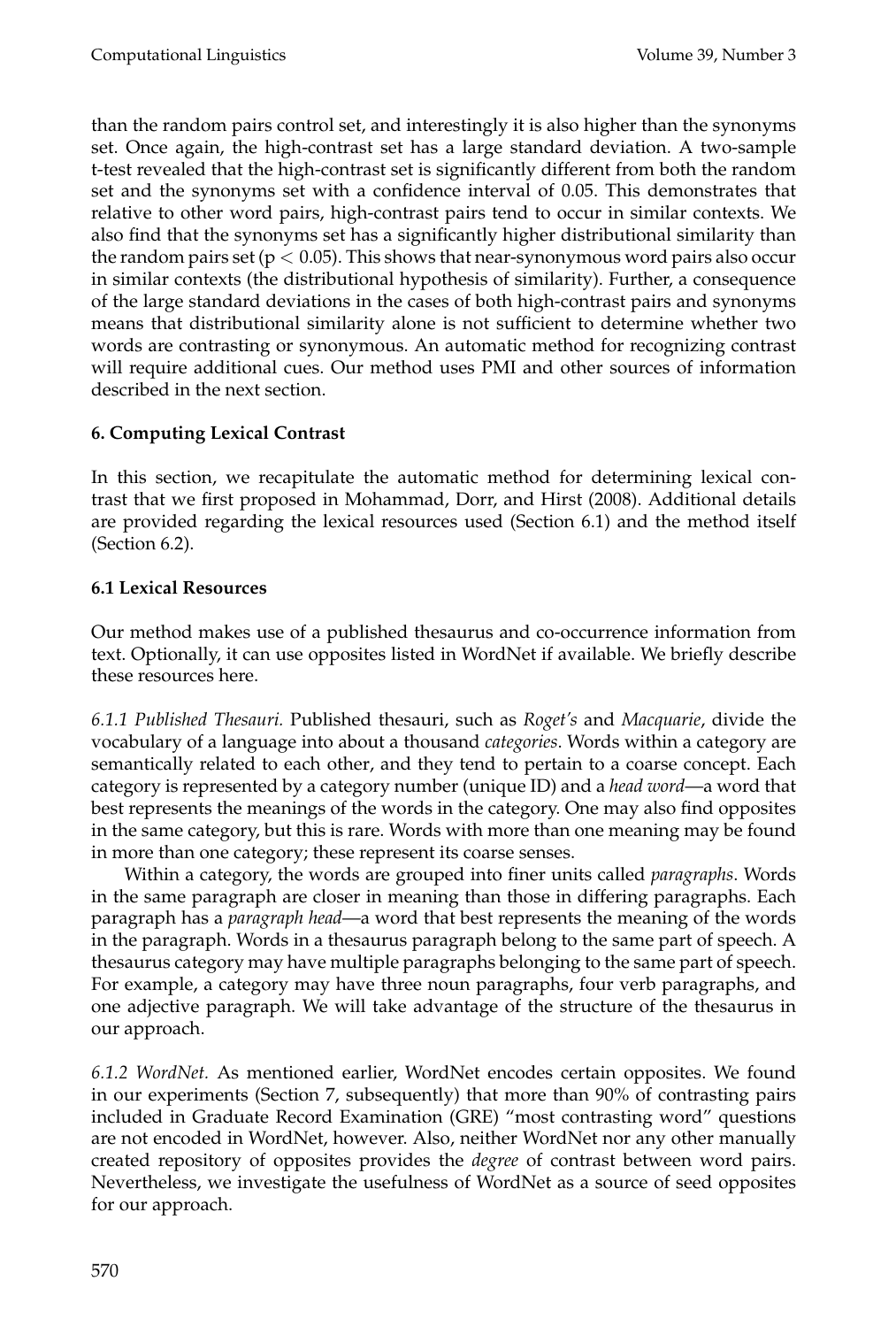## **6.2 Proposed Measure of Lexical Contrast**

Our method for determining lexical contrast has two parts: (1) determining whether the target word pair is contrasting or not, and (2) determining the degree of contrast between the words.

*6.2.1 Detecting Whether a Target Word Pair is Contrasting.* We use the contrast hypothesis to determine whether two words are contrasting. The hypothesis is repeated here:

*Contrast Hypothesis*: If a pair of words, *A* and *B*, are contrasting, then there is a pair of opposites, *C* and *D*, such that *A* and *C* are strongly related and *B* and *D* are strongly related.

Even if a few exceptions to this hypothesis are found (we are not aware of any), the hypothesis would remain useful for practical applications. We first determine pairs of thesaurus categories that have at least one word in each category that are opposites of each other. We will refer to these categories as **contrasting categories** and the opposite connecting the two categories as the **seed opposite**. Because each thesaurus category is a collection of closely related terms, all of the word pairs across two contrasting categories satisfy the contrast hypothesis, and they are considered to be contrasting word pairs. Note also that words within a thesaurus category may belong to different parts of speech, and they may be related to the seed opposite word through any of the many possible semantic relations. Thus a small number of seed opposites can help identify a large number of contrasting word pairs. We determine whether two categories are contrasting using the three methods described here, which may be used alone or in combination with each other:

## **Method 1: Using word pairs generated from affix patterns.**

Opposites such as *hot–cold* and *dark–light* occur frequently in text, but in terms of typepairs they are outnumbered by those created using affixes, such as *un-* (*clear–unclear*) and *dis-* (*honest–dishonest*). Further, this phenomenon is observed in most languages (Lyons 1977).

Table 9 lists 15 affix patterns that tend to generate opposites in English. They were compiled by the first author by examining a small list of affixes for the English language. $9$  These patterns were applied to all words in the thesaurus that are at least three characters long. If the resulting term was also a valid word in the thesaurus, then the word pair was added to the *affix-generated seed set*. These fifteen rules generated 2,682 word pairs when applied to the words in the *Macquarie Thesaurus*. Category pairs that had these opposites were marked as contrasting. Of course, not all of the word pairs generated through affixes are truly opposites, for example *sect–insect* and *part–impart*. For now, such pairs are sources of error in the system. Manual analysis of these 2,682 word pairs can help determine whether this error is large or small. (We have released the full set of word pairs.) Evaluation results (Section 7) indicate that these seed pairs improve the overall accuracy of the system, however.

Figure 3 presents such an example pair. Observe that categories 360 and 361 have the words *cover* and *uncover*, respectively. Affix pattern 8 from Table 9 produces seed

<sup>9</sup> http://www.englishclub.com/vocabulary/prefixes.htm.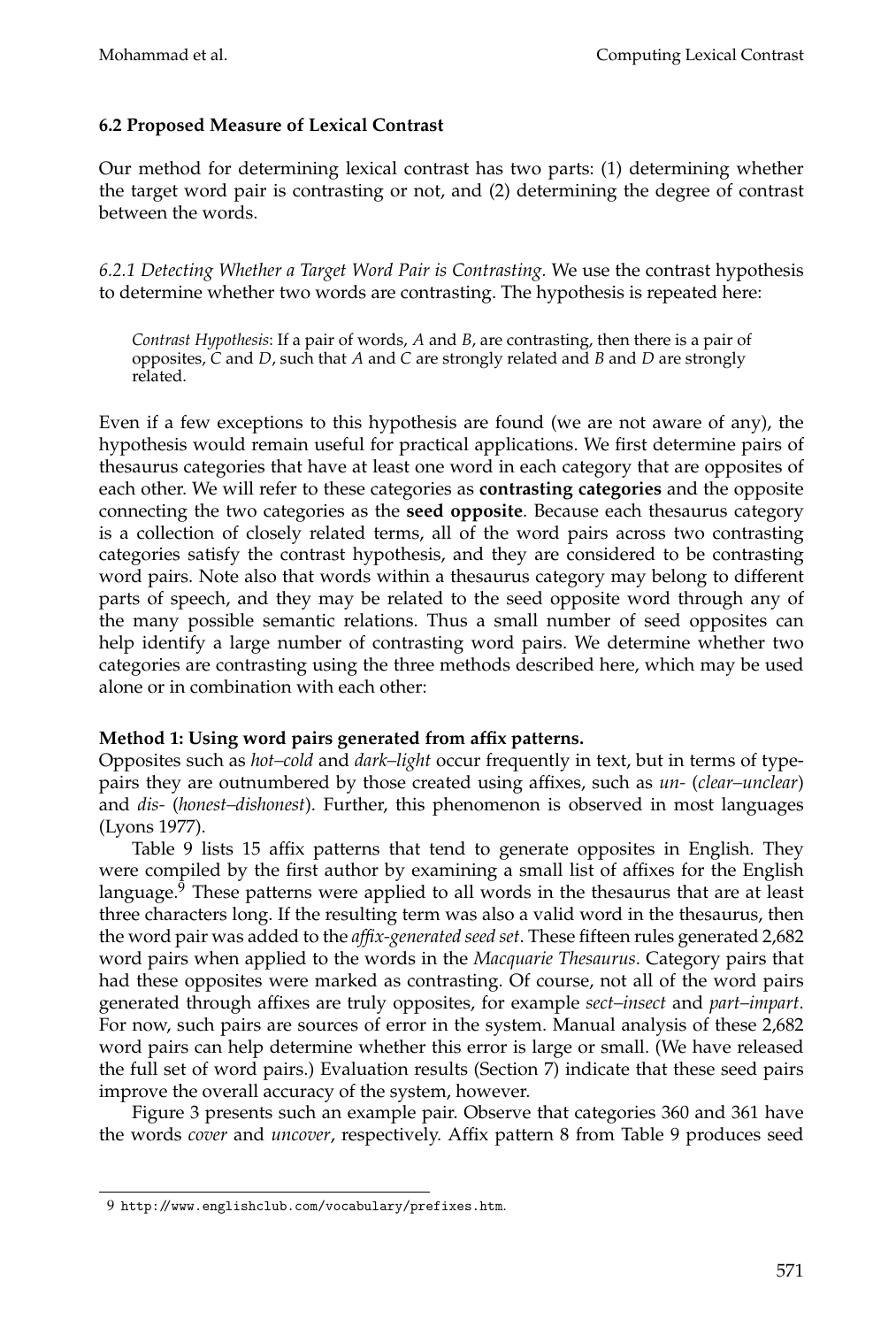Fifteen affix patterns used to generate opposites. Here 'X' stands for any sequence of letters common to both words  $w_1$  and  $w_2$ .

| affix pattern |              |        |              |                             |  |
|---------------|--------------|--------|--------------|-----------------------------|--|
| pattern#      | word 1       | word 2 | # word pairs | example pair                |  |
|               | X            | antiX  | 41           | clockwise–anticlockwise     |  |
|               | X            | disX   | 379          | <i>interest-disinterest</i> |  |
| 3             | X            | imX    | 193          | possible-impossible         |  |
| 4             | X            | inX    | 690          | consistent-inconsistent     |  |
| 5             | X            | malX   | 25           | adroit–maladroit            |  |
| 6             | X            | misX   | 142          | fortune–misfortune          |  |
| 7             | X            | nonX   | 72           | aligned-nonaligned          |  |
| 8             | X            | unX    | 833          | biased–unbiased             |  |
| 9             | 1X           | illX   | 25           | legal-illegal               |  |
| 10            | rX           | irrX   | 48           | regular–irregular           |  |
| 11            | imX          | exX    | 35           | implicit-explicit           |  |
| 12            | inX          | exX    | 74           | introvert-extrovert         |  |
| 13            | upX          | downX  | 22           | uphill-downhill             |  |
| 14            | overX        | underX | 52           | overdone-underdone          |  |
| 15            | <b>Xless</b> | Xful   | 51           | harmless-harmful            |  |
|               |              | Total: | 2,682        |                             |  |

pair *cover–uncover*, and so the system concludes that the two categories have contrasting meaning. The contrast in meaning is especially strong for the paragraphs *cover* and *expose* because words within these paragraphs are very close in meaning to *cover* and *uncover*, respectively. We will refer to such thesaurus paragraph pairs that have one word each of a seed pair as **prime contrasting paragraphs**. We expect the words across prime contrasting paragraphs to have a high degree of antonymy (for example, *mask* and *bare*), whereas words across other contrasting category paragraphs may have a smaller degree of antonymy as the meaning of these words may diverge significantly from the meanings of the words in the prime contrasting paragraphs (for example, *white lie* and *disclosure*).

## **Method 2: Using opposites from WordNet.**

We compiled a list of 20,611 pairs that WordNet records as direct and indirect opposites. (Recall discussion in Section 4 about direct and indirect opposites.) A large number of these pairs include multiword expressions. Only 10,807 of the 20,611 pairs have both words in the *Macquarie Thesaurus*—the vocabulary used for our experiments. We will refer to them as the **WordNet seed set**. Category pairs that had these opposites were marked as contrasting.

## **Method 3: Using word pairs in adjacent thesaurus categories.**

Most published thesauri, such as *Roget's*, are organized such that categories corresponding to opposing concepts are placed adjacent to each other. For example, in the *Macquarie Thesaurus*: category 369 is about honesty and category 370 is about dishonesty; as shown in Figure 3, category 360 is about hiding and category 361 is about revealing. There are a number of exceptions to this rule, and often a category may be contrasting in meaning to several other categories. Because this was an easy enough heuristic to implement, however, we investigated the usefulness of considering adjacent thesaurus categories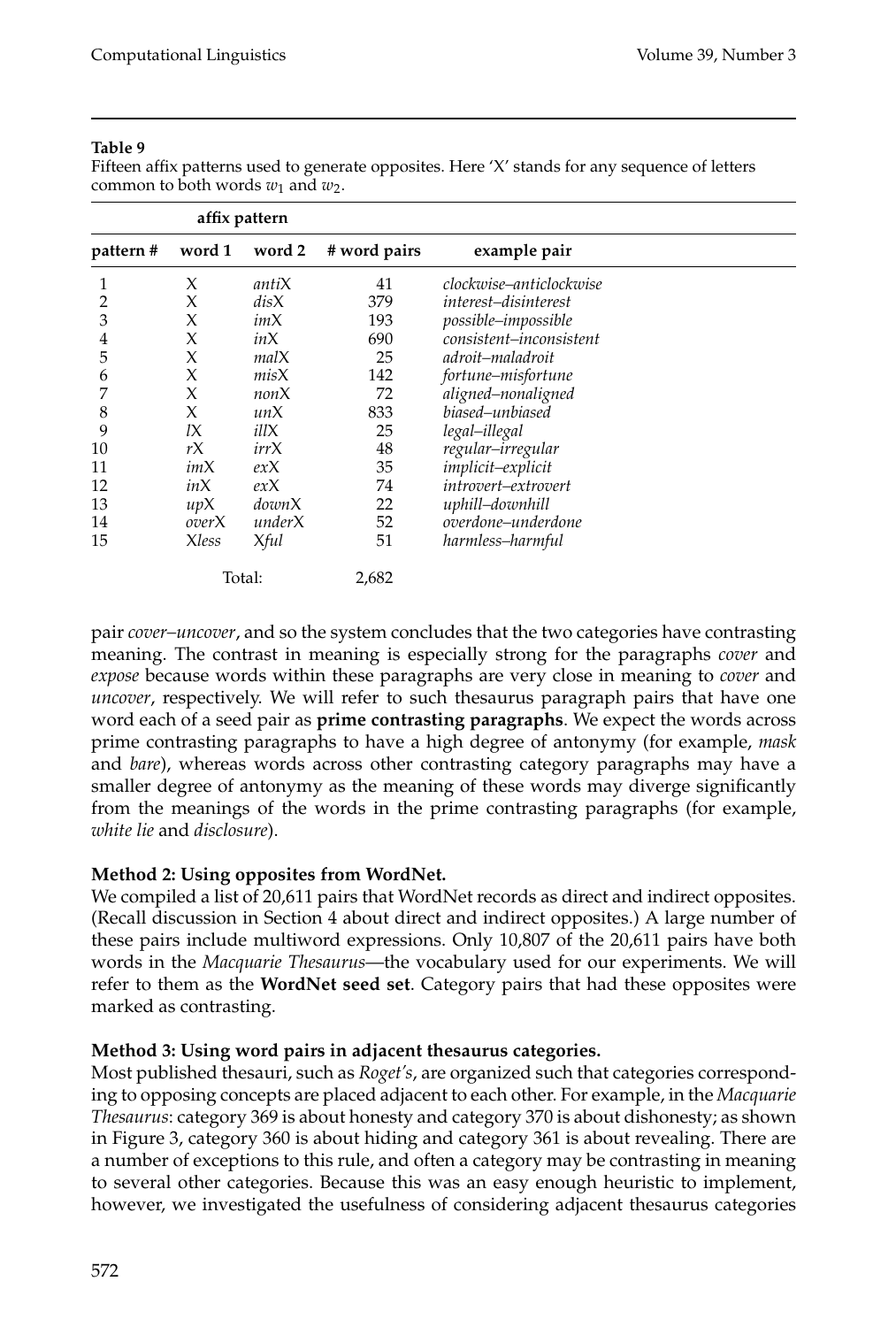| Category number: 360  |                                                                   |                                 | Category number: 361                                             |  |  |  |
|-----------------------|-------------------------------------------------------------------|---------------------------------|------------------------------------------------------------------|--|--|--|
| Category head: HIDING |                                                                   | <b>Category head: REVEALING</b> |                                                                  |  |  |  |
| 1. nouns:             |                                                                   | 1. nouns:                       |                                                                  |  |  |  |
|                       | hiding<br>concealment<br>covering<br>screening<br>.               |                                 | revealing<br>disclosure<br>divulgement<br>impartment             |  |  |  |
| 2. nouns:             |                                                                   | 2. nouns:                       |                                                                  |  |  |  |
|                       | cover-up<br>double blind<br>smokescreen<br>white lie<br>$\ddotsc$ |                                 | exposure<br>disinterment<br>unfoldment<br>unveiling<br>$\ddotsc$ |  |  |  |
| 3. verbs:             |                                                                   | 3. verbs:                       |                                                                  |  |  |  |
|                       | cover-<br>curtain<br>cushion<br>mask<br>$\cdots$                  |                                 | expose<br>bare<br>flush out<br>uncover                           |  |  |  |
|                       |                                                                   | $\cdots$                        |                                                                  |  |  |  |

#### **Figure 3**

Example contrasting category pair. The system identifies the pair to be contrasting through the affix-based seed pair *cover–uncover*. The paragraphs of **cover** and **expose** are referred to as prime contrasting paragraphs. Paragraph heads are shown in bold italic.

as contrasting. We will refer to this as the *adjacency heuristic*. Note that this method of determining contrasting categories does not explicitly identify a seed opposite, but one can assume the head words of these category pairs as the seed opposites.

To determine how accurate the adjacency heuristic is, the first author manually inspected adjacent thesaurus categories in the *Macquarie Thesaurus* to determine which of them were indeed contrasting. Because a category, on average, has about a hundred words, the task was made less arduous by representing each category by just the first ten words listed in it. This way it took only about five hours to manually determine that 209 pairs of the 811 adjacent Macquarie category pairs were contrasting. Twice, it was found that category number X was contrasting not just to category number X+1 but also to category number X+2: category 40 (ARISTOCRACY) has a meaning that contrasts that of category 41 (MIDDLE CLASS) as well as category 42 (WORKING CLASS); category 542 (PAST) contrasts with category 543 (PRESENT) as well as category 544 (FUTURE). Both these  $X - (X+2)$  pairs are also added to the list of manually annotated contrasting categories.

*6.2.2 Computing the Degree of Contrast Between Two Words.* Charles and Miller (1989) and Fellbaum (1995) argued that opposites tend to co-occur more often than random chance. Murphy and Andrew (1993) claimed that the greater-than-chance co-occurrence of opposites is because together they convey contrast well, which is rhetorically useful. We showed earlier in Section 5.1 that highly contrasting pairs (including opposites) co-occur more often than randomly chosen pairs. All of these support the degree of contrast hypothesis stated earlier in the introduction:

*Degree of Contrast Hypothesis*: If a pair of words, *A* and *B*, are contrasting, then their degree of contrast is proportional to their tendency to co-occur in a large corpus.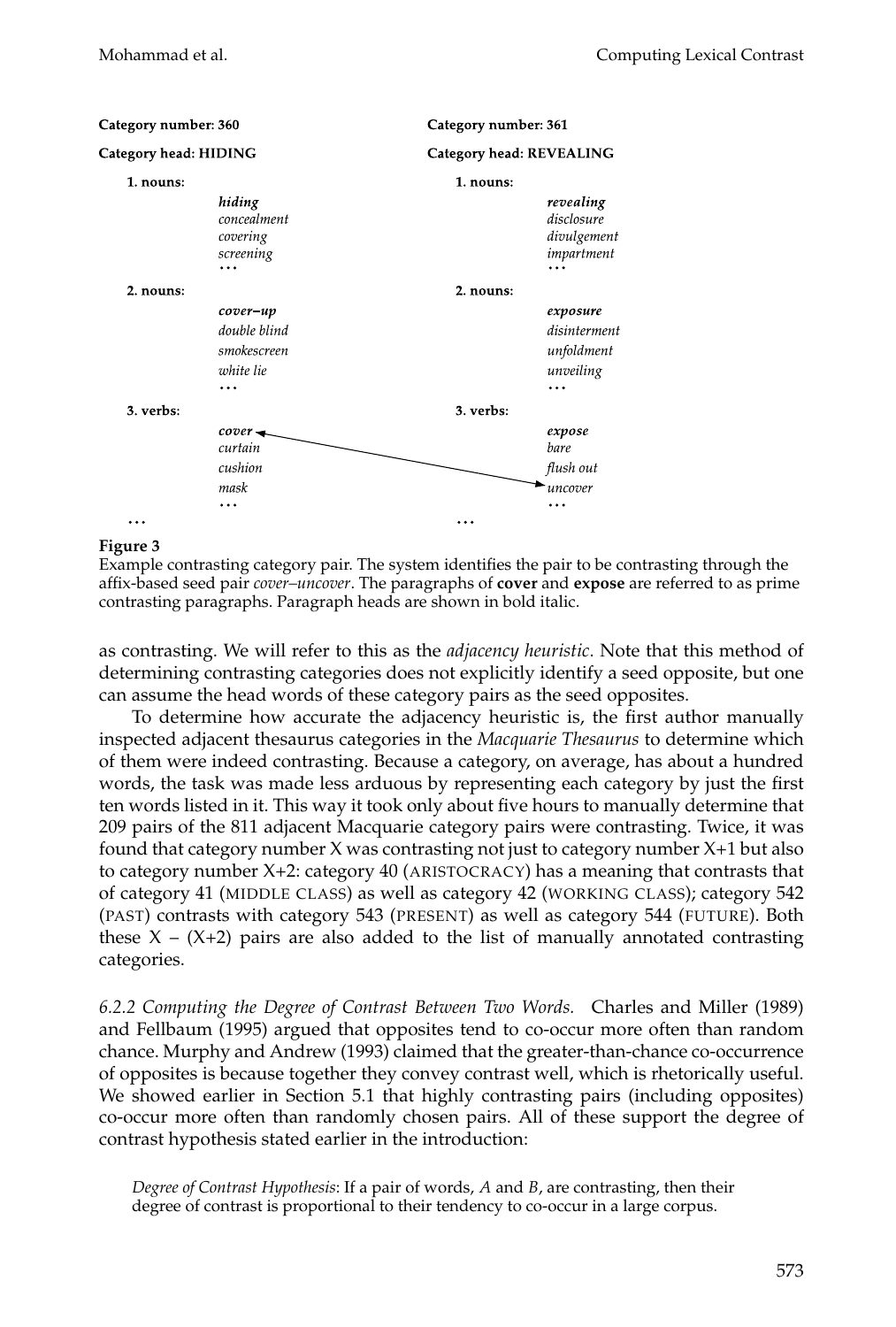We used PMI to capture the tendency of word–word co-occurrence. We collected these co-occurrence statistics from the Google *n*-gram corpus (Brants and Franz 2006), which was created from a text collection of over one trillion words. Words that occurred within a window of five words were considered to be co-occurring.

We expected that some features may be more accurate than others. If multiple features give evidence towards opposing information, then it is useful for the system to know which feature is more reliable. Therefore, we held out some data from the evaluation data described in Section 7.1 as the development set. Experiments on the development set showed that contrasting words may be placed in three bins corresponding to the amount of reliability of the source feature: high, medium, or acceptable.

- **High reliability (Class I):** target words that belong to adjacent thesaurus categories. For example, all the word pairs across categories 360 and 361, shown in Figure 3. Examples of Class I contrasting word pairs from the development set include *graceful–ungainly, fortunate–hapless, obese–slim,* and *effeminate–virile*. (Note, there need not be any affix or WordNet seed pairs across adjacent thesaurus categories for these word pairs to be marked Class I.) As expected, if we use only those adjacent categories that were manually identified to be contrasting (as described in Section 6.2.1, Method 3), then the system obtains even better results than those obtained using all adjacent thesaurus categories. (Experiments and results shown in Section 7.1).
- **Medium reliability (Class II):** target words that are not Class I contrasting pairs, but belong to one paragraph each of a prime contrasting paragraph. For example, all the word pairs across the paragraphs of *sympathetic* and *indifferent*. See Figure 4. Examples of Class II contrasting word pairs from the development set include *altruism–avarice, miserly–munificent, accept–repudiate,* and *improper–prim*.
- **Acceptable reliability (Class III):** target words that are not Class I or Class II contrasting pairs, but occur across contrasting category pairs. For example, all word pairs across categories 423 and 230 except those that have one word each from the paragraphs of *sympathetic* and *indifferent*. See Figure 4. Examples of Class III contrasting word pairs from the development set include *pandemonium–calm, probity–error, artifice–sincerity,* and *hapless–wealthy*.

Even with access to very large textual data sets, there is always a long tail of words that occur so few times that there is not enough co-occurrence information for them. Thus we assume that all word pairs in Class I have a higher degree of contrast than all word pairs in Class II, and that all word pairs in Class II have a higher degree of contrast than the pairs in Class III. If two word pairs belong to the same class, then we calculate their tendency to co-occur with each other in text to determine which pair is more contrasting. All experiments in the evaluation section ahead follow this method.

*6.2.3 Lexicon of Contrasting Word Pairs.* Using the method described in the previous sections, we generated a lexicon of word pairs pertaining to Class I and Class II. The lexicon has 6.3 million contrasting word pairs, about 3.5 million of which belong to Class I and about 2.8 million to Class II. Class III pairs are even more numerous and, given a word pair, our algorithm checked whether it is a Class III pair, but we did not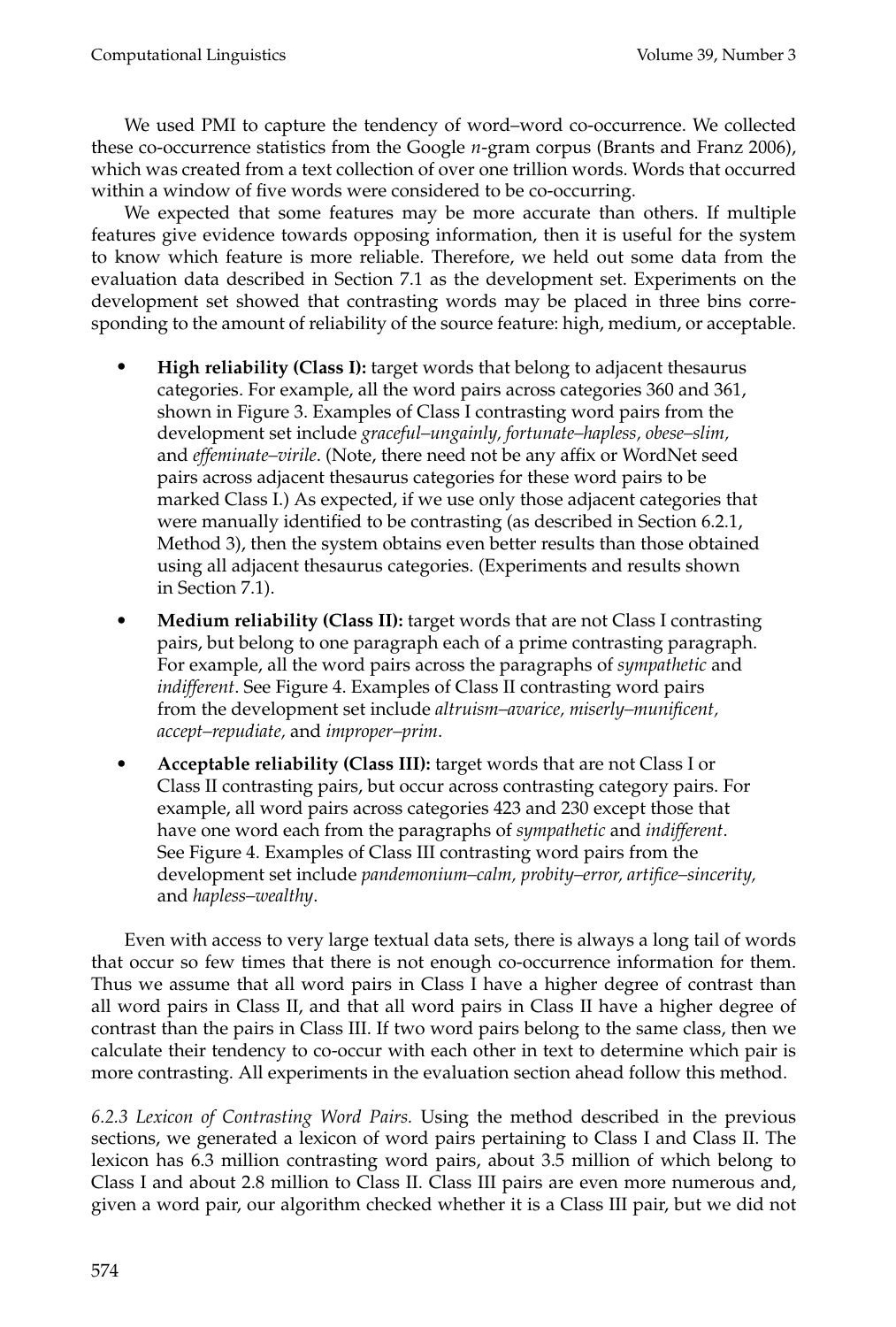

## **Figure 4**

Example contrasting category pair that has Class II and Class III contrasting pairs. The system identifies the pair to be contrasting through the affix-based seed pair *caring* (second word in paragraph 2 or category 423) and *uncaring* (fourth word in paragraph 3 or category 230). The paragraphs of *sympathetic* and *indifferent* are therefore the prime contrasting paragraphs and so all word pairs that have one word each from these two paragraphs are Class II contrasting pairs. All other pairs formed by taking one word each from the two contrasting categories are the Class III contrasting pairs. Paragraph heads are shown in bold italic.

create a complete set of all Class III contrasting pairs. Class I and II lexicons are available for download and summarized in Table 18.

## **7. Evaluation**

We evaluate our algorithm on two different tasks and four data sets. Section 7.1 describes experiments on solving existing GRE "choose the most contrasting word" questions (a recapitulation of the evaluation reported in Mohammad, Dorr, and Hirst [2008]). Section 7.2 describes experiments on solving newly created "choose the most contrasting word" questions specifically designed to determine performance on different kinds of opposites. And lastly, Section 7.3 describes experiments on two different data sets where the goal is to identify whether a given word pair is synonymous or antonymous.

## **7.1 Solving GRE's "Choose the Most Contrasting Word" Questions**

The GRE is a test taken by thousands of North American graduate school applicants. The test is administered by Educational Testing Service (ETS). The Verbal Reasoning section of GRE is designed to test verbal skills. Until August 2011, one of its sections had a set of questions pertaining to word-pair contrast. Each question had a target word and four or five alternatives, or option words. The objective was to identify the alternative which was most contrasting with respect to the target. For example, consider:

*adulterate:* a. *renounce* b. *forbid* c. *purify* d. *criticize* e. *correct*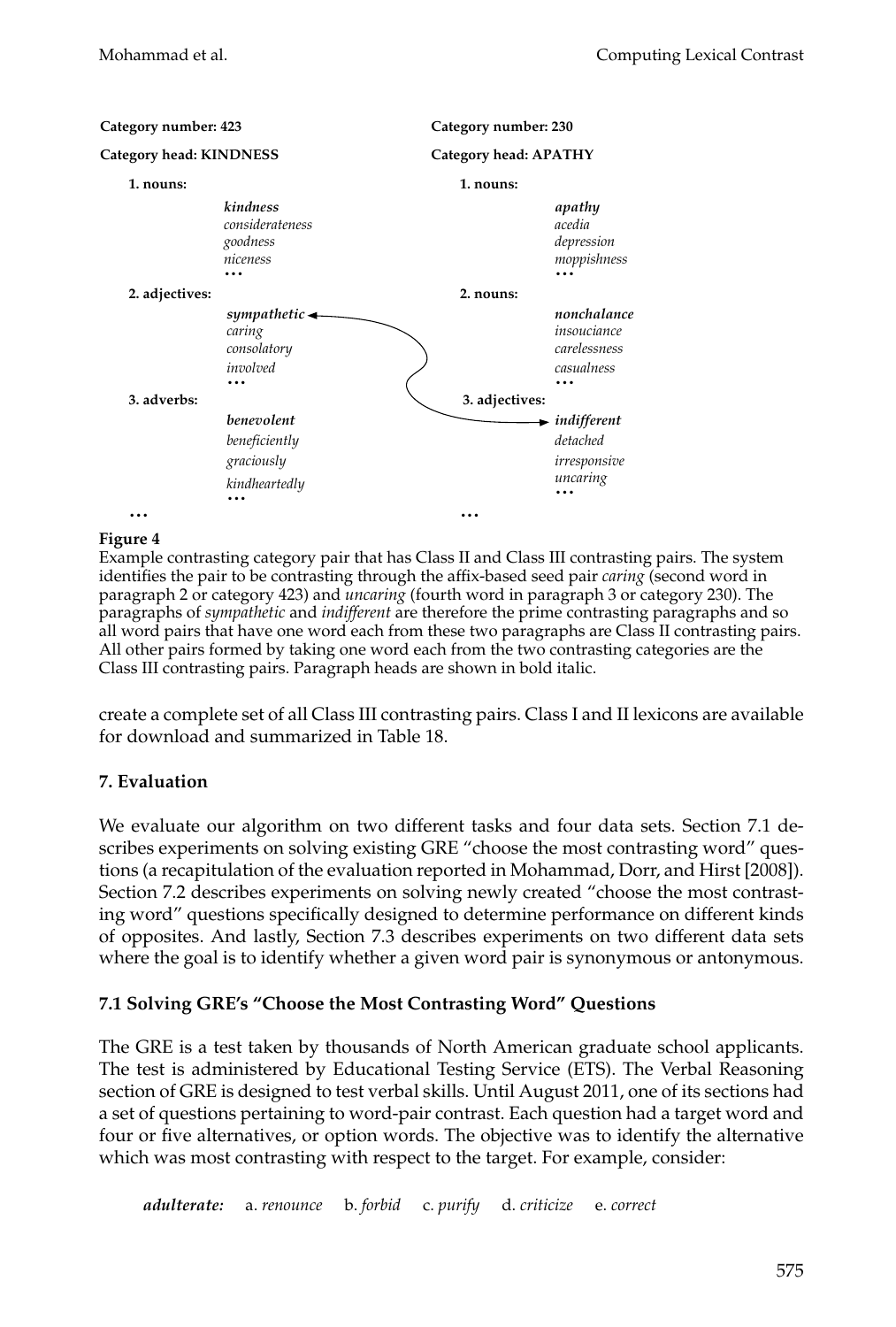Here the target word is *adulterate*. One of the alternatives provided is *correct*, which as a verb has a meaning that contrasts with that of *adulterate*; *purify*, however, has a greater degree of contrast with *adulterate* than *correct* does and must be chosen in order for the instance to be marked as correctly answered. ETS referred to these questions as "antonym questions," where the examinees had to "choose the word most nearly opposite" to the target. Most of the target–answer pairs are not gradable adjectives, however, and because most of them are not opposites either, we will refer to these questions as "*choose the most contrasting word" questions* or *contrast questions* for short.

Evaluation on this data set tests whether the automatic method is able to identify not just opposites but also those pairs that are not opposites but that have some degree of semantic contrast. Notably, for these questions, the method must be able to identify that one word pair has a higher degree of contrast than all others, even though that word pair may not necessarily be an opposite.

*7.1.1 Data.* A Web search for large sets of contrast questions yielded two independent sets of questions designed to prepare students for the GRE. The first set consists of 162 questions. We used this set while we were developing our lexical contrast algorithm described in Section 4. Therefore, we will refer to it as the *development set*. The development set helped determine which features of lexical contrast were more reliable than others. The second set has 1,208 contrast questions. We discarded questions that had a multiword target or alternative. After removing duplicates we were left with 790 questions, which we used as the unseen *test set*. This data set was used (and seen) only after our algorithm for determining lexical contrast was frozen.

Interestingly, the data contains many instances that have the same target word used in different senses. For example:

| 1. <b>obdurate:</b> a. meager | b. unsusceptible c. right                                                              |  | d. tender e. intelligent |
|-------------------------------|----------------------------------------------------------------------------------------|--|--------------------------|
|                               | 2. <b>obdurate:</b> a. yielding b. motivated c. moribund d. azure e. hard              |  |                          |
|                               | 3. <b>obdurate:</b> a. transitory b. commensurate c. complaisant d. similar e. laconic |  |                          |

In (1), *obdurate* is used in the sense of HARDENED IN FEELINGS and is most contrasting with *tender*. In (2), it is used in the sense of RESISTANT TO PERSUASION and is most contrasting with *yielding*. In (3), it is used in the sense of PERSISTENT and is most contrasting with *transitory*.

The data sets also contain questions in which one or more of the alternatives is a near-synonym of the target word. For example:

*astute:* a. *shrewd* b. *foolish* c. *callow* d. *winning* e. *debating*

Observe that *shrewd* is a near-synonym of *astute*. The word most contrasting with *astute* is *foolish*. A manual check of a randomly selected set of 100 test-set questions revealed that, on average, one in four had a near-synonym as one of the alternatives.

*7.1.2 Results.* Table 10 presents results obtained on the development and test data using two baselines, a re-implementation of the method described in Lin et al. (2003), and variations of our method. Some of the results are for systems that refrain from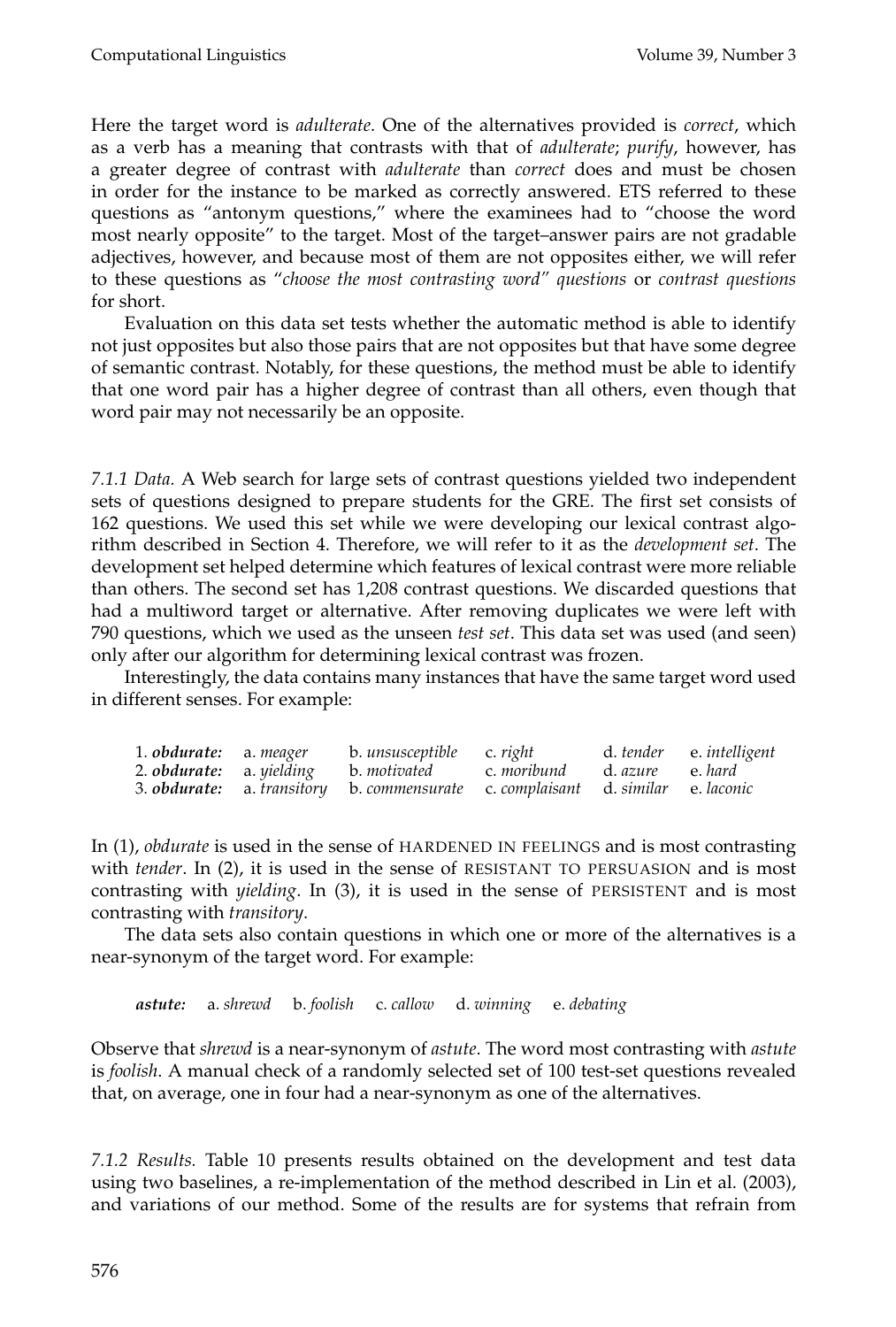Results obtained on contrast questions. The best performing system and configuration are shown in bold.

|                                                                          | development data |      |      |      | test data |      |  |
|--------------------------------------------------------------------------|------------------|------|------|------|-----------|------|--|
|                                                                          | P                | R    | F    | P    | R         | F    |  |
| Baselines:                                                               |                  |      |      |      |           |      |  |
| a. random baseline                                                       | 0.20             | 0.20 | 0.20 | 0.20 | 0.20      | 0.20 |  |
| b. WordNet antonyms                                                      | 0.23             | 0.23 | 0.23 | 0.23 | 0.23      | 0.23 |  |
| Related work:                                                            |                  |      |      |      |           |      |  |
| a. Lin et al. (2003)                                                     | 0.23             | 0.23 | 0.23 | 0.24 | 0.24      | 0.24 |  |
| Our method:                                                              |                  |      |      |      |           |      |  |
| a. affix-generated pairs as seeds                                        | 0.72             | 0.53 | 0.61 | 0.71 | 0.51      | 0.59 |  |
| b. WordNet antonyms as seeds                                             | 0.79             | 0.52 | 0.63 | 0.72 | 0.49      | 0.58 |  |
| c. both seed sets $(a + b)$                                              | 0.77             | 0.65 | 0.70 | 0.72 | 0.58      | 0.64 |  |
| d. adjacency heuristic only                                              | 0.81             | 0.43 | 0.56 | 0.83 | 0.44      | 0.57 |  |
| e. manual annotation of adjacent categories                              | 0.88             | 0.41 | 0.56 | 0.87 | 0.41      | 0.55 |  |
| f. affix seed set and adjacency heuristic $(a + d)$                      | 0.75             | 0.60 | 0.67 | 0.76 | 0.60      | 0.67 |  |
| g. both seed sets and adjacency heuristic $(a + b + d)$                  | 0.76             | 0.66 | 0.70 | 0.76 | 0.63      | 0.69 |  |
| h. affix seed set and annotation of adjacent<br>categories $(a + e)$     | 0.79             | 0.63 | 0.70 | 0.78 | 0.60      | 0.68 |  |
| i. both seed sets and annotation of adjacent<br>categories $(a + b + e)$ | 0.79             | 0.66 | 0.72 | 0.77 | 0.63      | 0.69 |  |

attempting questions for which they do not have sufficient information. We therefore report precision  $(P)$ , recall  $(R)$ , and balanced F-score  $(F)$ .

$$
P = \frac{\text{\# of questions answered correctly}}{\text{\# of questions attempted}} \tag{1}
$$

$$
R = \frac{\text{\# of questions answered correctly}}{\text{\# of questions}} \tag{2}
$$

$$
F = \frac{2 \times P \times R}{P + R} \tag{3}
$$

*Baselines.* If a system randomly guesses one of the five alternatives with equal probability (*random baseline*), then it obtains an accuracy of 0.2. A system that looks up the list of WordNet antonyms (10,807 pairs) to solve the contrast questions is our second baseline. That obtained the correct answer in only 5 instances of the development set (3.09% of the 162 instances) and 25 instances of the test set (3.17% of the 790 instances), however. Even if the system guesses at random for all other instances, it attains only a modest improvement over the random baseline (see row *b*, under "*Baselines*," in Table 10).

*Re-implementation of related work.* In order to estimate how well the method of Lin et al. (2003) performs on this task, we re-implemented their method. For each closestantonym question, we determined frequency counts in the Google *n*-gram corpus for the phrases "from (target word) to (known correct answer)," "from (known correct answer) to  $\langle$ target word $\rangle$ ," "either  $\langle$ target word $\rangle$  or  $\langle$ known correct answer $\rangle$ ," and "either  $\langle$ known correct answer $\rangle$  or  $\langle$ target word $\rangle$ ." We then summed up the four counts for each contrast question. This resulted in non-zero counts for only 5 of the 162 instances in the development set (3.09%), and 35 of the 790 instances in the test set (4.43%). Thus, these patterns fail to cover a vast majority of closest-antonyms, and even if the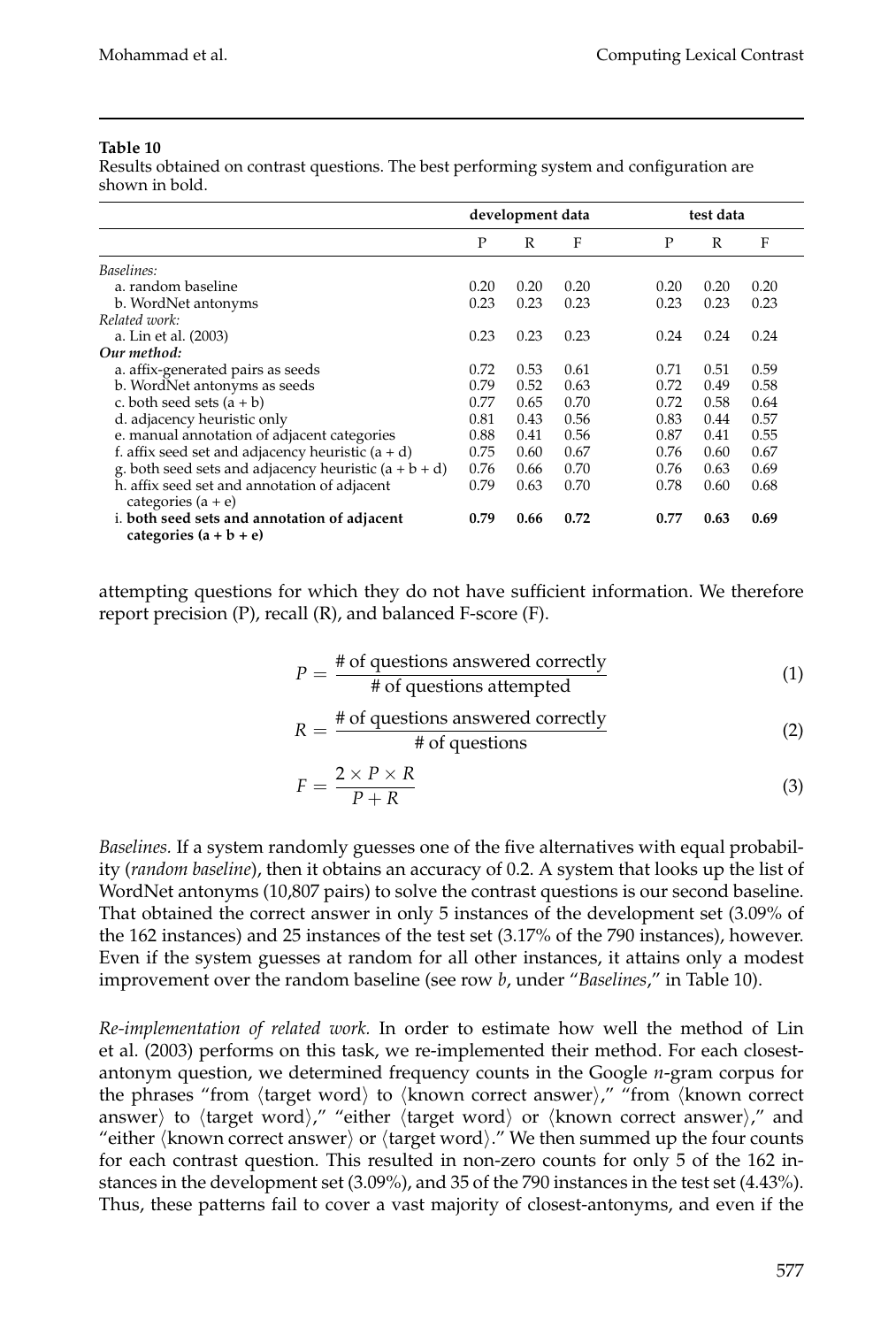system guesses at random for all other instances, it attains only a modest improvement over the baseline (see row *a*, under "Related work," in Table 10).

*Our method.* Table 10 presents results obtained on the development and test data using different combinations of the seed sets and the adjacency heuristic. The best performing system is marked in bold. It has significantly higher precision and recall than that of the method proposed by Lin et al. (2003), with 95% confidence according to the Fisher Exact Test (Agresti 1990).

We performed experiments on the development set first, using our method with configurations described in rows a, b, and d. These results showed that marking adjacent categories as contrasting has the highest precision (0.81), followed by using WordNet seeds (0.79), followed by the use of affix rules to generate seeds (0.72). This allowed us to determine the relative reliability of the three features as described in Section 6.2.2. We then froze all system development and ran the remaining experiments, including those on the test data.

Observe that all of the results shown in Table 10 are well above the random baseline of 0.20. Using only the small set of 15 affix rules, the system performs almost as well as when it uses 10,807 WordNet opposites. Using both the affix-generated and the Word-Net seed sets, the system obtains markedly improved precision and coverage. Using only the adjacency heuristic gave precision values (upwards of 0.8) with substantial coverage (attempting more than half of the questions). Using the manually identified contrasting adjacent thesaurus categories gave precision values just short of 0.9. The best results were obtained using both seed sets and the contrasting adjacent thesaurus categories (F-scores of 0.72 and 0.69 on the development and test set, respectively).

In order to determine whether our method works well with thesauri other than the *Macquarie Thesaurus*, we determined performance of configurations a, b, c, d, f, and h using the 1911 U.S. edition of the *Roget's Thesaurus*, which is available freely in the public domain.<sup>10</sup> The results were similar to those obtained using the *Macquarie Thesaurus*. For example, configuration g obtained a precision of 0.81, recall of 0.58, and F-score of 0.68 on the test set. It may be possible to obtain even better results by combining multiple lexical resources; that is left for future work. The remainder of this article reports results obtained with the *Macquarie Thesaurus*; the 1911 vocabulary is less suited for practical use in the 21st century.

*7.1.3 Discussion.* These results show that our method performs well on questions designed to be challenging for humans. In tasks that require higher precision, using only the contrasting adjacent categories is best, whereas in tasks that require both precision and coverage, the seed sets may be included. Even when both seed sets were included, only four instances in the development set and twenty in the test set had target–answer pairs that matched a seed opposite pair. For all remaining instances, the approach had to generalize to determine the most contrasting word. This also shows that even the seemingly large number of direct and indirect antonyms from WordNet (more than 10,000) are by themselves insufficient.

The comparable performance obtained using the affix rules alone suggests that even in languages that do not have a WordNet-like resource, substantial accuracies may be obtained. Of course, improved results when using WordNet antonyms as well suggests that the information they provide is complementary.

<sup>10</sup> http://www.gutenberg.org/ebooks/10681.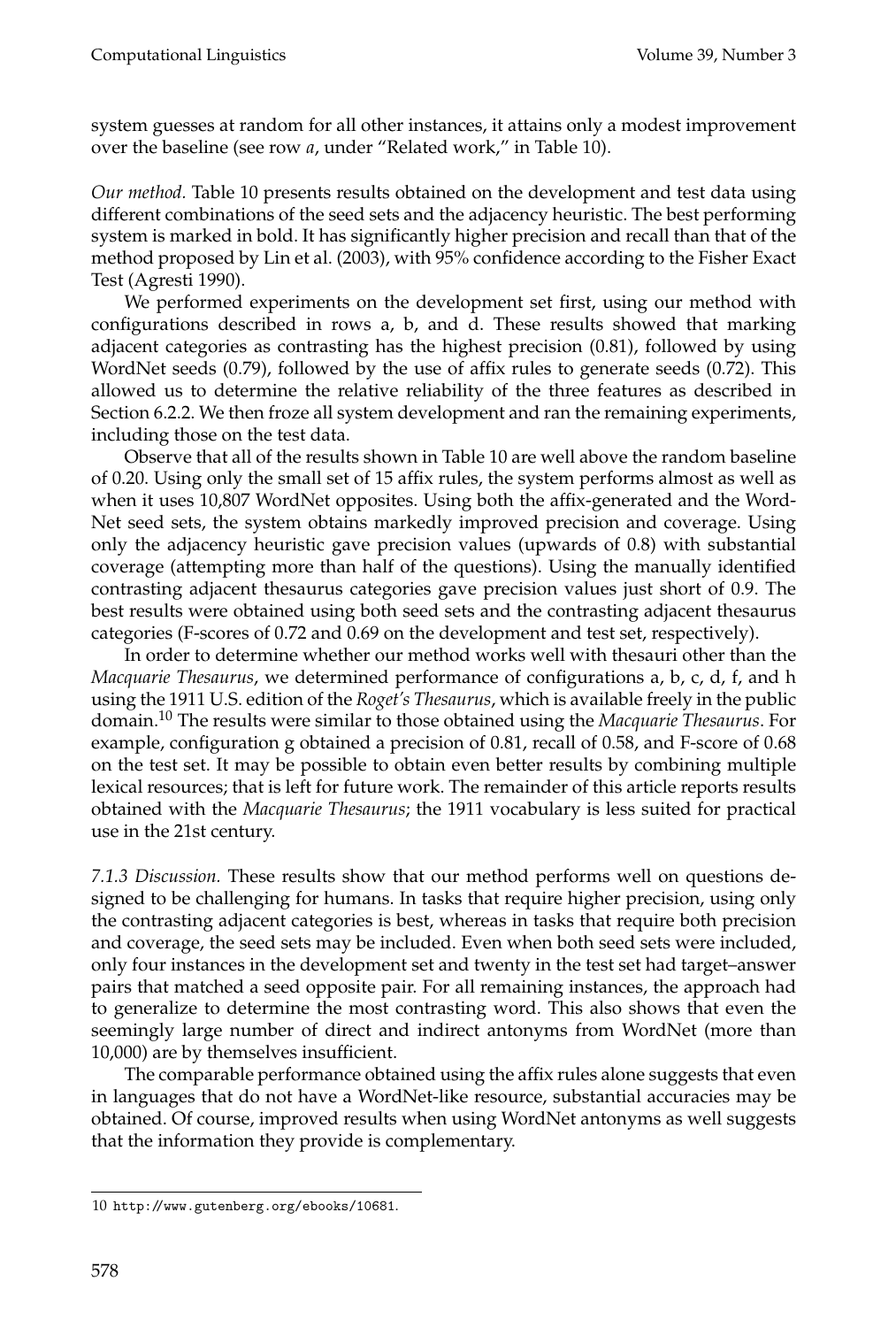Error analysis revealed that at times the system failed to identify that a category pertaining to the target word contrasted with a category pertaining to the answer. Additional methods to identify seed opposite pairs will help in such cases. Certain other errors occurred because one or more alternatives other than the official answer were also contrasting with the target. For example, one of the questions has *chasten* as the target word. One of the alternatives is *accept*, which has some degree of contrast in meaning to the target. Another alternative, *reward*, has an even higher degree of contrast with the target, however. In this instance, the system erred by choosing *accept* as the answer.

## **7.2 Determining Performance of Automatic Method on Different Kinds of Opposites**

The previous section showed the overall performance of our method. The performance of a method may vary significantly on different subsets of data, however. In order to determine performance on different kinds of opposites, we generated new contrast questions from the crowdsourced term pairs described in Section 4. Note that for solving contrast questions with this data set, again the method must be able to identify that one word pair has a higher degree of contrast than the other pairs; unlike the previous section, however, here the correct answer is often an opposite of the target.

*7.2.1 Generating Contrast Questions.* For each word pair from the list of WordNet opposites, we chose one word randomly to be the target word, and the other as one of its candidate options. Four other candidate options were chosen from Lin's distributional thesaurus (Lin 1998).<sup>11</sup> An entry in the distributional thesaurus has a focus word and a number of other words that are distributionally similar to the focus word. The words are listed in decreasing order of similarity. Note that these entries include not just near-synonymous words but also at times contrasting words because contrasting words tend to be distributionally similar (Lin et al. 2003).

For each of the target words in our contrast questions, we chose the four distributionally closest words from Lin's thesaurus to be the distractors. If a distractor had the same first three letters as the target word or the correct answer, then it was replaced with another word from the distributional thesaurus. This ad hoc filtering criterion is effective at discarding distractors that are morphological variants of the target or the answer. For example, if the target word is *adulterate*, then words such as *adulterated* and *adulterates* will not be included as distractors even if they are listed as closely similar terms in the distributional thesaurus.

We place the four distractors and the correct answer in random order. Some of the WordNet opposites were not listed in Lin's thesaurus, and the corresponding question was not generated. In all, 1,269 questions were generated. We created subsets of these questions corresponding to the different kinds of opposites and also corresponding to different parts of speech. Because a word pair may be classified as more than one kind of opposite, the corresponding question may be part of more than one subset.

*7.2.2 Experiments and Results.* We applied our method of lexical contrast to solve the complete set of 1,269 questions and also the various subsets. Because this test set is

<sup>11</sup> http://webdocs.cs.ualberta.ca/∼lindek/downloads.htm.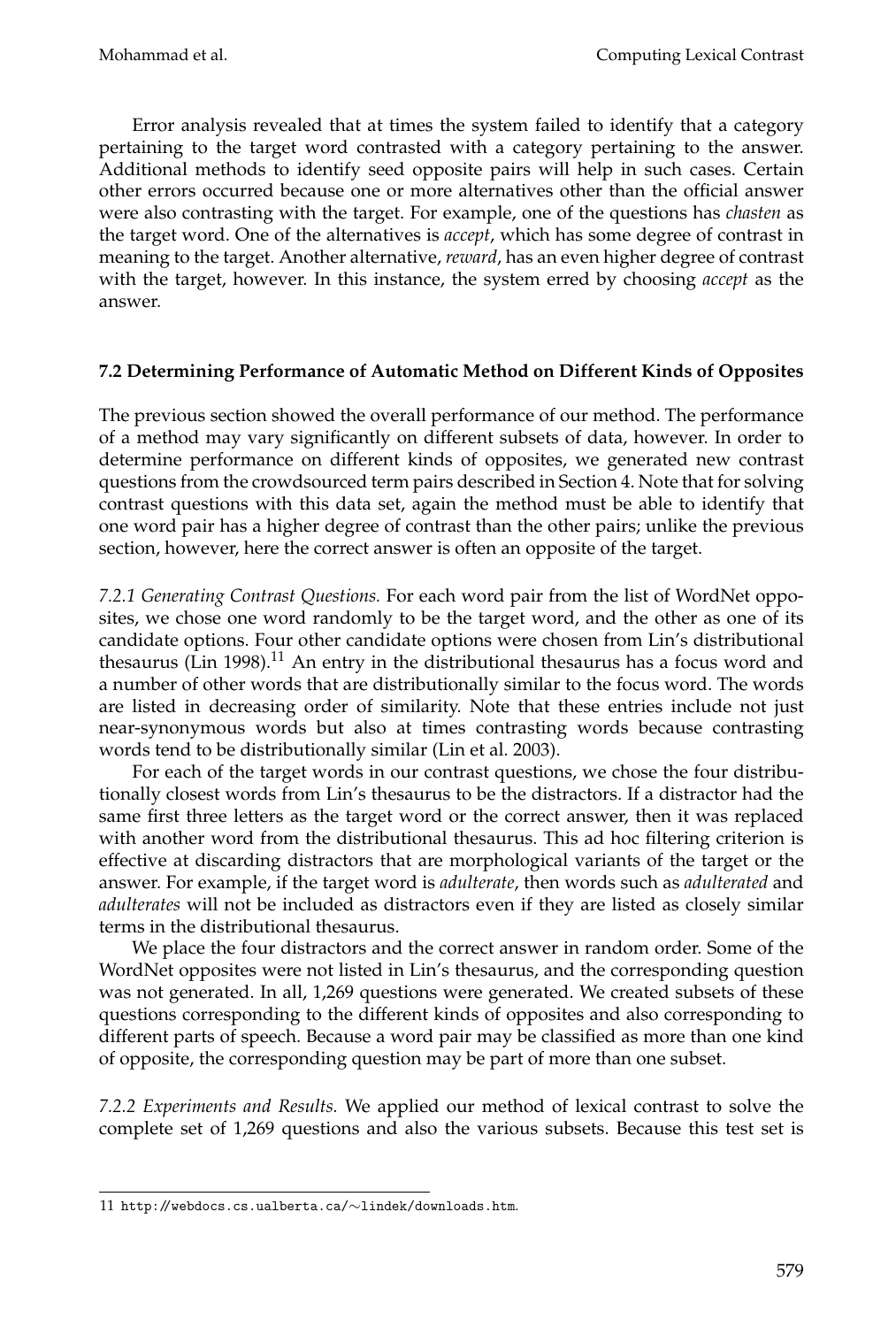Percentage of contrast questions correctly answered by the automatic method, where different question sets correspond to target–answer pairs of *different kinds*. The automatic method did not use WordNet seeds for this task. The results shown for 'ALL' are micro-averages, that is, they are the results for the master set of 1,269 contrast questions.

| # instances | P    |      | F    |
|-------------|------|------|------|
| 1.044       | 0.95 | 0.84 | 0.89 |
| 1.042       | 0.95 | 0.83 | 0.89 |
| 228         | 0.81 | 0.59 | 0.69 |
| 488         | 0.95 | 0.85 | 0.90 |
| 203         | 0.93 | 0.74 | 0.82 |
| 1.269       | 0.93 | 0.79 | 0.85 |
|             |      |      |      |

created from WordNet opposites, we applied the algorithm without the use of WordNet seeds (no WordNet information was used by the method).

Table 11 shows the precision (P), recall (R), and F-score (F) obtained by the method on the data sets corresponding to different kinds of opposites. The column '# instances' shows the number of questions in each of the data sets. The performance of our method on the complete data set is shown in the last row ALL. Observe that the F-score of 0.85 is markedly higher than the score obtained on the GRE-preparatory questions. This is expected because the GRE questions involved vocabulary from a higher reading level, and included carefully chosen distractors to confuse the examinee. The automatic method obtains highest F-score on the data sets of gradable adjectives (0.90), antipodals (0.89), and complementaries (0.89). The precisions and recalls for these opposites are significantly higher than those of disjoint opposites. The recall for reversives is also significantly lower than that for the gradable adjectives, antipodals, and complementaries, but precision on reversives is quite good (0.93).

Table 12 shows the precision, recall, and F-score obtained by the method on the the data sets corresponding to different parts of speech. Observe that performances on all parts of speech are fairly high. The method deals with adverb pairs best (F-score of 0.89), and the lowest performance is for verbs (F-score of 0.80). The differences in precision values between various parts of speech are not significant. The recall obtained on the adverbs is significantly higher than that obtained on adjectives, however, and the recall on adjectives is significantly higher than that obtained on verbs. The difference between the recalls on adverbs and nouns is not significant. We used the Fisher Exact Test and a confidence interval of 95% for all significance testing reported in this section.

**Table 12**

Percentage of contrast questions correctly answered by the automatic method, where different question sets correspond to *different parts-of-speech*.

|              | # instances | P    | R    | F    |
|--------------|-------------|------|------|------|
| Adjectives   | 551         | 0.92 | 0.79 | 0.85 |
| Adverbs      | 165         | 0.95 | 0.84 | 0.89 |
| <b>Nouns</b> | 330         | 0.93 | 0.81 | 0.87 |
| Verbs        | 226         | 0.93 | 0.71 | 0.80 |
| ALL          | 1,269       | 0.93 | 0.79 | 0.85 |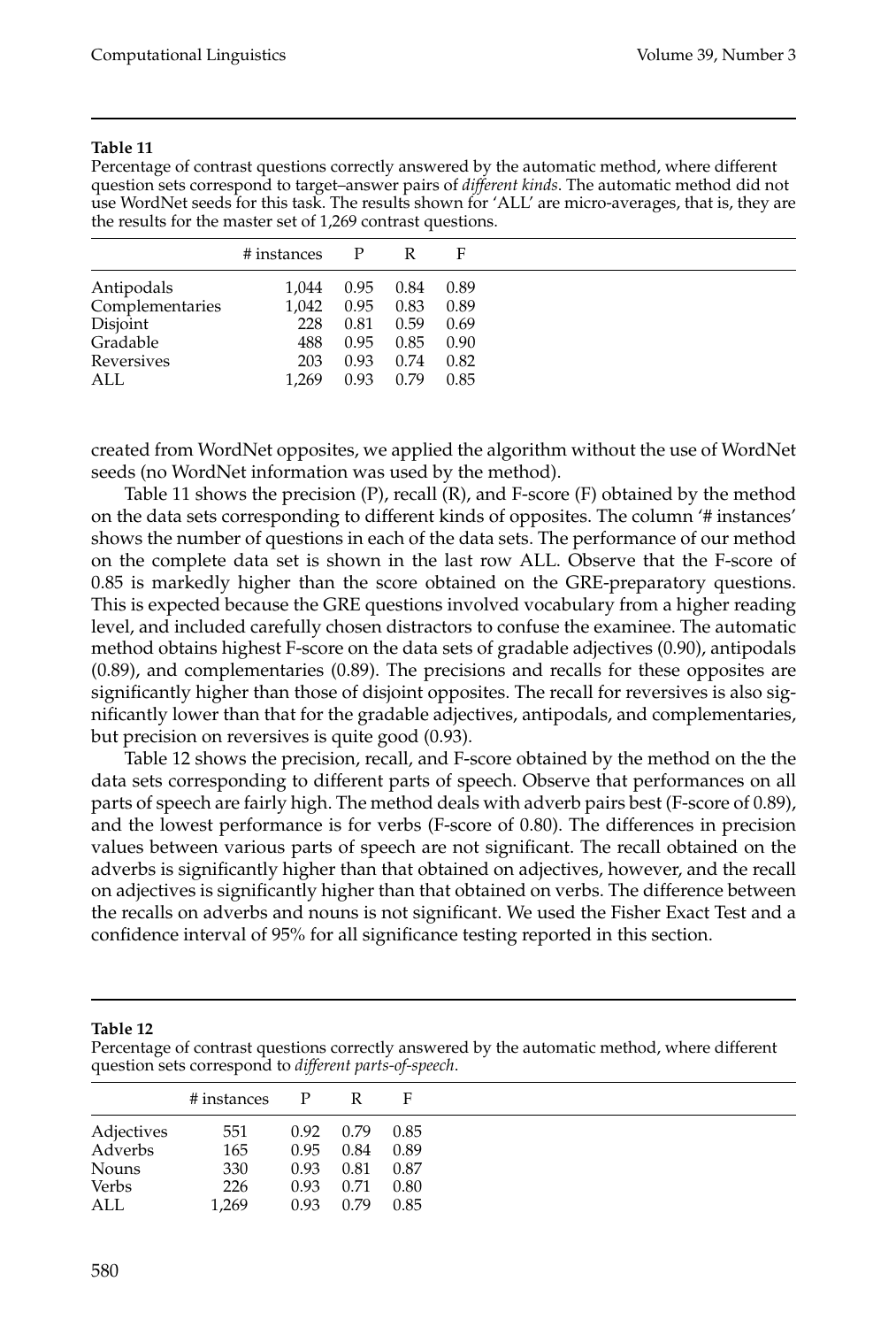## **7.3 Distinguishing Synonyms from Opposites**

Our third evaluation follows that of Lin et al. (2003) and Turney (2008). We developed a system for automatically distinguishing synonyms from opposites, and applied it to two data sets. The approach and experiments are described herein.

*7.3.1 Data.* Lin et al. (2003) compiled 80 pairs of synonyms and 80 pairs of opposites from the *Webster's Collegiate Thesaurus* (Kay 1988) such that each word in a pair is also in their list of the 50 distributionally most similar words of the other. (Distributional similarity was calculated using the algorithm proposed by Lin et al. [1998].) Turney (2008) compiled 136 pairs of words (89 opposites and 47 synonyms) from various Web sites for learners of English as a second language; the objective for the learners is to identify whether the words in a pair are opposites or synonyms of each other. The goals of this evaluation are to determine whether our automatic method can distinguish opposites from near-synonyms, and to compare our method with the closest related work on an evaluation task for which published results are already available.

*7.3.2 Method.* The core of our method is this:

- 1. Word pairs that occur in the same thesaurus category are close in meaning and so are marked as synonyms.
- 2. Word pairs that occur in contrasting thesaurus categories or paragraphs (as described in Section 6.2.1 above) are marked as opposites.

Even though opposites often occur in different thesaurus categories, they can sometimes also be found in the same category, however. For example, the word *ascent* is listed in the *Macquarie Thesaurus* categories of 49 (CLIMBING) and 694 (SLOPE), whereas the word *descent* is listed in the categories 40 (ARISTOCRACY), 50 (DROPPING), 538 (PARENTAGE), and 694 (SLOPE). Observe that *ascent* and *descent* are both listed in the same category 694 (SLOPE), which makes sense here because both words are pertinent to the concept of slope. On the other hand, two separate clues independently inform our system that the words are opposites of each other: (1) Category 49 has the word *upwardness* in the same paragraph as *ascent*, and category 50 has the word *downwardness* in the same paragraph as *descent*. The 13th affix pattern from Table 9 (*up*X and *down*X) indicates that the two thesaurus paragraphs have contrasting meaning. Thus, *ascent* and *descent* occur in prime contrasting thesaurus paragraphs. (2) One of the *ascent* categories (49) is adjacent to one of the *descent* categories (50), and further this adjacent category pair has been manually marked as contrasting.

Thus the words in a pair may be deemed both synonyms and opposites simultaneously by our methods of determining synonyms and opposites, respectively. Some of the features we use to determine opposites were found to be more precise (e.g., words listed in adjacent categories) than others (e.g., categories identified as contrasting based on affix and WordNet seeds), however. Thus we apply the following rules as a decision list: If one rule fires, then the subsequent rules are ignored.

- 1. **Rule 1 (high confidence for opposites):** If the words in a pair occur in adjacent thesaurus categories, then they are marked as opposites.
- 2. **Rule 2 (high confidence for synonyms):** If both the words in a pair occur in the same thesaurus category, then they are marked as synonyms.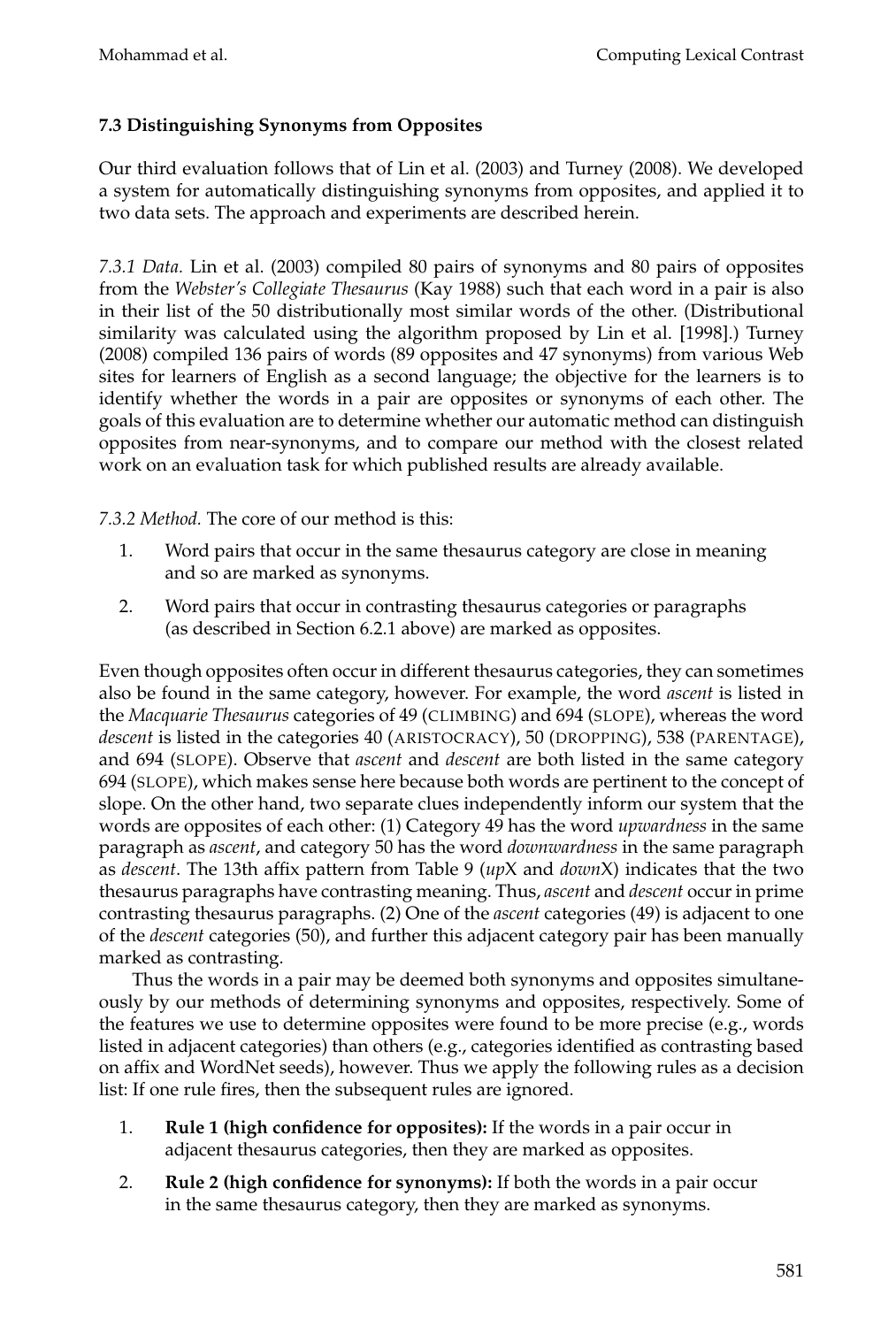3. **Rule 3 (medium confidence for opposites):** If the words in a pair occur in prime contrasting thesaurus paragraphs, as determined by an affix-based or WordNet seed set, then they are marked as opposites.

If a word pair is not tagged as synonym or opposite: (a) the system can refrain from attempting an answer (this will attain high precision), or (b) the system can randomly guess the lexical relation (this will obtain 50% accuracy for the pairs), or (c) it could mark all remaining word pairs with the predominant lexical relation in the data (this will obtain an accuracy proportional to the skew in distribution of opposites and synonyms). For example, if after step 3, the system finds that 70% of the marked word pairs were tagged opposites, and 30% as synonyms, then it could mark every hitherto untagged word pair (word pair for which it has insufficient information) as opposites. We implemented all three variants. Note that option (b) is indeed expected to perform poorly compared to option (c), but we include it as part of our evaluation to measure usefulness of option (c).

*7.3.3 Results and Discussion.* Table 13 shows the precision (P), recall (R), and balanced F-score (F) of various systems and baselines in identifying synonyms and opposites from the data set described in Lin et al. (2003). We will refer to this data set as LZQZ (the first letters of the authors' last names).

If a system guesses at random (random baseline) it will obtain an accuracy of 50%. Choosing opposites (or synonyms) as the predominant class also obtains an accuracy of 50% because the data set has an equal number of opposites and synonyms. Published results on LZQZ (Lin et al. 2003) are shown here again for convenience. The results obtained with our system and the three variations on handling word pairs for which it does not have enough information are shown in the last three rows. The precision of our method in configuration (a) is significantly higher than that of Lin et al. (2003), with 95% confidence according to the Fisher Exact Test (Agresti 1990). Because precision and recall are the same for configuration (b) and (c), as well as for the methods described in Lin et al. (2003) and Turney (2011), we can also refer to these results simply as accuracy.

## **Table 13**

Results obtained on the synonym-or-opposite questions in LZQZ. The best performing systems are marked in bold. The difference in precision and recall of method by Lin et al. (2003) and our method in configurations (b) and (c) is not statistically significant.

|                                                         | P    | R    | F    |
|---------------------------------------------------------|------|------|------|
| Baselines:                                              |      |      |      |
| a. random baseline                                      | 0.50 | 0.50 | 0.50 |
| b. supervised most-frequent baseline <sup>†</sup>       | 0.50 | 0.50 | 0.50 |
| Related work:                                           |      |      |      |
| a. Lin et al. (2003)                                    | 0.90 | 0.90 | 0.90 |
| b. Turney (2011)                                        | 0.82 | 0.82 | 0.82 |
| Our method: if no information                           |      |      |      |
| a. refrain from guessing                                | 0.98 | 0.78 | 0.87 |
| b. make random guess                                    | 0.88 | 0.88 | 0.88 |
| c. mark the predominant class <sup><math>‡</math></sup> | 0.87 | 0.87 | 0.87 |

†This data set has an equal number of opposites and synonyms. Results reported are when choosing opposites as the predominant class.

‡The system concluded that opposites were slightly more frequent than synonyms.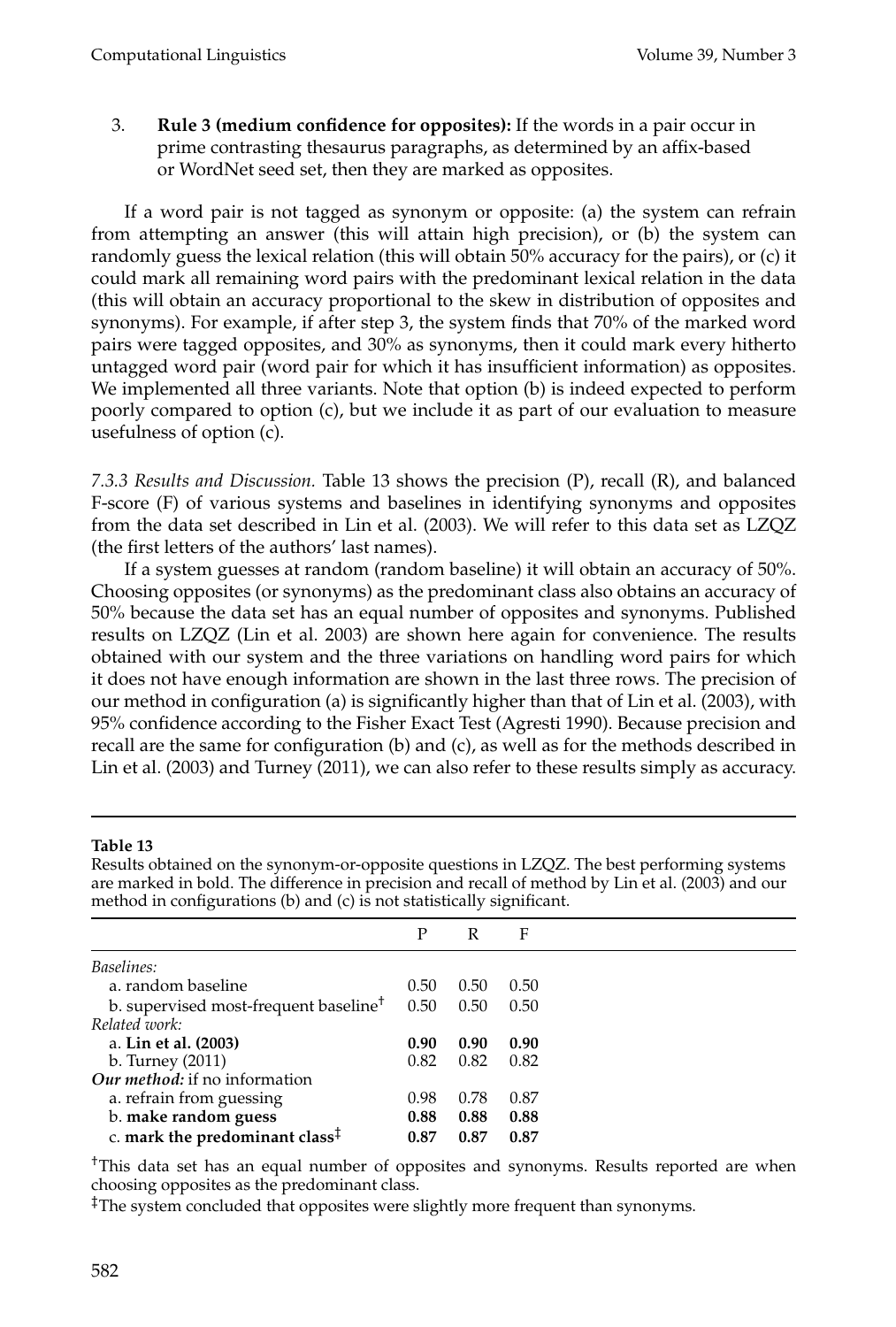|                                                         | P    | R    | F    |  |
|---------------------------------------------------------|------|------|------|--|
| <b>Baselines</b>                                        |      |      |      |  |
| a. random baseline                                      | 0.50 | 0.50 | 0.50 |  |
| b. supervised most-frequent baseline <sup>†</sup>       | 0.65 | 0.65 | 0.65 |  |
| Related work                                            |      |      |      |  |
| a. Turney (2008)                                        | 0.75 | 0.75 | 0.75 |  |
| b. Lin et al. (2003)                                    | 0.35 | 0.35 | 0.35 |  |
| Our method: if no information                           |      |      |      |  |
| a. refrain from guessing                                | 0.97 | 0.69 | 0.81 |  |
| b. make random guess                                    | 0.84 | 0.84 | 0.84 |  |
| c. mark the predominant class <sup><math>‡</math></sup> | 0.90 | 0.90 | 0.90 |  |

Results obtained on the synonym-or-opposite questions in TURN. The best performing systems are marked in bold.

†About 65.4% of the pairs in this data set are opposites. So this row reports baseline results when choosing opposites as the predominant class.

‡The system concluded that opposites were much more frequent than synonyms.

We found that the differences in accuracies between the method of Lin et al. (2003) and our method in configurations (b) and (c) are *not* statistically significant. The method by Lin et al. (2003) and our method in configuration (b) have significantly higher accuracy than the method described in Turney (2011), however. The lexical contrast features used in configurations (a), (b), and (c) correspond to row i in Table 10. The next subsection presents an analysis of the usefulness of the different features listed in Table 10.

Observe that when our method refrains from guessing in case of insufficient information, it obtains excellent precision (0.98), while still providing very good coverage (0.78). As expected, the results obtained with (b) and (c) do not differ much from each other because the data set has an equal number of synonyms and opposites. (Note that the system was not privy to this information.) After step 3 of the algorithm, however, the system had marked 65 pairs as opposites and 63 pairs as synonyms, and so it concluded that opposites are slightly more dominant in this data set and therefore the guess-predominant-class variant marked all previously unmarked pairs as opposites.

It should be noted that the LZQZ data set was chosen from a list of high-frequency terms. This was necessary to increase the probability of finding sentences in a corpus where the target pair occurred in one of the chosen patterns proposed by Lin et al. (2003). As shown in Table 10, the Lin et al. (2003) patterns have a very low coverage otherwise. Further, the test data compiled by Lin et al. only had opposites whereas the contrast questions had many contrasting word pairs that were not opposites.

Table 14 shows results on the data set described in Turney (2008). We will refer to this data set as TURN. The supervised baseline of always guessing the most frequent class (in this case, opposites), will obtain an accuracy of 65.4% ( $P = R = F = 0.654$ ).

Turney (2008) obtains an accuracy of 75% using a supervised method and 10-fold cross-validation. A re-implementation of the method proposed by Lin et al. (2003) as described in Section 7.1.3 did not recognize any of the word pairs in TURN as opposites; that is, none of the word pairs in TURN occurred in the Google *n*-gram corpus in patterns used by Lin et al. (2003). Thus it marked all words in TURN as synonyms. The results obtained with our method are shown in the last three rows. The precision and recall of our method in configurations (b) and (c) are significantly higher than those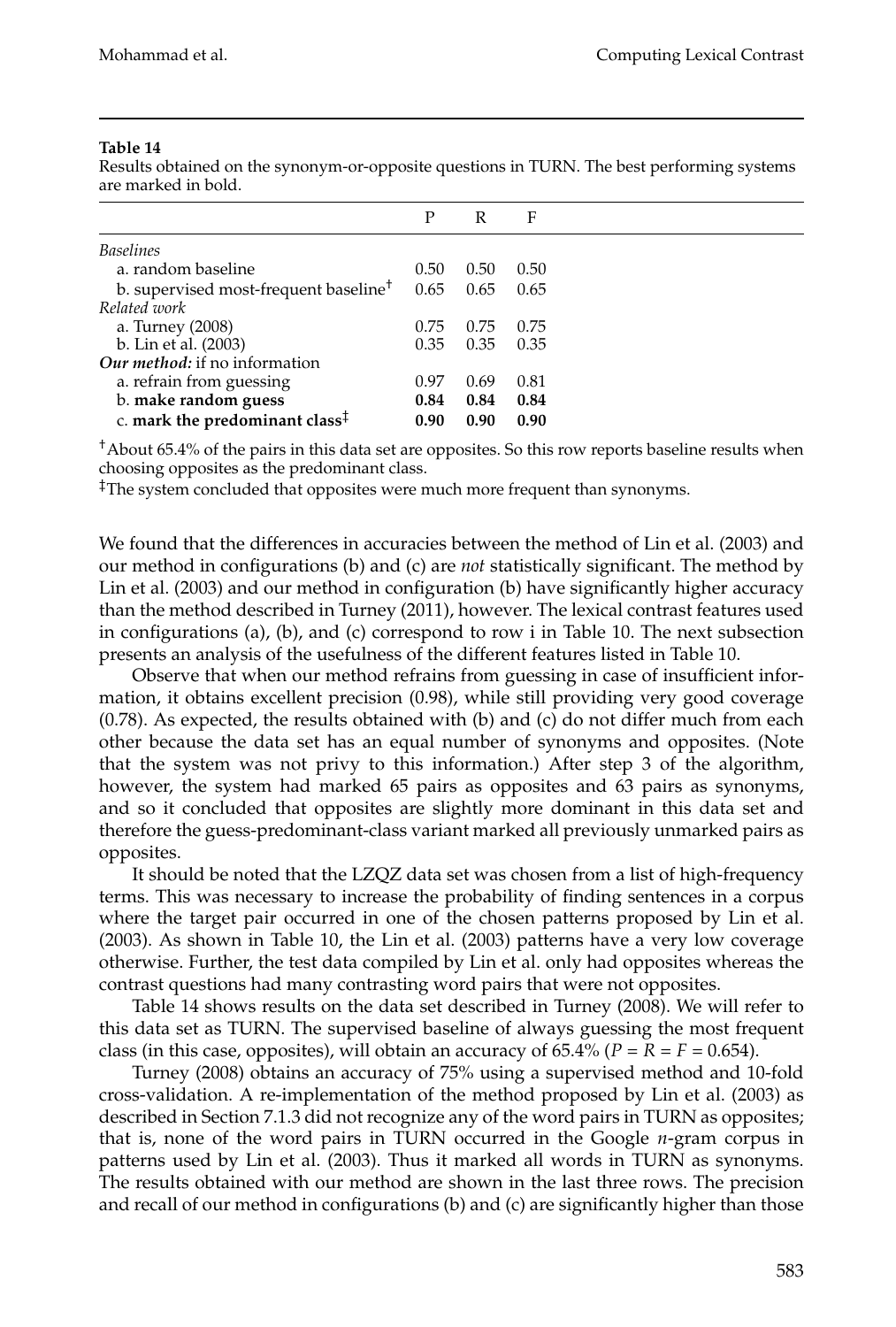obtained by the methods by Turney (2008) and Lin et al. (2003), with 95% confidence according to the Fisher Exact Test (Agresti 1990).

Observe that once again our method, especially the variant that refrains from guessing in case of insufficient information, obtains excellent precision (0.97), while still providing good coverage (0.69). Also observe that results obtained by guessing the predominant class (method (c)) are markedly better than those obtained by randomly guessing in case of insufficient information (method (b)). This is because, as mentioned earlier, the distribution of opposites and synonyms is somewhat skewed in this data set (65.4% of the pairs are opposites). Of course, again the system was not privy to this information, but method (a) marked 58 pairs as opposites and 39 pairs as synonyms. Therefore, the system concluded that opposites are more dominant and method (c) marked all previously unmarked pairs as opposites, obtaining an accuracy of 90%.

Recall that in Section 7.3.2 we described how opposite pairs may occasionally be listed in the same thesaurus category because the category may be pertinent to both words. For 12 of the word pairs in the Lin et al. data and 3 of the word pairs in the Turney data, both words occurred together in the same thesaurus category, and yet the system marked them as opposites because they occurred in adjacent thesaurus categories (Class I). For 11 of the 12 pairs from LZQZ and for all 3 of the TURN pairs, this resulted in the correct answer. These pairs are shown in Table 15. By contrast, only one of the term pairs in this table occurred in one of Lin's patterns of oppositeness, and was thus the only one correctly identified by their method as a pair of opposites.

It should also be noted that a word may have multiple meanings such that it may be synonymous to a word in one sense and opposite to it in another sense. Such pairs are also expected to be marked as opposites by our system. Two such pairs in the Turney (2008) data are: *fantastic*–*awful* and *terrific*–*terrible*. The word *awful* can mean INSPIRING AWE (and so close to the meaning of *fantastic* in some contexts), and also EXTREMELY DISAGREEABLE (and so opposite to *fantastic*). The word *terrific* can mean FRIGHTFUL (and so close to the meaning of *terrible*), and also UNUSUALLY FINE (and so opposite to *terrible*). Such pairs are probably not the best synonym-or-opposite questions. Faced with these questions, however, humans probably home in on the dominant senses of

|                                                                                                                                    | LZQZ                                                                                                                             |                                                                                                                                                         | <b>TURN</b>                  |                          |                                  |  |  |
|------------------------------------------------------------------------------------------------------------------------------------|----------------------------------------------------------------------------------------------------------------------------------|---------------------------------------------------------------------------------------------------------------------------------------------------------|------------------------------|--------------------------|----------------------------------|--|--|
| word 1                                                                                                                             | word 2                                                                                                                           | official solution                                                                                                                                       | word 1                       | word 2                   | official solution                |  |  |
| amateur<br>ascent<br>back<br>bottom<br>broadside<br>entrance<br>heaven<br>inside<br>junior<br>lie<br>majority<br>nadir<br>strength | professional<br>descent<br>front<br>top<br>salvo<br>exit<br>hell<br>outside<br>senior<br>truth<br>minority<br>zenith<br>weakness | opposite<br>opposite<br>opposite<br>opposite<br>synonym<br>opposite<br>opposite<br>opposite<br>opposite<br>opposite<br>opposite<br>opposite<br>opposite | fantastic<br>dry<br>terrific | awful<br>wet<br>terrible | opposite<br>opposite<br>opposite |  |  |

**Table 15**

Pairs from LZQZ and TURN that have at least one category in common but are still marked as opposites by our method.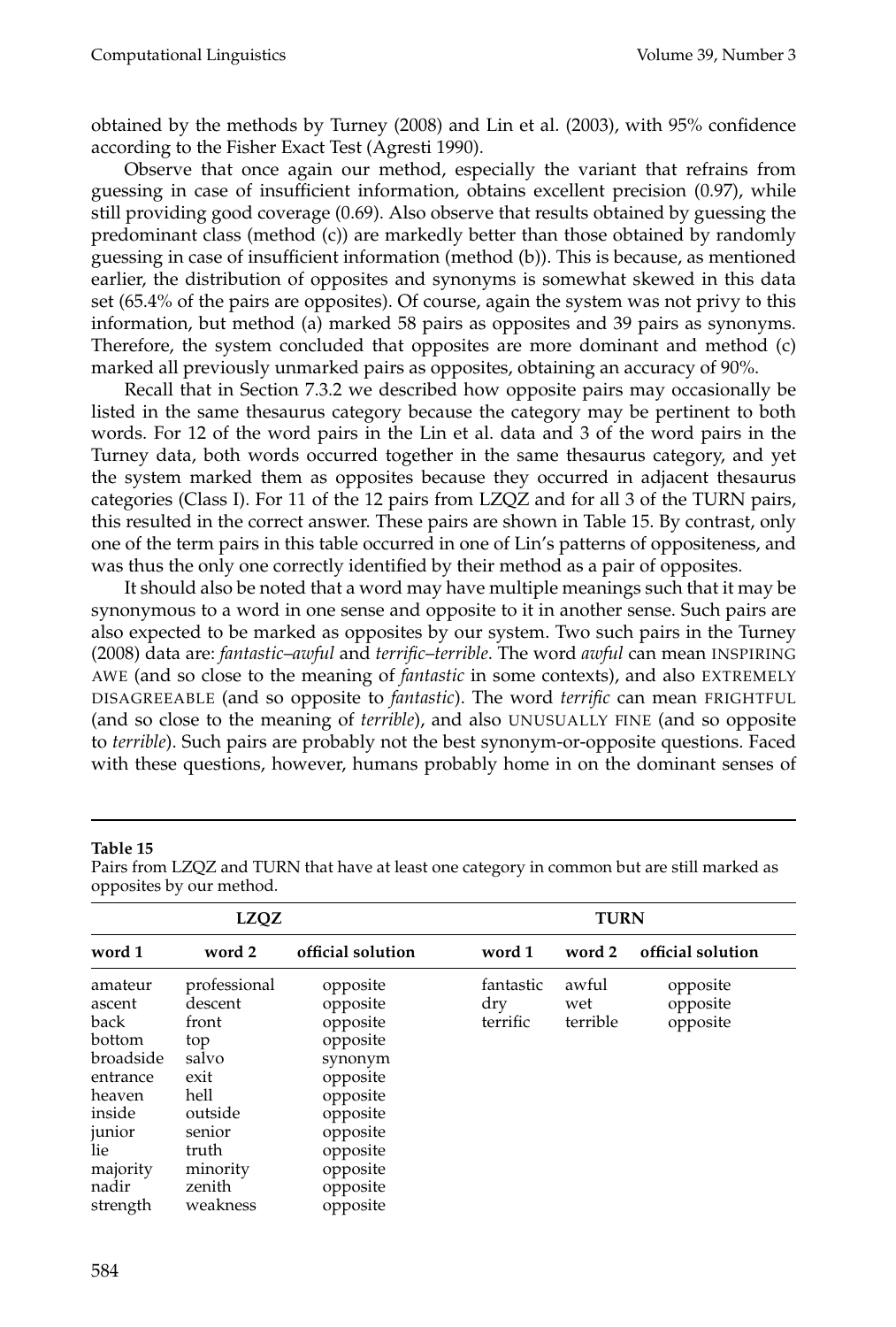Results for individual components as well as certain combinations of components on the synonym-or-opposite questions in LZQZ. The best performing configuration is shown in bold.

|                                                                          | P    | R    | F    |  |
|--------------------------------------------------------------------------|------|------|------|--|
| Baselines:                                                               |      |      |      |  |
| a. random baseline                                                       | 0.50 | 0.50 | 0.50 |  |
| b. supervised most-frequent baseline <sup>†</sup>                        | 0.50 | 0.50 | 0.50 |  |
| Our methods:                                                             |      |      |      |  |
| a. affix-generated seeds only                                            | 0.86 | 0.54 | 0.66 |  |
| b. WordNet seeds only                                                    | 0.88 | 0.65 | 0.75 |  |
| c. both seed sets $(a + b)$                                              | 0.88 | 0.65 | 0.75 |  |
| d. adjacency heuristic only                                              | 0.95 | 0.74 | 0.83 |  |
| e. manual annotation of adjacent categories                              | 0.98 | 0.74 | 0.84 |  |
| f. affix seed set and adjacency heuristic $(a + d)$                      | 0.95 | 0.75 | 0.84 |  |
| g. both seed sets and adjacency heuristic $(a + b + d)$                  | 0.95 | 0.78 | 0.86 |  |
| h. affix seed set and annotation of adjacent categories<br>$(a + e)$     | 0.98 | 0.77 | 0.86 |  |
| i. both seed sets and annotation of adjacent categories<br>$(a + b + e)$ | 0.98 | 0.78 | 0.87 |  |

†This data set has equal number of opposites and synonyms, so either class can be chosen to be predominant. Baseline results shown here are for choosing opposites as the predominant class.

the target words to determine an answer. For example, in modern-day English *terrific* is used more frequently in the sense of UNUSUALLY FINE than the sense of FRIGHTFUL, and so most people will say that *terrific* and *terrible* are opposites (in fact that is the solution provided with these data).

*7.3.4 Analysis.* We carried out additional experiments to determine how useful individual components of our method were in solving the synonym-or-opposite questions. The results on LZQZ are shown in Table 16 and the results on TURN are shown in Table 17. These results are for the case when the system refrains from guessing in case of insufficient information. The rows in the tables correspond to the rows in Table 10 shown earlier that gave results on the contrast questions.

Observe that the affix-generated seeds give a marked improvement over the baselines, and that knowing which categories are contrasting (either from the adjacency heuristic or manual annotation of adjacent categories) proves to be the most useful feature. Also note that even though manual annotation and WordNet seeds eventually lead to the best results (F = 0.87 for LZQZ and F = 0.81 for TURN), using only the adjacency heuristic and the affix-generated seeds gives competitive results ( $F = 0.84$  for the Lin set and  $F = 0.78$  for the Turney set). We are interested in developing methods to make the approach cross-lingual, so that we can use a thesaurus from one language (say, English) to compute lexical contrast in a resource-poor target language.

The precision of our method is very good  $(>0.95)$ . Thus future work will be aimed at improving recall. This can be achieved by developing methods to generate more seed opposites. This is also an avenue through which some of the pattern-based approaches (such as the methods described by Lin et al. [2003] and Turney [2008]) can be incorporated into our method. For instance, we could use *n*-gram patterns such as "either X or  $Y''$  and "from X to  $Y''$  to identify pairs of opposites that can be used as additional seeds in our method.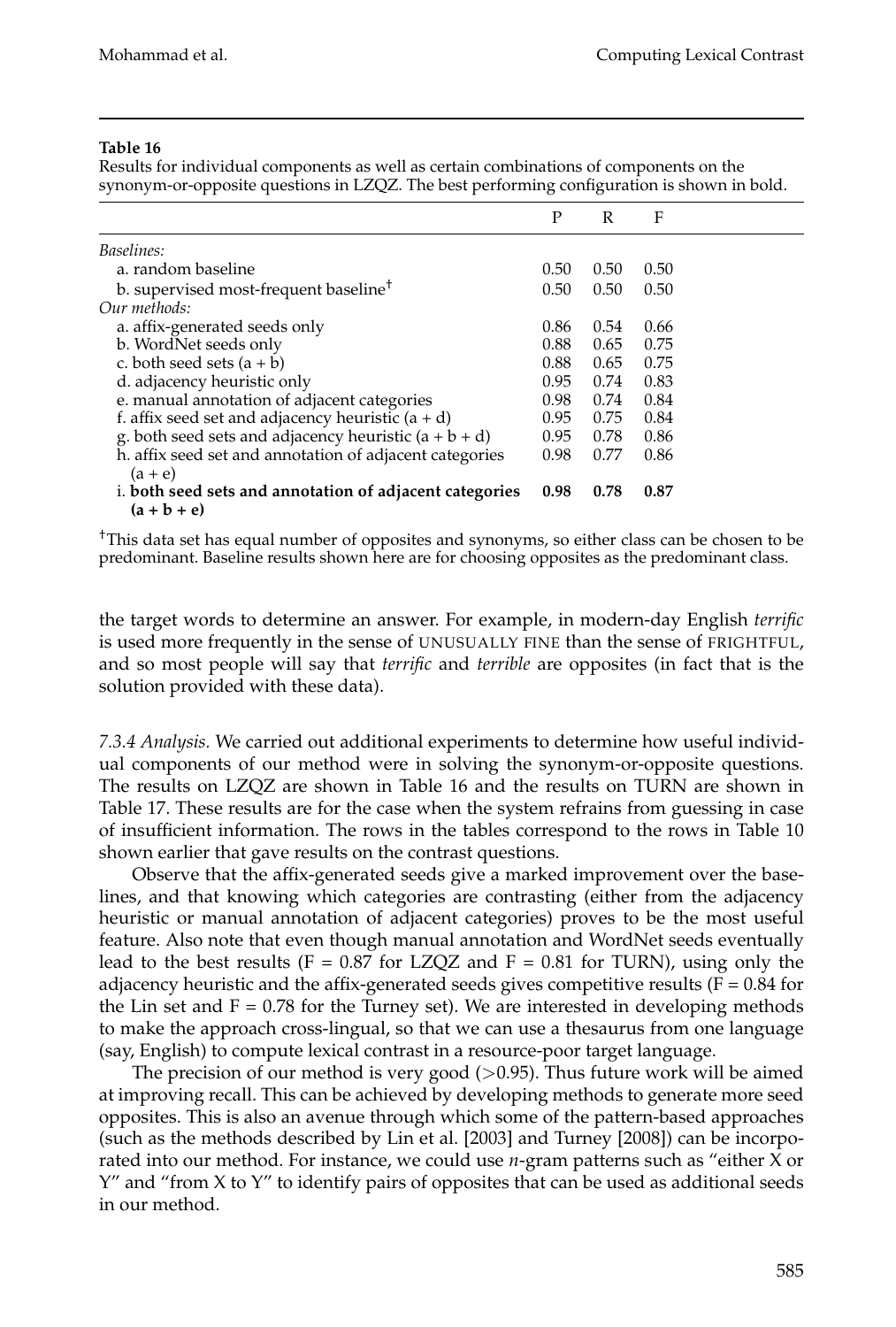Recall can also be improved by using affix patterns in other languages to identify contrasting thesaurus paragraphs in the target language. Thus, constructing a crosslingual framework in which words from one language will be connected to thesaurus categories in another language will be useful not only in computing lexical contrast in a resource-poor language, but also in using affix information from different languages to improve results in the target, possibly even resource-rich, language.

## **8. Conclusions and Future Work**

Detecting semantically contrasting word pairs has many applications in natural language processing. In this article, we proposed a method for computing lexical contrast that is based on the hypothesis that if a pair of words, *A* and *B*, are contrasting, then there is a pair of opposites, *C* and *D*, such that *A* and *C* are strongly related and *B* and *D* are strongly related—the contrast hypothesis. We used pointwise mutual information to determine the degree of contrast between two contrasting words. The method outperformed others on the task of solving a large set of "choose the most contrasting word" questions wherein the system not only identified whether two words are contrasting but also distinguished between pairs of contrasting words with differing degrees of contrast. We further determined performance of the method on five different kinds of opposites and across four parts of speech. We used our approach to solve synonym-oropposite questions described in Turney (2008) and Lin et al. (2003).

Because opposites were central to our methodology, we designed a questionnaire to better understand different kinds of opposites, which we crowdsourced with Amazon Mechanical Turk. We devoted extra effort to making sure the questions are phrased in a simple, yet clear manner. Additionally, a quality control method was developed, using a word-choice question, to automatically identify and discard dubious and outlier annotations. From these data, we created a data set of different kinds of opposites that

## **Table 17**

|                                                         | P    | R    | F    |  |
|---------------------------------------------------------|------|------|------|--|
| Baselines:                                              |      |      |      |  |
| a. random baseline                                      | 0.50 | 0.50 | 0.50 |  |
| b. supervised most-frequent baseline <sup>†</sup>       | 0.65 | 0.65 | 0.65 |  |
| Our methods:                                            |      |      |      |  |
| a. affix-generated seeds only                           | 0.92 | 0.54 | 0.68 |  |
| b. WordNet seeds only                                   | 0.93 | 0.61 | 0.74 |  |
| c. both seed sets $(a + b)$                             | 0.93 | 0.61 | 0.74 |  |
| d. adjacency heuristic only                             | 0.94 | 0.60 | 0.74 |  |
| e. manual annotation of adjacent categories             | 0.96 | 0.60 | 0.74 |  |
| f. affix seed set and adjacency heuristic $(a + d)$     | 0.95 | 0.67 | 0.78 |  |
| g. both seed sets and adjacency heuristic $(a + b + d)$ | 0.95 | 0.68 | 0.79 |  |
| h. affix seeds and annotation of adjacent categories    | 0.97 | 0.68 | 0.80 |  |
| $(a + e)$                                               |      |      |      |  |
| i. both seed sets and annotation of adjacent categories | 0.97 | 0.69 | 0.81 |  |
| $(a + b + e)$                                           |      |      |      |  |

Results for individual components as well as certain combinations of components on the synonym-or-opposite questions in TURN. The best performing configuration is shown in bold.

†About 65.4% of the pairs in this data set are opposites. So this row reports baseline results when choosing opposites as the predominant class.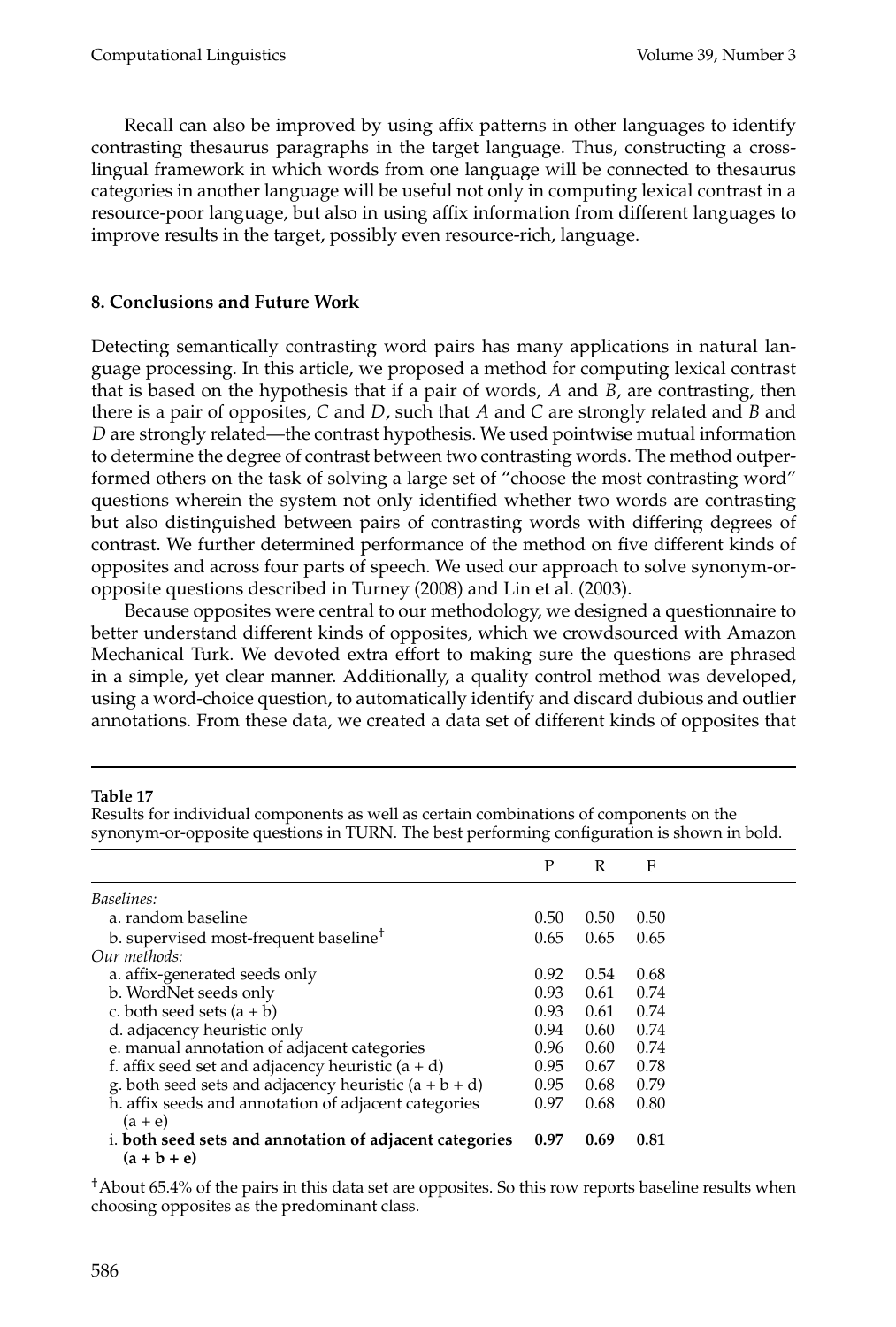A summary of the data created as part of this research on lexical contrast. Available for download at: http://www.purl.org/net/saif.mohammad/research.

| Name                                                                                                                        | # of items                                                       |
|-----------------------------------------------------------------------------------------------------------------------------|------------------------------------------------------------------|
| Affix patterns that tend to generate opposites                                                                              | 15 rules                                                         |
| Contrast questions:<br>GRE preparatory questions:<br>Development set<br>Test set<br>Newly created questions:                | 162 questions<br>790 questions<br>1,269 questions                |
| Data from work on types of opposites:<br>Crowdsourced questionnaires<br>Responses to questionnaires                         | 4 sets (one for every pos)<br>12,448 assignments (in four files) |
| Lexicon of opposites generated by the<br>Mohammad et al. method:<br>Class I opposites<br>Class II opposites                 | 3.5 million word pairs<br>2.5 million word pairs                 |
| Manually identified contrasting categories<br>in the Macquarie Thesaurus                                                    | 209 category pairs                                               |
| Word-pairs used in Section 5 experiments:<br>WordNet opposites set<br>WordNet random word pairs set<br>WordNet synonyms set | 1,358 word pairs<br>1,358 word pairs<br>1,358 word pairs         |

we have made available. We determined the amount of agreement among humans in identifying lexical contrast, and also in identifying different kinds of opposites. We also showed that a large number of opposing word pairs have properties pertaining to more than one kind. Table 18 summarizes the data created as part of this research on lexical contrast, all of which is available for download.

New questions that target other types of lexical contrast not addressed in this paper may be added in the future. It may be desirable to break a complex question into two or more simpler questions. For example, if a word pair is considered to be a certain kind of opposite when it has both properties *M* and *N*, then it is best to have two separate questions asking whether the word pair has properties *M* and *N*, respectively. The crowdsourcing study can be replicated for other languages by asking the same questions in the target language for words in the target language. Note, however, that as of February 2012, most of the Mechanical Turk participants are native speakers of English, certain Indian languages, and some European languages.

Our future goals include porting this approach to a cross-lingual framework to determine lexical contrast in a resource-poor language by using a bilingual lexicon to connect the words in that language with words in another resource-rich language. We can then use the structure of the thesaurus from the resource-rich language as described in this article to detect contrasting categories of terms. This is similar to the approach described by Mohammad et al. (2007), who compute semantic distance in a resourcepoor language by using a bilingual lexicon and a sense disambiguation algorithm to connect text in the resource-poor language with a thesaurus in a different language. This enables automatic discovery of lexical contrast in a language even if it does not have a *Roget*-like thesaurus. The cross-lingual method still requires a bilingual lexicon to map words between the target language and the language with the thesaurus, however.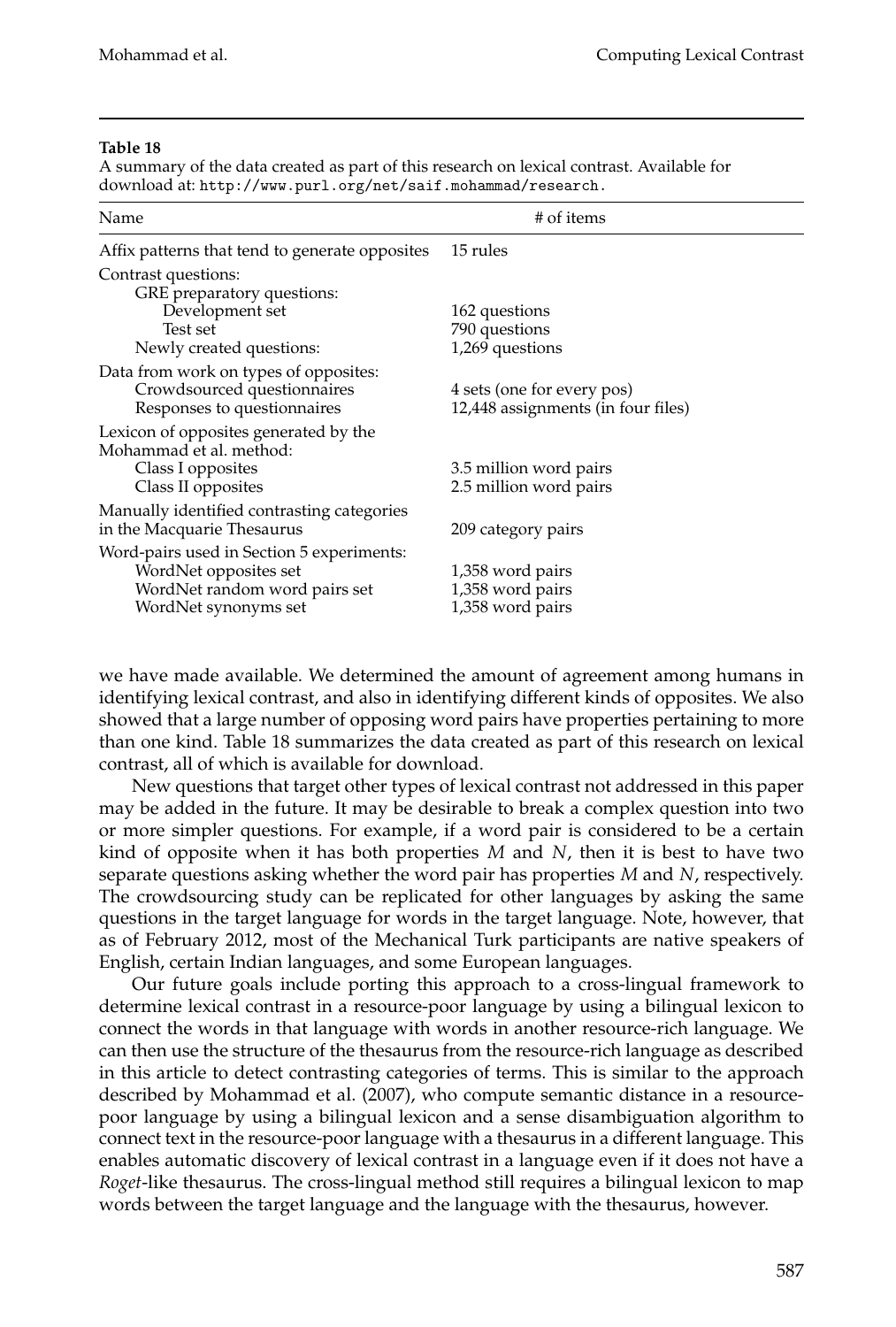Computational Linguistics Volume 39, Number 3

Our method used only one *Roget*-like published thesaurus, but even more gains may be obtained by combining many dictionaries and thesauri using methods proposed by Ploux and Victorri (1998) and others.

We modified our algorithm to create lexicons of words associated with positive and negative sentiment (Mohammad, Dunne, and Dorr 2009). We also used the lexical contrast algorithm in some preliminary experiments to identify contrast between sentences and use that information to improve cohesion in automatic summarization (Mohammad et al. 2008). Since its release, the lexicon of contrasting word pairs was used to improve textual paraphrasing and in turn help improve machine translation (Marton, El Kholy, and Habash 2011). We are interested in using contrasting word pairs as seeds to identify phrases that convey contrasting meaning. These will be especially helpful in machine translation where current systems have difficulty separating translation hypotheses that convey the same meaning as the source sentences, and those that do not.

Given a particular word, our method computes a single score as the degree of contrast with another. A word may be more or less contrasting with another word when used in different contexts (Murphy 2003), however. Just as in the lexical substitution task (McCarthy and Navigli 2009), where a system has to find the word that can best replace a target word in context to preserve meaning, one can imagine a lexical substitution task to generate contradictions where the objective is to replace a given target word with one that is contrasting so as to generate a contradiction. Our future work includes developing a context-sensitive measure of lexical contrast that can be used for exactly such a task.

There is considerable evidence that children are aware of lexical contrast at a very early age (Murphy and Jones 2008). They rely on it to better understand various concepts and in order to communicate effectively. Thus we believe that computer algorithms that deal with language can also obtain significant gains through the ability to detect contrast and the ability to distinguish between differing degrees of contrast.

#### **Acknowledgments**

We thank Tara Small, Smaranda Muresan, and Siddharth Patwardhan for their valuable feedback. This work was supported in part by the National Research Council Canada; in part by the National Science Foundation under grant no. IIS-0705832; in part by the Human Language Technology Center of Excellence; and in part by the Natural Sciences and Engineering Research Council of Canada. Any opinions, findings, and conclusions or recommendations expressed in this material are those of the authors and do not necessarily reflect the views of the sponsors.

#### **References**

- Agresti, Alan. 1990. *Categorical Data Analysis*. Wiley, New York, NY.
- Banerjee, Satanjeev and Ted Pedersen. 2003. Extended gloss overlaps as a measure

of semantic relatedness. In *International Joint Conference on Artificial Intelligence*, pages 805–810, Acapulco, Mexico.

- Bejar, Isaac I., Roger Chaffin, and Susan Embretson. 1991. *Cognitive and Psychometric Analysis of Analogical Problem Solving*. Springer-Verlag, New York.
- Brants, Thorsten and Alex Franz. 2006. Web 1T 5-gram version 1. Linguistic Data Consortium, Philadelphia, PA.
- Budanitsky, Alexander and Graeme Hirst. 2006. Evaluating WordNet-based measures of semantic distance. *Computational Linguistics*, 32(1):13–47.
- Burnard, Lou. 2000. *Reference Guide for the British National Corpus (World Edition)*. Oxford University Computing Services, Oxford.
- Charles, Walter G. and George A. Miller. 1989. Contexts of antonymous adjectives. *Applied Psychology*, 10:357–375.
- Church, Kenneth and Patrick Hanks. 1990. Word association norms, mutual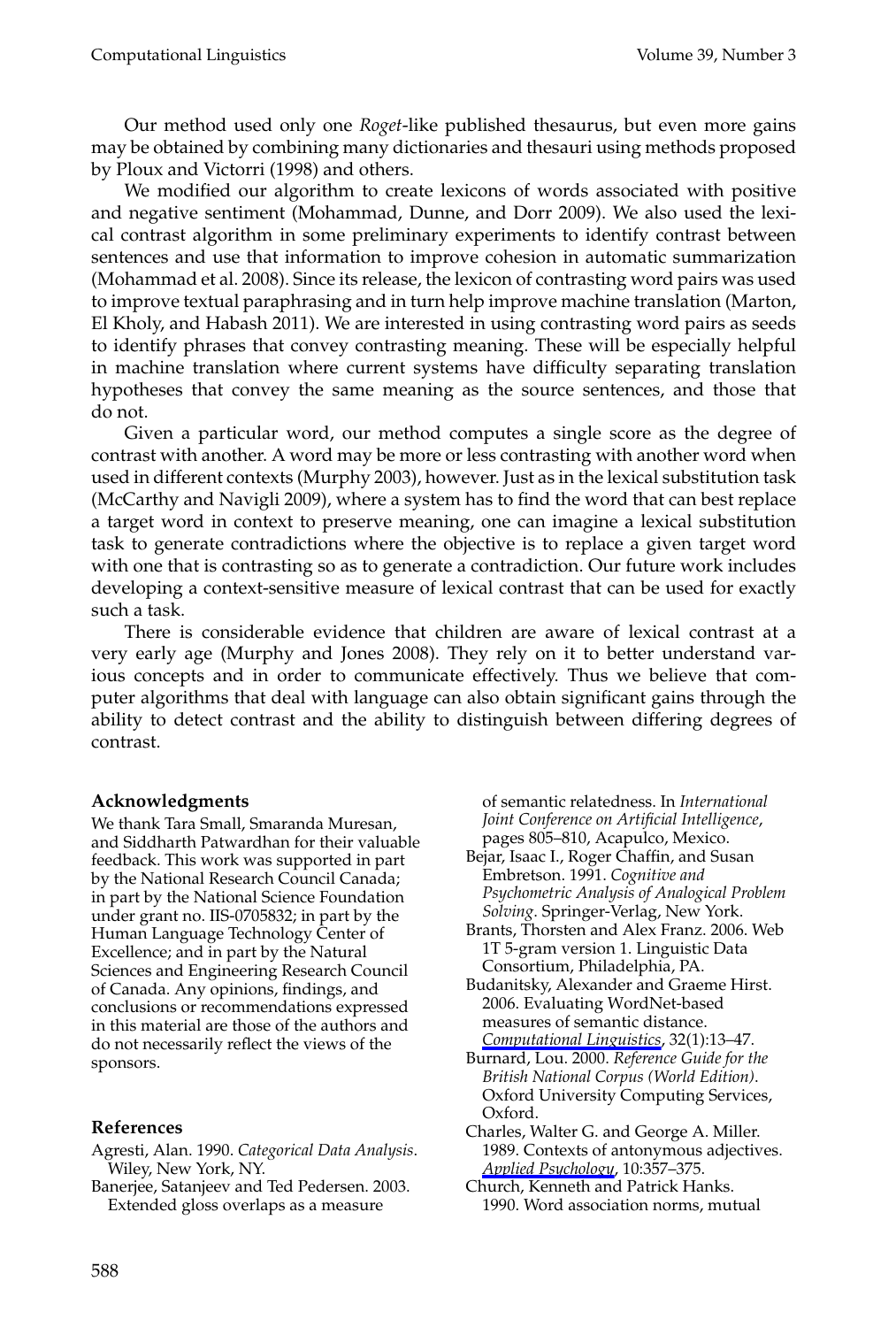information and lexicography. *Computational Linguistics*, 16(1):22–29.

- Cruse, David A. 1986. *Lexical Semantics*. Cambridge University Press, Cambridge.
- Curran, James R. 2004. *From Distributional to Semantic Similarity*. Ph.D. thesis, School of Informatics, University of Edinburgh, Edinburgh, UK.
- de Marneffe, Marie-Catherine, Anna Rafferty, and Christopher D. Manning. 2008. Finding contradictions in text. In *Proceedings of the 46th Annual Meeting of the Association for Computational Linguistics (ACL-08)*, pages 1,039–1,047, Columbus, OH.
- Deese, James. 1965. *The Structure of Associations in Language and Thought*. The Johns Hopkins University Press, Baltimore, MD.
- Egan, Rose F. 1984. Survey of the history of English synonymy. *Webster's New Dictionary of Synonyms*, pages 5a–25a.
- Fellbaum, Christiane. 1995. Co-occurrence and antonymy. *International Journal of Lexicography*, 8:281–303.

Gross, Derek, Ute Fischer, and George A. Miller. 1989. Antonymy and the representation of adjectival meanings. *Memory and Language*, 28(1):92–106.

- Harabagiu, Sanda M., Andrew Hickl, and Finley Lacatusu. 2006. Lacatusu: Negation, contrast and contradiction in text processing. In *Proceedings of the 23rd National Conference on Artificial Intelligence (AAAI-06)*, pages 755–762, Boston, MA.
- Hatzivassiloglou, Vasileios and Kathleen R. McKeown. 1997. Predicting the semantic orientation of adjectives. In *Proceedings of the Eighth Conference on European Chapter of the Association for Computational Linguistics*, pages 174–181, Madrid.
- Hearst, Marti. 1992. Automatic acquisition of hyponyms from large text corpora. In *Proceedings of the Fourteenth International Conference on Computational Linguistics*, pages 539–546, Nantes.
- Jones, Steven, Carita Paradis, M. Lynne Murphy, and Caroline Willners. 2007. Googling for 'opposites': A Web-based study of antonym canonicity. *Corpora*, 2(2):129–154.
- Justeson, John S. and Slava M. Katz. 1991. Co-occurrences of antonymous adjectives and their contexts. *Computational Linguistics*, 17:1–19.
- Kagan, Jerome. 1984. *The Nature of the Child*. Basic Books, New York.
- Kay, Maire Weir, editor. 1988. *Webster's Collegiate Thesaurus*. Merriam-Webster, Springfield, MA.

#### Mohammad et al. Computing Lexical Contrast

- Kempson, Ruth M. 1977. *Semantic Theory*. Cambridge University Press, Cambridge.
- Lehrer, Adrienne and K. Lehrer. 1982. Antonymy. *Linguistics and Philosophy*, 5:483–501.
- Lin, Dekang. 1998. Automatic retrieval and clustering of similar words. In *Proceedings of the 17th International Conference on Computational Linguistics*, pages 768–773, Montreal.
- Lin, Dekang, Shaojun Zhao, Lijuan Qin, and Ming Zhou. 2003. Identifying synonyms among distributionally similar words. In *Proceedings of the 18th International Joint Conference on Artificial Intelligence (IJCAI-03)*, pages 1,492–1,493, Acapulco.
- Lobanova, Anna, Tom van der Kleij, and Jennifer Spenader. 2010. Defining antonymy: A corpus-based study of opposites by lexico-syntactic patterns. *International Journal of Lexicography*, 23(1):19–53.
- Lucerto, Cupertino, David Pinto, and Héctor Jiménez-Salazar. 2002. An automatic method to identify antonymy. In *Workshop on Lexical Resources and the Web for Word Sense Disambiguation*, pages 105–111, Puebla.
- Lyons, John. 1977. *Semantics*, volume 1. Cambridge University Press, Cambridge.
- Marcu, Daniel and Abdesammad Echihabi. 2002. An unsupervised approach to recognizing discourse relations. In *Proceedings of the 40th Annual Meeting of the Association for Computational Linguistics (ACL-02)*, pages 368–375, Philadelphia, PA.
- Marton, Yuval, Ahmed El Kholy, and Nizar Habash. 2011. Filtering antonymous, trend-contrasting, and polarity-dissimilar distributional paraphrases for improving statistical machine translation. In *Proceedings of the Sixth Workshop on Statistical Machine Translation*, pages 237–249, Edinburgh.
- McCarthy, Diana and Roberto Navigli. 2009. The English lexical substitution task. *Language Resources And Evaluation*, 43(2):139–159.
- Mihalcea, Rada and Carlo Strapparava. 2005. Making computers laugh: Investigations in automatic humor recognition. In *Proceedings of the Conference on Human Language Technology and Empirical Methods in Natural Language Processing*, pages 531–538, Vancouver.
- Mohammad, Saif, Bonnie Dorr, and Graeme Hirst. 2008. Computing word-pair